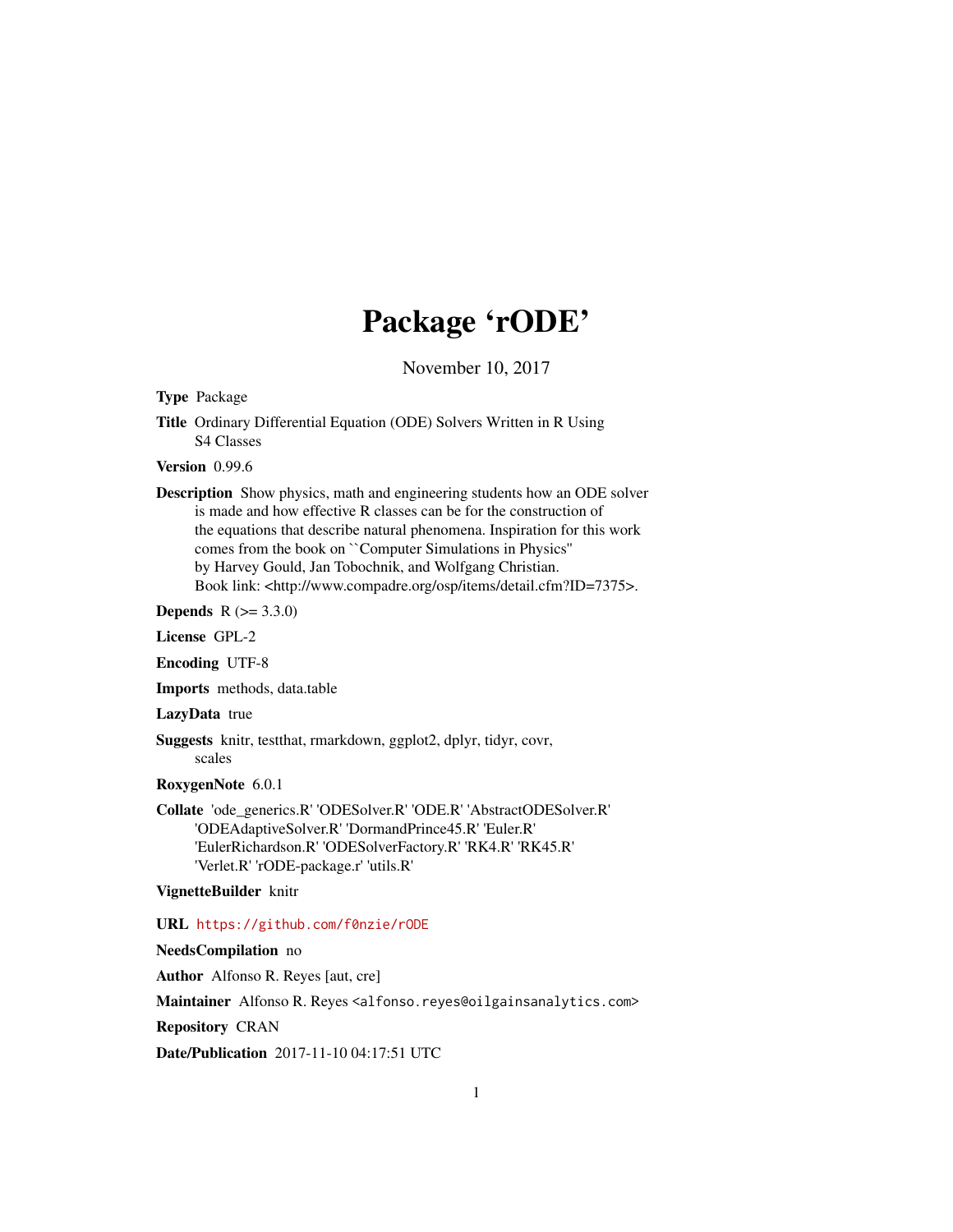# <span id="page-1-0"></span>R topics documented:

|                                                                                                                     |  |  |  |  |  |  |  |  |  |  |  |  |  | 59             |
|---------------------------------------------------------------------------------------------------------------------|--|--|--|--|--|--|--|--|--|--|--|--|--|----------------|
|                                                                                                                     |  |  |  |  |  |  |  |  |  |  |  |  |  | 54             |
|                                                                                                                     |  |  |  |  |  |  |  |  |  |  |  |  |  | 53             |
|                                                                                                                     |  |  |  |  |  |  |  |  |  |  |  |  |  | 53             |
|                                                                                                                     |  |  |  |  |  |  |  |  |  |  |  |  |  | 50             |
|                                                                                                                     |  |  |  |  |  |  |  |  |  |  |  |  |  | 48             |
|                                                                                                                     |  |  |  |  |  |  |  |  |  |  |  |  |  | 46             |
|                                                                                                                     |  |  |  |  |  |  |  |  |  |  |  |  |  | 46             |
| $run_test\_applications \ldots \ldots \ldots \ldots \ldots \ldots \ldots \ldots \ldots \ldots \ldots \ldots \ldots$ |  |  |  |  |  |  |  |  |  |  |  |  |  | 46             |
|                                                                                                                     |  |  |  |  |  |  |  |  |  |  |  |  |  | 44             |
|                                                                                                                     |  |  |  |  |  |  |  |  |  |  |  |  |  | 40             |
|                                                                                                                     |  |  |  |  |  |  |  |  |  |  |  |  |  | 38             |
|                                                                                                                     |  |  |  |  |  |  |  |  |  |  |  |  |  | 37             |
|                                                                                                                     |  |  |  |  |  |  |  |  |  |  |  |  |  | 36             |
|                                                                                                                     |  |  |  |  |  |  |  |  |  |  |  |  |  | 33             |
|                                                                                                                     |  |  |  |  |  |  |  |  |  |  |  |  |  | 32             |
|                                                                                                                     |  |  |  |  |  |  |  |  |  |  |  |  |  | 32             |
|                                                                                                                     |  |  |  |  |  |  |  |  |  |  |  |  |  | 31             |
|                                                                                                                     |  |  |  |  |  |  |  |  |  |  |  |  |  | 29             |
|                                                                                                                     |  |  |  |  |  |  |  |  |  |  |  |  |  | 27             |
|                                                                                                                     |  |  |  |  |  |  |  |  |  |  |  |  |  | 25             |
|                                                                                                                     |  |  |  |  |  |  |  |  |  |  |  |  |  | 25             |
|                                                                                                                     |  |  |  |  |  |  |  |  |  |  |  |  |  | 24             |
|                                                                                                                     |  |  |  |  |  |  |  |  |  |  |  |  |  | 22             |
|                                                                                                                     |  |  |  |  |  |  |  |  |  |  |  |  |  | 22             |
|                                                                                                                     |  |  |  |  |  |  |  |  |  |  |  |  |  | 20             |
|                                                                                                                     |  |  |  |  |  |  |  |  |  |  |  |  |  | 19             |
|                                                                                                                     |  |  |  |  |  |  |  |  |  |  |  |  |  | 17             |
| EulerRichardson-class                                                                                               |  |  |  |  |  |  |  |  |  |  |  |  |  | 16             |
|                                                                                                                     |  |  |  |  |  |  |  |  |  |  |  |  |  | 11             |
|                                                                                                                     |  |  |  |  |  |  |  |  |  |  |  |  |  | 10             |
|                                                                                                                     |  |  |  |  |  |  |  |  |  |  |  |  |  | 8              |
|                                                                                                                     |  |  |  |  |  |  |  |  |  |  |  |  |  | $\overline{4}$ |
|                                                                                                                     |  |  |  |  |  |  |  |  |  |  |  |  |  | 3              |
| rODE-package                                                                                                        |  |  |  |  |  |  |  |  |  |  |  |  |  | $\overline{2}$ |

rODE-package *Ordinary Differential Equations*

## Description

Ordinary Differential Equations rODE.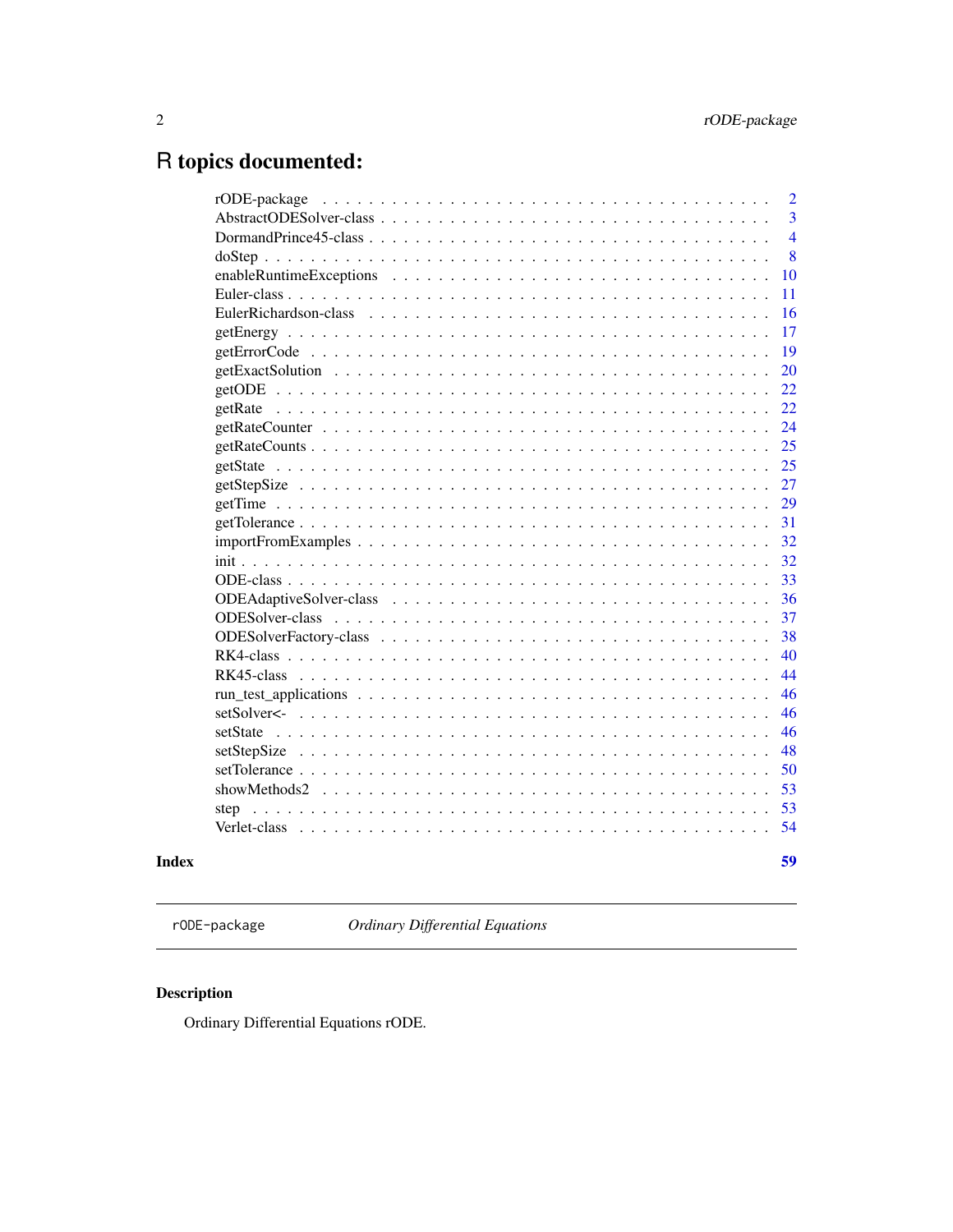<span id="page-2-0"></span>AbstractODESolver-class

*AbstractODESolver class*

### Description

Defines the basic methods for all the ODE solvers. AbstractODESolver generic AbstractODESolver constructor missing AbstractODESolver constructor ODE. Uses this constructor when ODE object is passed

#### Usage

```
AbstractODESolver(ode, ...)
```
## S4 method for signature 'AbstractODESolver' step(object, ...)

## S4 method for signature 'AbstractODESolver' getODE(object, ...)

```
## S4 method for signature 'AbstractODESolver'
setStepSize(object, stepSize, ...)
```
## S4 method for signature 'AbstractODESolver' init(object, stepSize, ...)

```
## S4 replacement method for signature 'AbstractODESolver'
init(object, ...) <- value
```

```
## S4 method for signature 'AbstractODESolver'
getStepSize(object, ...)
```
## S4 method for signature 'missing' AbstractODESolver(ode, ...)

## S4 method for signature 'ODE' AbstractODESolver(ode, ...)

#### Arguments

| ode      | an ODE object         |
|----------|-----------------------|
| $\cdot$  | additional parameters |
| object   | a class object        |
| stepSize | the size of the step  |
| value    | the step size value   |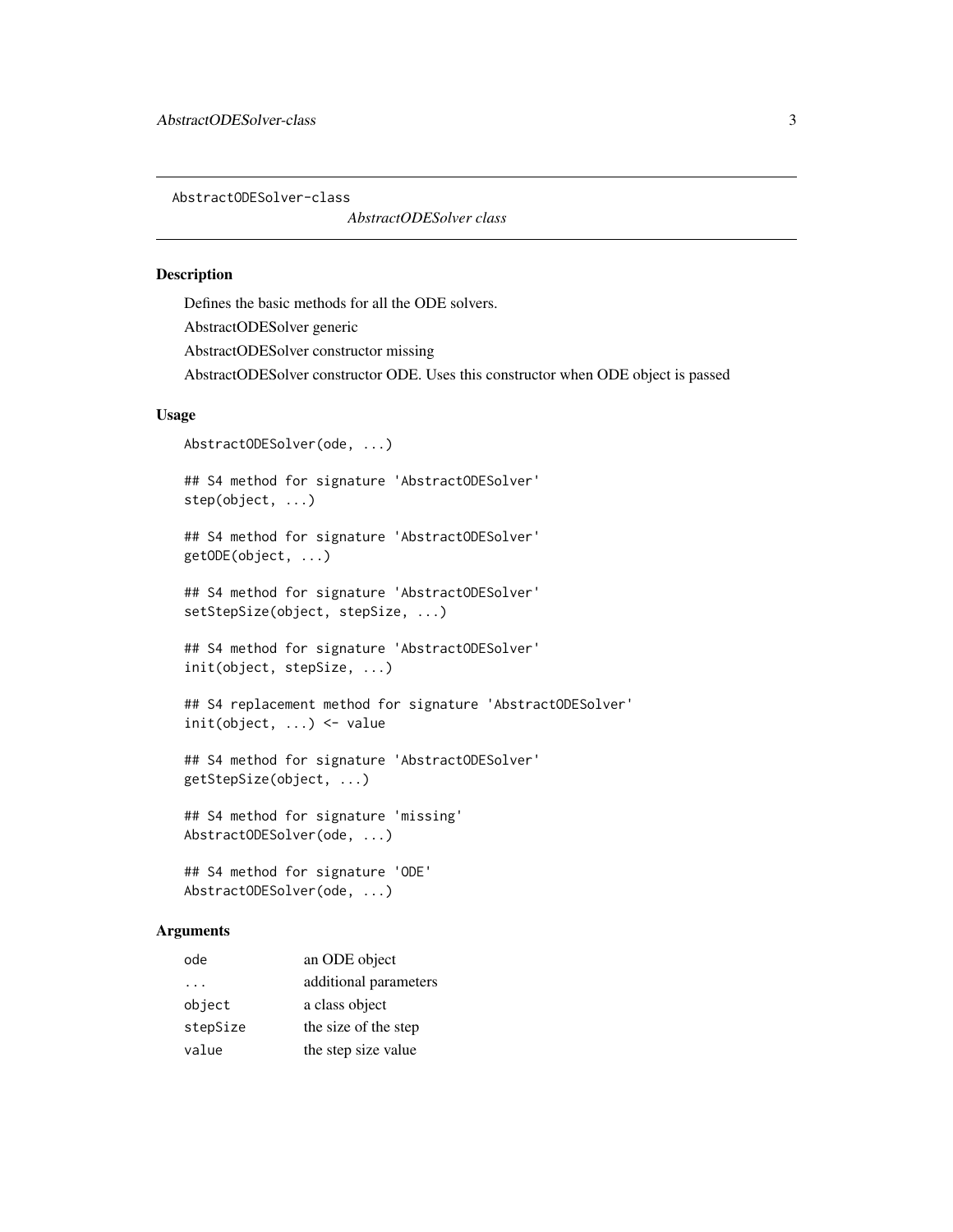### <span id="page-3-0"></span>Details

Inherits from: ODESolver class

#### Examples

```
# This is how we start defining a new ODE solver: Euler
.Euler <- setClass("Euler", \qquad \qquad \qquad \qquad \text{# Euler solver very simple; no slots}contains = c("AbstractODESolver"))
# Here we define the ODE solver Verlet
.Verlet <- setClass("Verlet", slots = c(
   rate1 = "numeric", \qquad \qquad \qquad \qquad \qquad \qquad \qquad \qquad \qquad \qquad \text{Verlet calculates two rates}rate2 = "numeric",
    rateCounter = "numeric"),
contains = c("AbstractODESolver"))
# This is the definition of the ODE solver Runge-Kutta 4
.RK4 \le setClass("RK4", slots = c( # 0n the other hand RK4 uses 4 rates
  rate1 = "numeric",
  rate2 = "numeric",
  rate3 = "numeric",
  rate4 = "numeric",
  estimated_state = "numeric"), # and estimates another state
contains = c("AbstractODESolver"))
```
DormandPrince45-class *DormandPrince45 ODE solver class*

#### Description

DormandPrince45 ODE solver class DormandPrince45 generic DormandPrince45 constructor ODE

#### Usage

```
DormandPrince45(ode, ...)
## S4 method for signature 'DormandPrince45'
init(object, stepSize, ...)
## S4 replacement method for signature 'DormandPrince45'
init(object, ...) <- value
```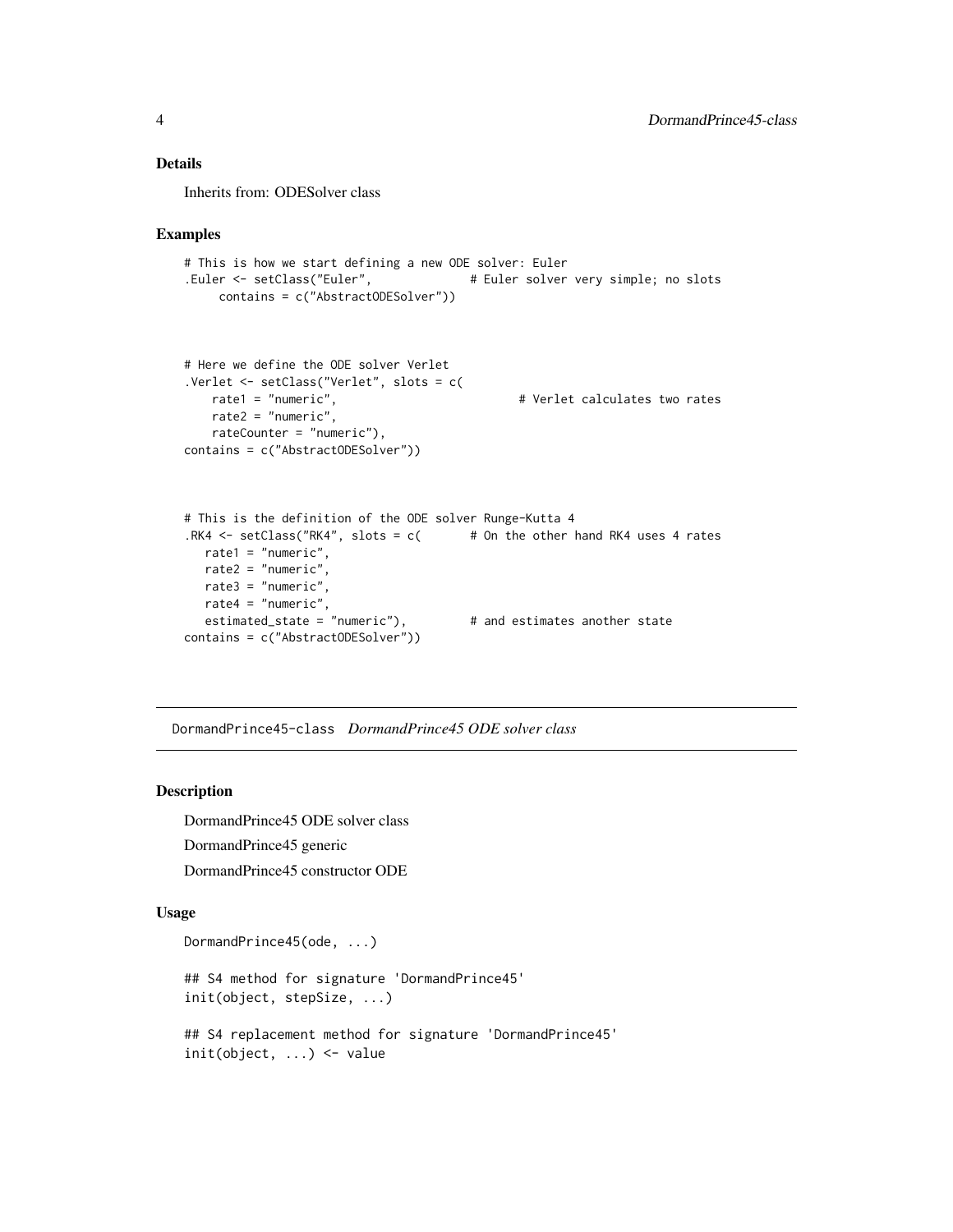```
## S4 method for signature 'DormandPrince45'
step(object, ...)
## S4 method for signature 'DormandPrince45'
enableRuntimeExceptions(object, enable)
## S4 method for signature 'DormandPrince45'
setStepSize(object, stepSize, ...)
## S4 method for signature 'DormandPrince45'
getStepSize(object, ...)
## S4 method for signature 'DormandPrince45'
setTolerance(object, tol)
## S4 replacement method for signature 'DormandPrince45'
setTolerance(object, ...) <- value
## S4 method for signature 'DormandPrince45'
getTolerance(object)
## S4 method for signature 'DormandPrince45'
getErrorCode(object)
```

```
## S4 method for signature 'ODE'
DormandPrince45(ode, ...)
```
#### Arguments

| ode      | ODE object            |
|----------|-----------------------|
|          | additional parameters |
| object   | a class object        |
| stepSize | size of the step      |
| value    | step size to set      |
| enable   | a logical flag        |
| to1      | tolerance             |

```
# ~~~~~~~~~~~~~~~~~~~~~~~~~~~~~~~~~~~~~~~~~~~~~~~~~~ base class: KeplerVerlet.R
setClass("KeplerDormandPrince45", slots = c(
   GM = "numeric",
   odeSolver = "DormandPrince45",
   counter = "numeric"
   ),
   contains = c("ODE")
```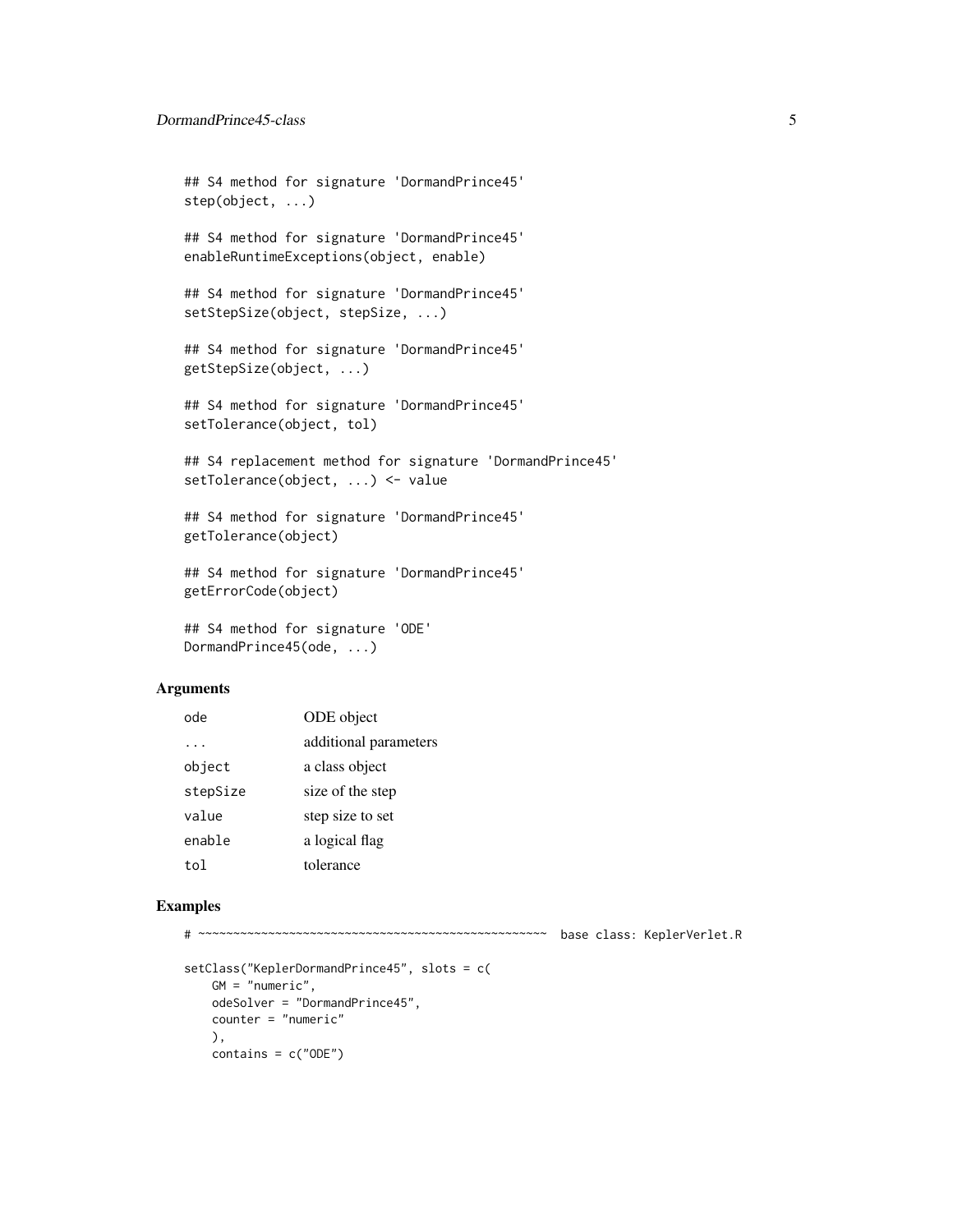```
setMethod("initialize", "KeplerDormandPrince45", function(.Object, ...) {
    .Object@GM <- 4 * pi * pi # gravitation constant times combined mass
    .Object@state <- vector("numeric", 5) # x, vx, y, vy, t
    .Object@odeSolver <- DormandPrince45(.Object)
    .Object@counter <- 0
    return(.Object)
})
setMethod("doStep", "KeplerDormandPrince45", function(object, ...) {
    object@odeSolver <- step(object@odeSolver)
    object@state <- object@odeSolver@ode@state
    object
})
setMethod("getTime", "KeplerDormandPrince45", function(object, ...) {
    return(object@state[5])
})
setMethod("getEnergy", "KeplerDormandPrince45", function(object, ...) {
    ke <- 0.5 * (object@state[2] * object@state[2] +
                     object@state[4] * object@state[4])
   pe <- -object@GM / sqrt(object@state[1] * object@state[1] +
                                object@state[3] * object@state[3])
    return(pe+ke)
})
setMethod("init", "KeplerDormandPrince45", function(object, initState, ...) {
    object@state <- initState
    # call init in AbstractODESolver
    object@odeSolver <- init(object@odeSolver, getStepSize(object@odeSolver))
    object@counter <- 0
    object
})
setReplaceMethod("init", "KeplerDormandPrince45", function(object, ..., value) {
    object@state <- value
    # call init in AbstractODESolver
    object@odeSolver <- init(object@odeSolver, getStepSize(object@odeSolver))
    object@counter <- 0
    object
})
setMethod("getRate", "KeplerDormandPrince45", function(object, state, ...) {
    # Computes the rate using the given state.
    r2 \le state[1] * state[1] + state[3] * state[3] # distance squared
   r3 \leftarrow r2 \star sqrt(r2) # distance cubed
    object@rate[1] <- state[2]
    object@rate[2] <- (- object@GM * state[1]) / r3
    object@rate[3] <- state[4]
    object@rate[4] <- (- object@GM * state[3]) / r3
    object@rate[5] <- 1 # time derivative
```
)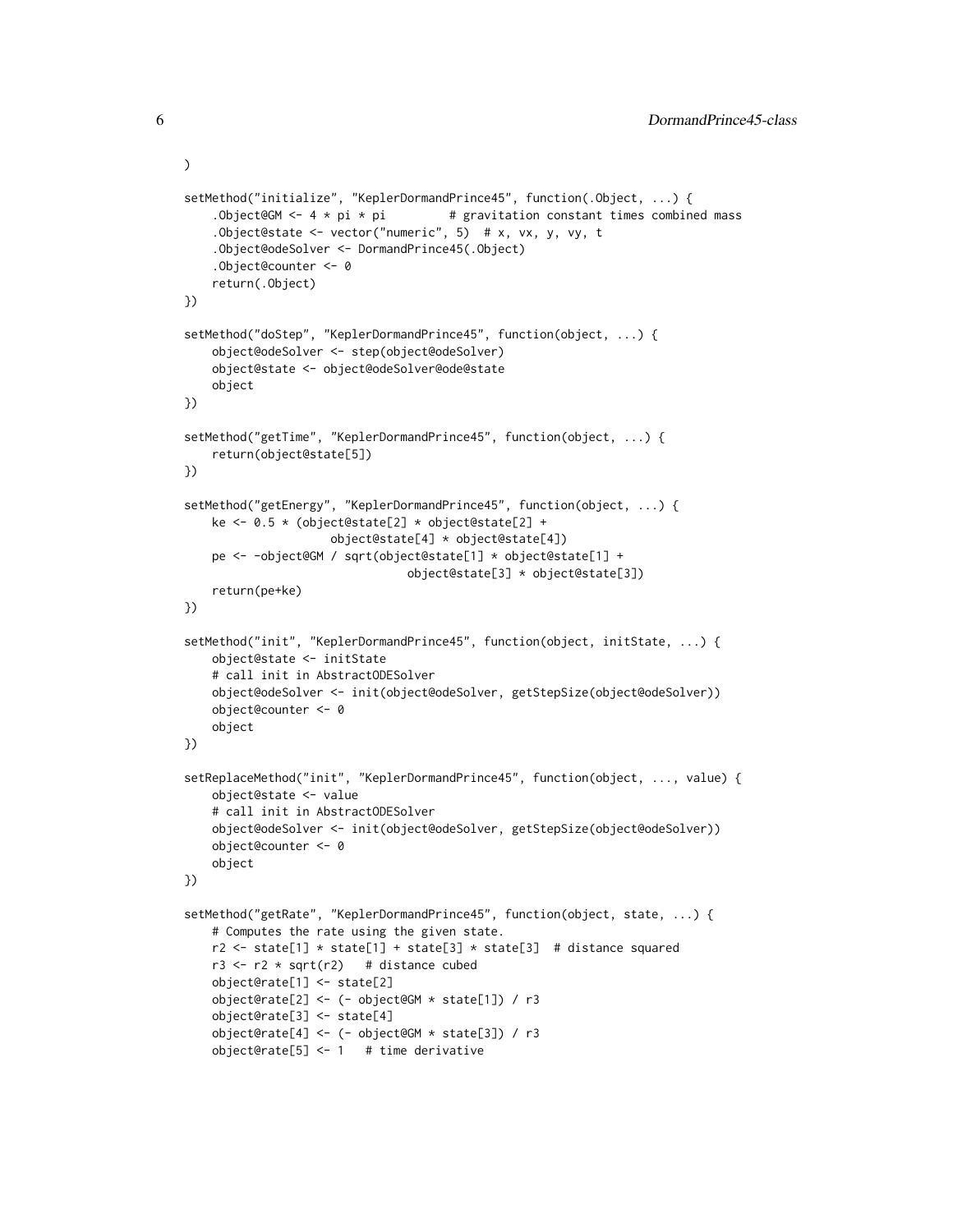```
object@counter <- object@counter + 1
   object@rate
})
setMethod("getState", "KeplerDormandPrince45", function(object, ...) {
   # Gets the state variables.
   return(object@state)
})
setReplaceMethod("setSolver", "KeplerDormandPrince45", function(object, value) {
   object@odeSolver <- value
   object
})
# constructor
KeplerDormandPrince45 <- function() {
   kepler <- new("KeplerDormandPrince45")
   return(kepler)
}
# +++++++++++++++++++++++++++++++++++++++++ Example: ComparisonRK45ODEApp.R
# Updates the ODE state instead of using the internal state in the ODE solver
# Also plots the solver solution versus the analytical solution at a
# tolerance of 1e-6
# Example file: ComparisonRK45ODEApp.R
# ODE Solver: Runge-Kutta 45
# ODE class : RK45
# Base class: ODETest
library(ggplot2)
library(dplyr)
library(tidyr)
importFromExamples("ODETest.R")
ComparisonRK45ODEApp <- function(verbose = FALSE) {
   ode <- new("ODETest") # new ODE instance
   ode_solver <- RK45(ode) # select ODE solver
   ode_solver <- setStepSize(ode_solver, 1) # set the step
   # two ways to set tolerance
     # ode_solver <- setTolerance(ode_solver, 1e-6)
   setTolerance(ode_solver) <- 1e-6
   time <- 0
   rowVector <- vector("list") # row vector
   i \leq 1 # counter
   while (time < 50) {
       # add solution objects to a row vector
       rowVector[[i]] <- list(t = getState(ode)[2],
                             ODE = getState(ode)[1],
                             s2 = getState(ode)[2],exact = getExactSolution(ode, time),
```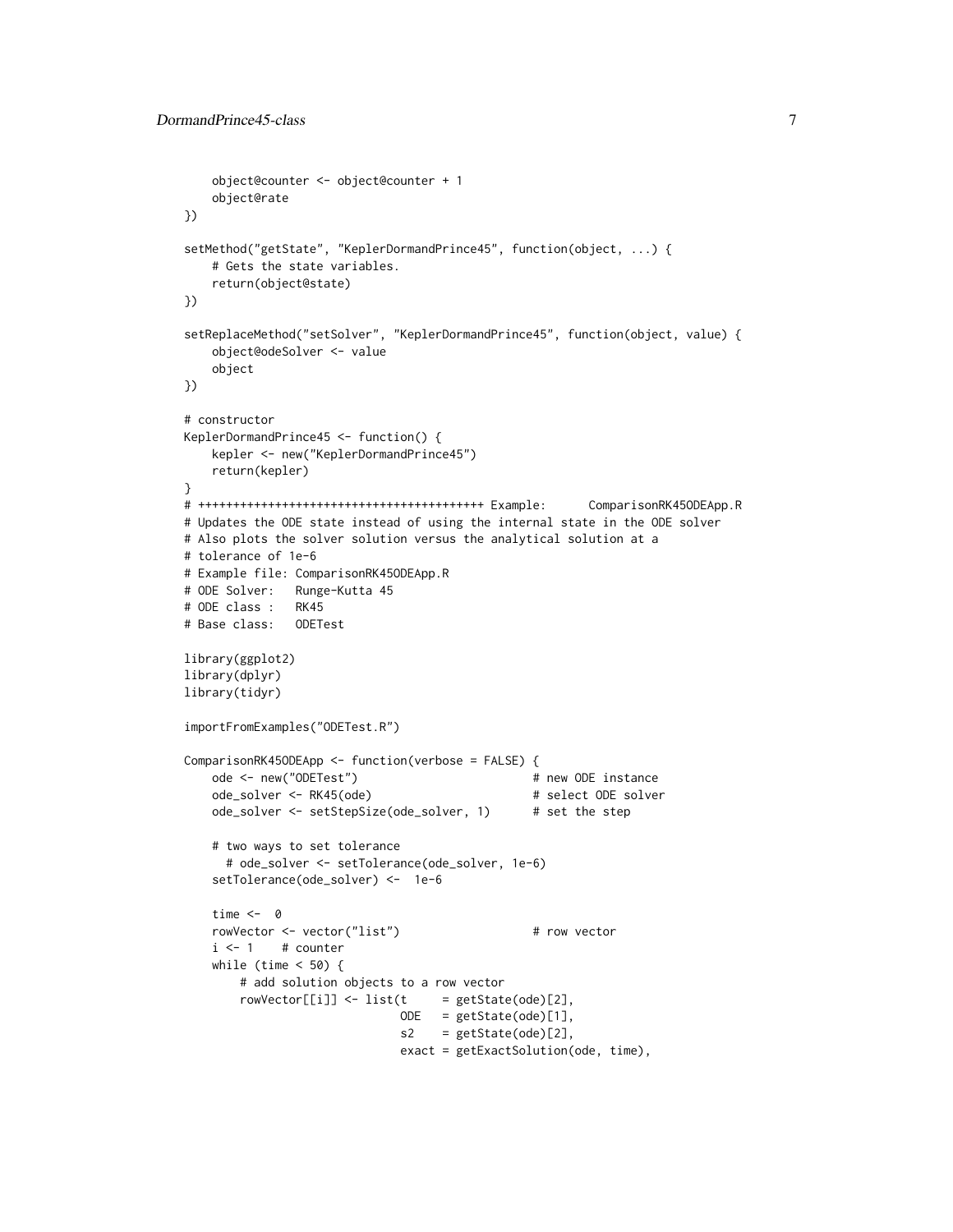```
rate.counts = getRateCounts(ode),
                             time = time )
       ode_solver <- step(ode_solver) # advance solver one step
       stepSize <- getStepSize(ode_solver) # get the current step size
       time <- time + stepSize
       ode <- getODE(ode_solver) # get updated ODE object
       state <- getState(ode) # get the 'state' vector
       i \leq i + 1 # add a row vector
   }
   DT <- data.table::rbindlist(rowVector) # create data table
   return(DT)
}
solution <- ComparisonRK45ODEApp()
plot(solution)
# aditional plot for analytics solution vs. RK45 solver
solution.multi <- solution %>%
   select(t, ODE, exact)
plot(solution.multi) # 3x3 plot
# plot comparative curves analytical vs ODE solver
solution.2x1 <- solution.multi %>%<br>gather(key, value, -t)
                               # make a table of 3 variables. key: ODE/exact
g \leftarrow ggplot(solution.2x1, mapping = aes(x = t, y = value, color = key))g \leftarrow g + geom\_line(size = 1) +labs(title = "ODE vs Exact solution",
        subtitle = "tolerance = 1E-6")
print(g)
```
doStep *doStep*

#### Description

Perform a step

### Usage

doStep(object, ...)

#### Arguments

| object | a class object        |
|--------|-----------------------|
| .      | additional parameters |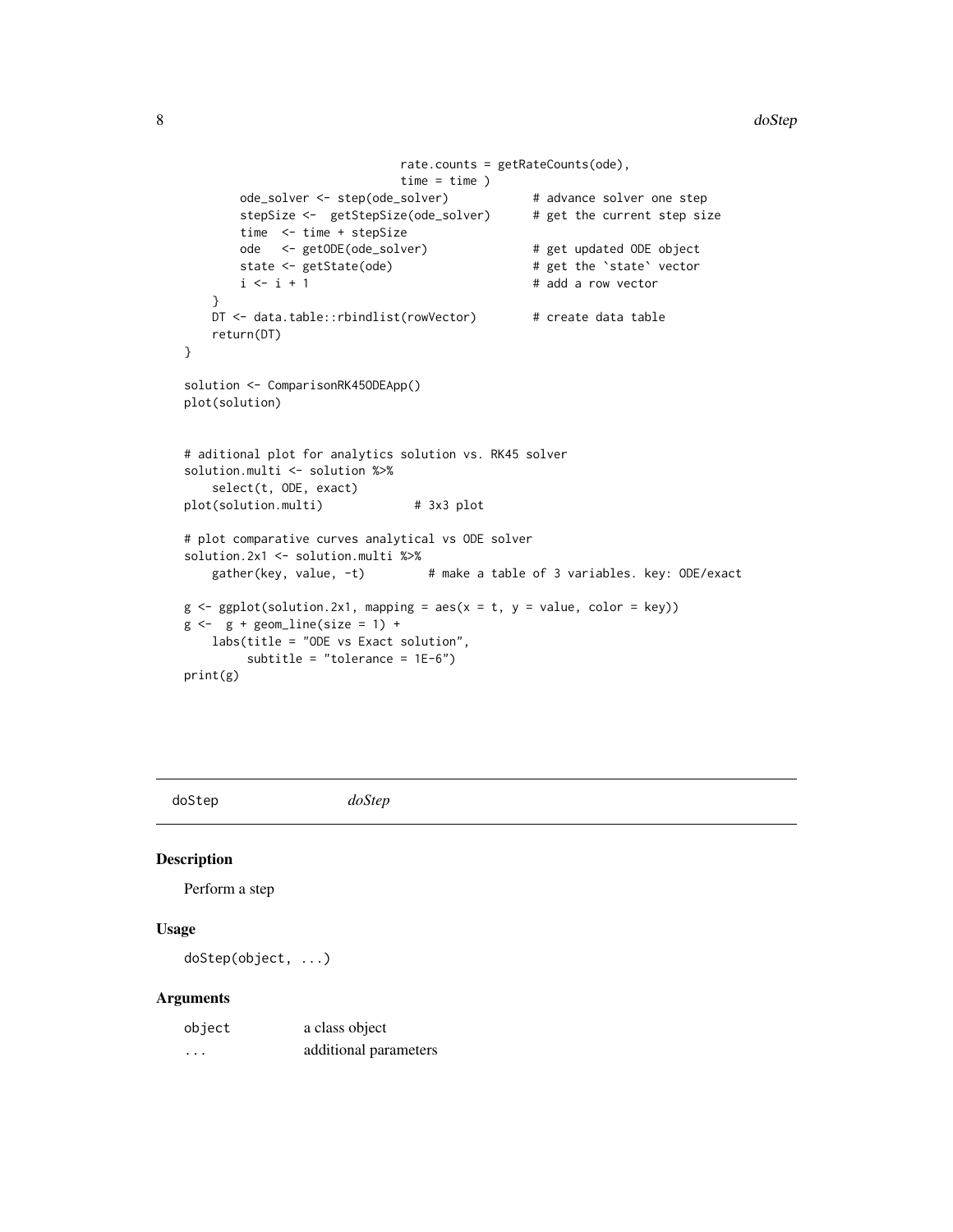#### doStep 9

```
# ++++++++++++++++++++++++++++++++++++++++++++++++++++++++ example: PlanetApp.R
# Simulation of Earth orbiting around the SUn using the Euler ODE solver
importFromExamples("Planet.R") # source the class
PlanetApp <- function(verbose = FALSE) {
   # x = 1, AU or Astronomical Units. Length of semimajor axis or the orbit
   # of the Earth around the Sun.
   x \le -1; vx \le -0; y \le -0; vy \le -6.28; t \le -0state \leq c(x, vx, y, vy, t)
   dt <- 0.01
   planet <- Planet()
   planet@odeSolver <- setStepSize(planet@odeSolver, dt)
   planet <- init(planet, initState = state)
   rowvec <- vector("list")
   i \leq -1# run infinite loop. stop with ESCAPE.
   while (getState(planet)[5] \leq 90) { # Earth orbit is 365 days around the sun
       rowvec[[i]] <- list(t = getState(planet)[5], \qquad # just doing 3 months
                           x = getState(planet)[1], # to speed up for CRAN
                           vx = getState(planet)[2],
                           y = getState(planet)[3],
                           vy = getState(planet)[4])
       for (j \text{ in } 1:5) { \qquad \qquad \# advances time
           planet <- doStep(planet)
       }
       i \leftarrow i + 1}
   DT <- data.table::rbindlist(rowvec)
   return(DT)
}
# run the application
solution <- PlanetApp()
select_rows <- seq(1, nrow(solution), 10) # do not overplot
solution <- solution[select_rows,]
plot(solution)
# +++++++++++++++++++++++++++++++++++++++++++++++++++ application: Logistic.R
# Simulates the logistic equation
importFromExamples("Logistic.R")
# Run the application
LogisticApp <- function(verbose = FALSE) {
   x \le -0.1vx <- 0
   r <- 2 # Malthusian parameter (rate of maximum population growth)
   K < -10.0 # carrying capacity of the environment
   dt <- 0.01; tol <- 1e-3; tmax <- 10
   population <- Logistic() # create a Logistic ODE object
```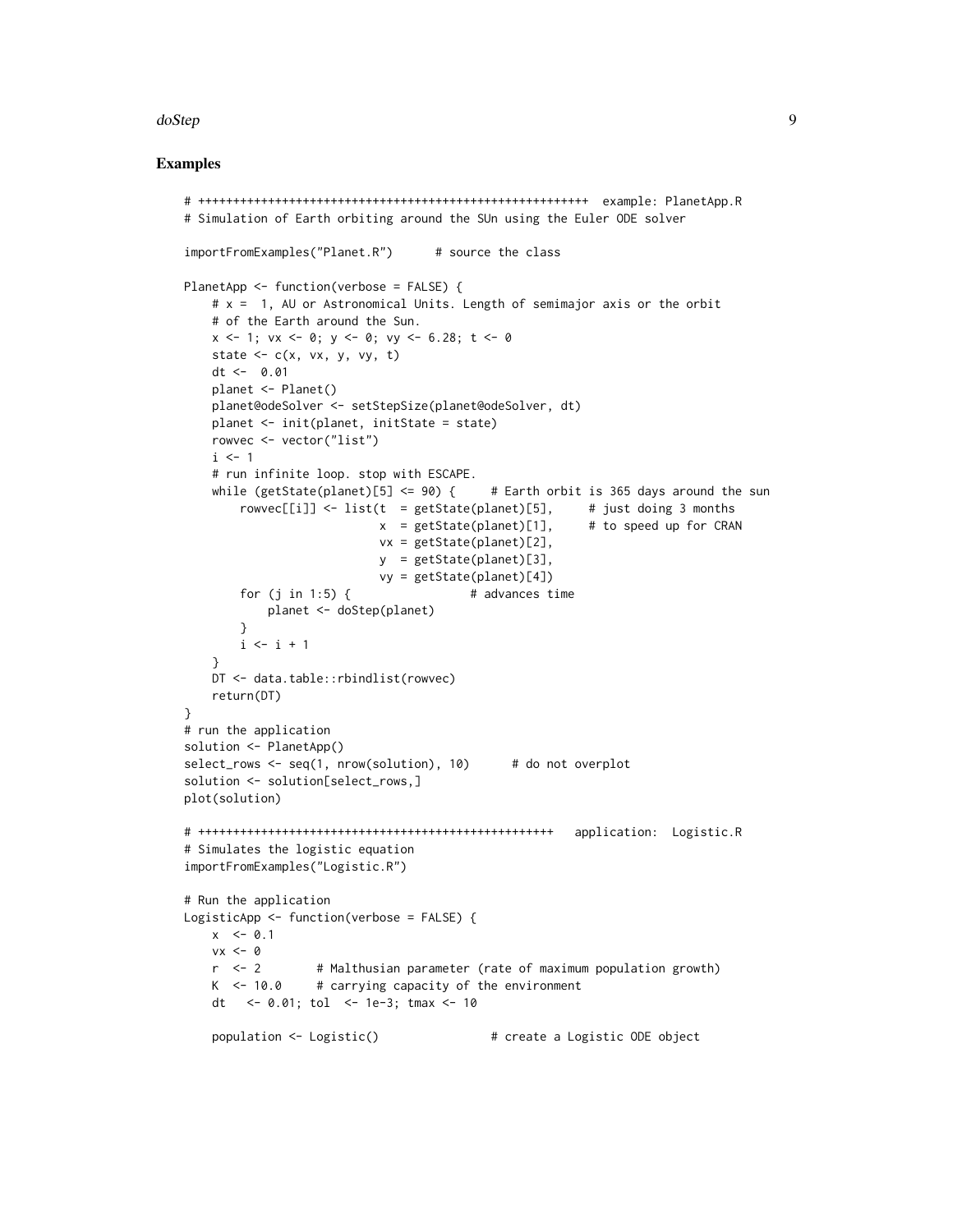```
# Two ways of initializing the object
     # population <- init(population, c(x, vx, 0), r, K)
    init(population) \leftarrow list(intState = c(x, vx, \theta),r = r,
                              K = KodeSolver <- Verlet(population) # select the solver
    # Two ways of initializing the solver
     # odeSolver <- init(odeSolver, dt)
    init(odeSolver) <- dt
    population@odeSolver <- odeSolver
    # setSolver(population) <- odeSolver
   rowVector <- vector("list")
   i \leq 1while (getTime(population) <= tmax) {
       rowVector[[i]] <- list(t = getTime(population),
                               s1 = getState(population)[1],
                               s2 = getState(population)[2])
       population <- doStep(population)
       i \le i + 1}
   DT <- data.table::rbindlist(rowVector)
   return(DT)
# show solution
solution <- LogisticApp()
plot(solution)
```
enableRuntimeExceptions

*enableRuntimeExceptions*

#### Description

}

Enable Runtime Exceptions

### Usage

```
enableRuntimeExceptions(object, enable, ...)
```
#### Arguments

| object                  | a class object                 |
|-------------------------|--------------------------------|
| enable                  | a boolean to enable exceptions |
| $\cdot$ $\cdot$ $\cdot$ | additional parameters          |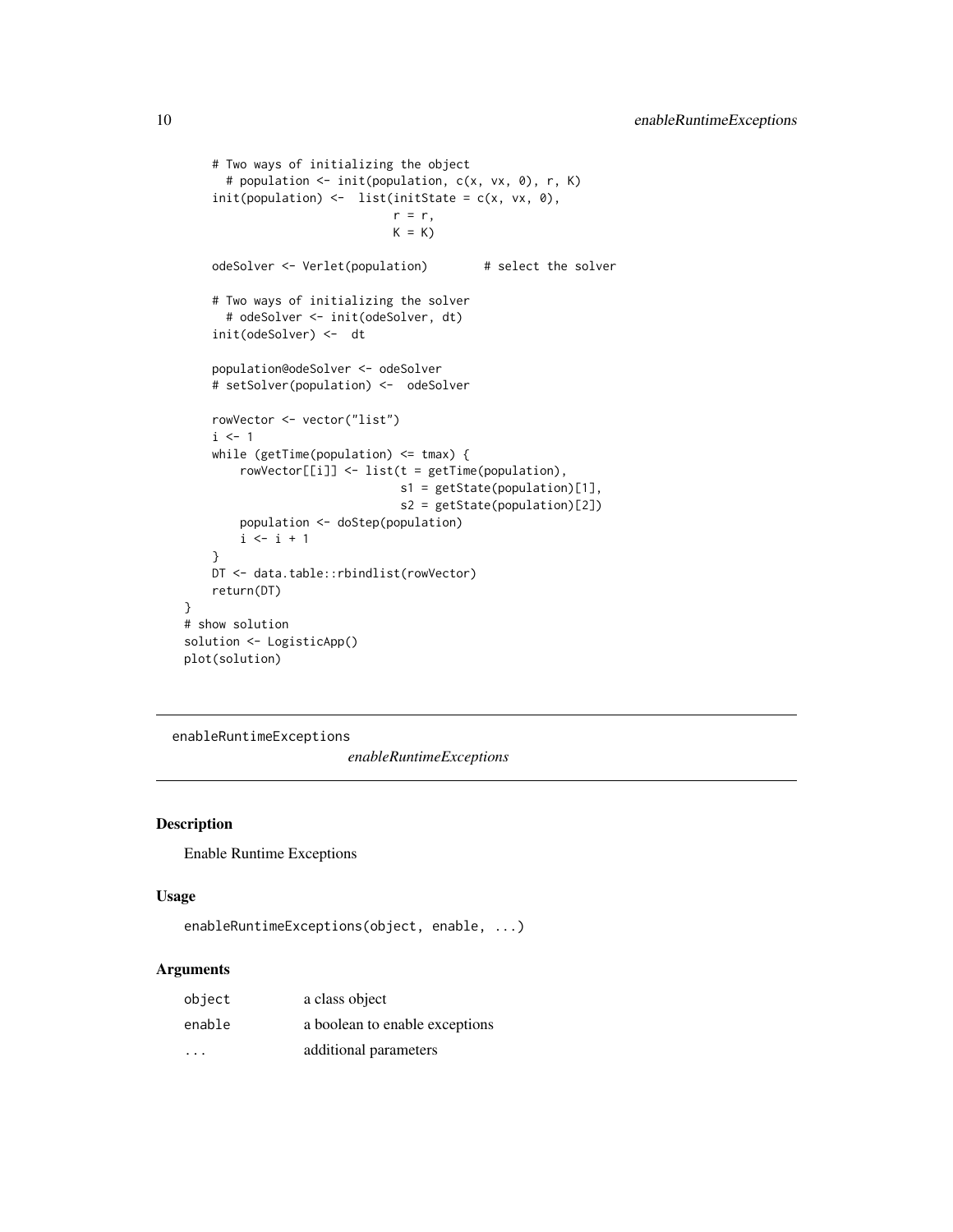#### <span id="page-10-0"></span>Euler-class 11

### Examples

```
setMethod("enableRuntimeExceptions", "DormandPrince45", function(object, enable) {
   object@enableExceptions <- enable
})
```
Euler-class *Euler ODE solver class*

### Description

Euler ODE solver class Euler generic Euler constructor when 'ODE' passed Euler constructor 'missing' is passed

### Usage

```
Euler(ode, ...)
```
## S4 method for signature 'Euler' init(object, stepSize, ...) ## S4 method for signature 'Euler' step(object, ...) ## S4 method for signature 'Euler' setStepSize(object, stepSize, ...) ## S4 method for signature 'Euler' getStepSize(object, ...) ## S4 method for signature 'ODE' Euler(ode, ...)

```
## S4 method for signature 'missing'
Euler(ode, ...)
```
### Arguments

| ode                     | an ODE object                   |
|-------------------------|---------------------------------|
| $\cdot$ $\cdot$ $\cdot$ | additional parameters           |
| object                  | an internal object of the class |
| stepSize                | the size of the step            |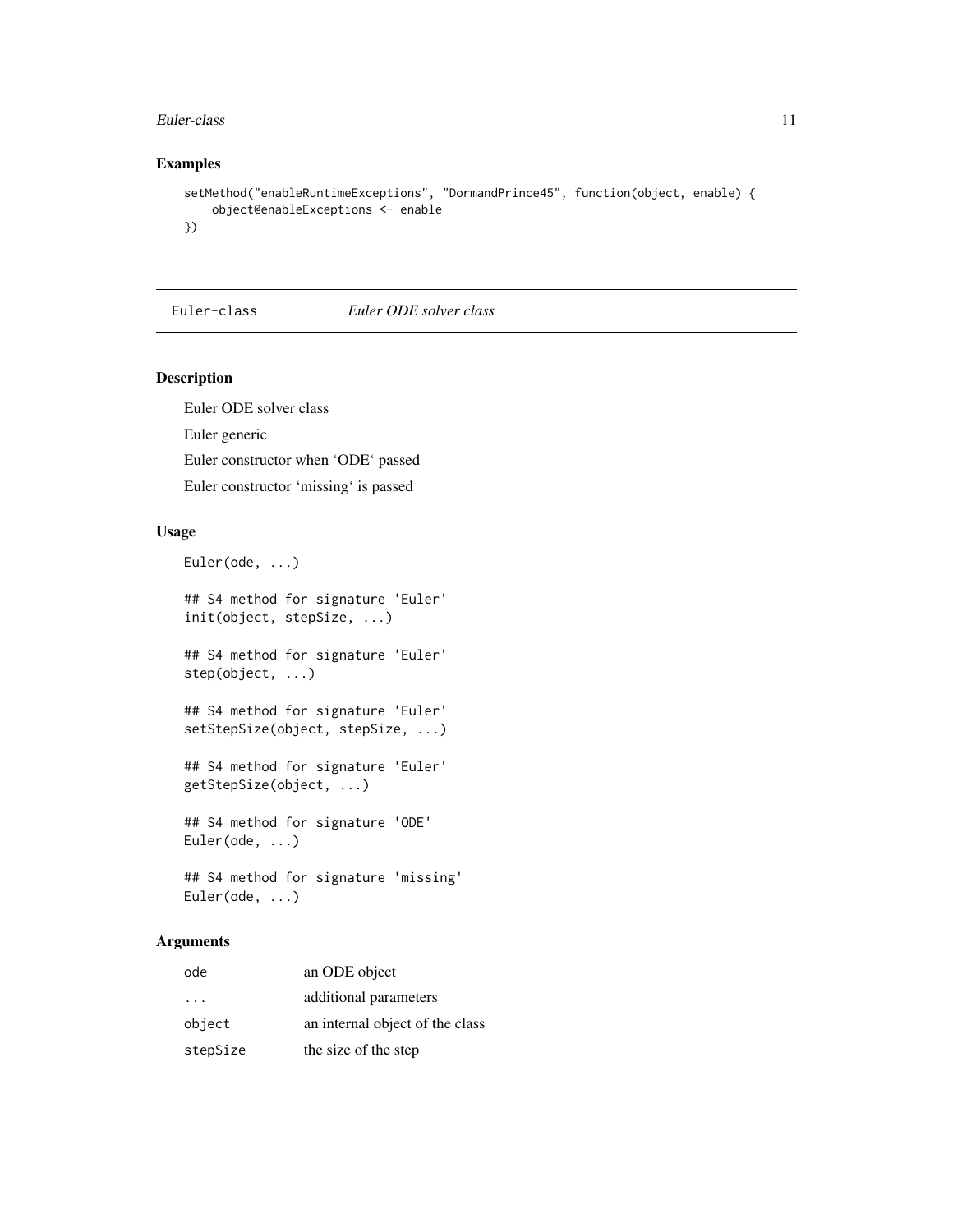```
# +++++++++++++++++++++++++++++++++++++++++++++++ application: RigidBodyNXFApp.R
# example of a nonstiff system is the system of equations describing
# the motion of a rigid body without external forces.
importFromExamples("RigidBody.R")
# run the application
RigidBodyNXFApp <- function(verbose = FALSE) {
   # load the R class that sets up the solver for this application
   y1 <- 0 # initial y1 value
   y2 < -1 # initial y2 value
   y3 < -1 # initial y3 value
   dt <- 0.01 # delta time for step
   body <- RigidBodyNXF(y1, y2, y3)
   solver <- Euler(body)
   solver <- setStepSize(solver, dt)
   rowVector <- vector("list")
   i \leq 1# stop loop when the body hits the ground
   while (getState(body)[4] \le 12) {
       rowVector[[i]] <- list(t = getState(body)[4],
                             y1 = getState(body)[1],
                              y2 = getState(body)[2],y3 = getState(body)[3])solver <- step(solver)
       body <- getODE(solver)
       i \leftarrow i + 1}
   DT <- data.table::rbindlist(rowVector)
   return(DT)
}
# get the data table from the app
solution <- RigidBodyNXFApp()
plot(solution)
# +++++++++++++++++++++++++++++++++++++++++++++++ example: FallingParticleApp.R
# Application that simulates the free fall of a ball using Euler ODE solver
importFromExamples("FallingParticleODE.R") # source the class
FallingParticleODEApp <- function(verbose = FALSE) {
   # initial values
   initial_y <- 10
   initial_v <- 0
   dt <- 0.01
   ball <- FallingParticleODE(initial_y, initial_v)
   solver <- Euler(ball) # set the ODE solver
   solver <- setStepSize(solver, dt) # set the step
   rowVector <- vector("list")
```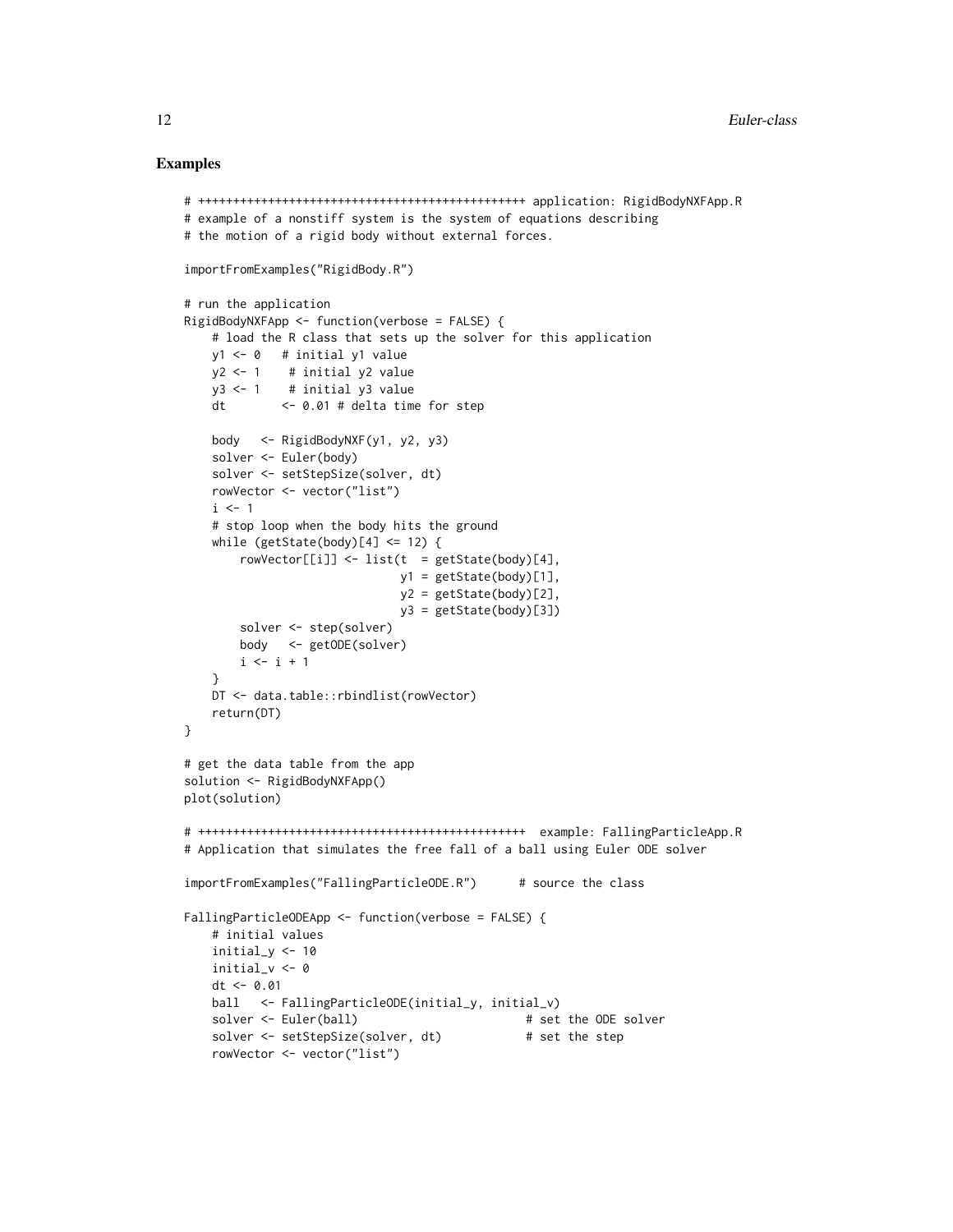```
i \leq -1# stop loop when the ball hits the ground, state[1] is the vertical position
   while (getState(ball)[1] > 0) {
       rowVector[[i]] \leftarrow list(t = getState(ball)[3],y = getState(ball)[1],
                              vy = getState(ball)[2])
       solver <- step(solver) # move one step at a time
       ball <- getODE(solver) \qquad # update the ball state
       i \leftarrow i + 1}
   DT <- data.table::rbindlist(rowVector)
   return(DT)
}
# show solution
solution <- FallingParticleODEApp()
plot(solution)
# KeplerVerlet.R
setClass("Kepler", slots = c(
   GM = "numeric",
   odeSolver = "Euler",
   counter = "numeric"
   ),
   contains = c("ODE"))
setMethod("initialize", "Kepler", function(.Object, ...) {
   .Object@GM <- 4 * pi * pi \qquad # gravitation constant times combined mass
    .Object@state <- vector("numeric", 5) # x, vx, y, vy, t
    .Object@odeSolver <- Euler(.Object)
   .Object@counter <- 0
   return(.Object)
})
setMethod("doStep", "Kepler", function(object, ...) {
   # cat("state@doStep=", object@state, "\n")
   object@odeSolver <- step(object@odeSolver)
   object@state <- object@odeSolver@ode@state
   # object@rate <- object@odeSolver@ode@rate
   # cat("\t", object@odeSolver@ode@state)
   object
})
setMethod("getTime", "Kepler", function(object, ...) {
   return(object@state[5])
})
setMethod("getEnergy", "Kepler", function(object, ...) {
   ke <- 0.5 * (object@state[2] * object@state[2] +
```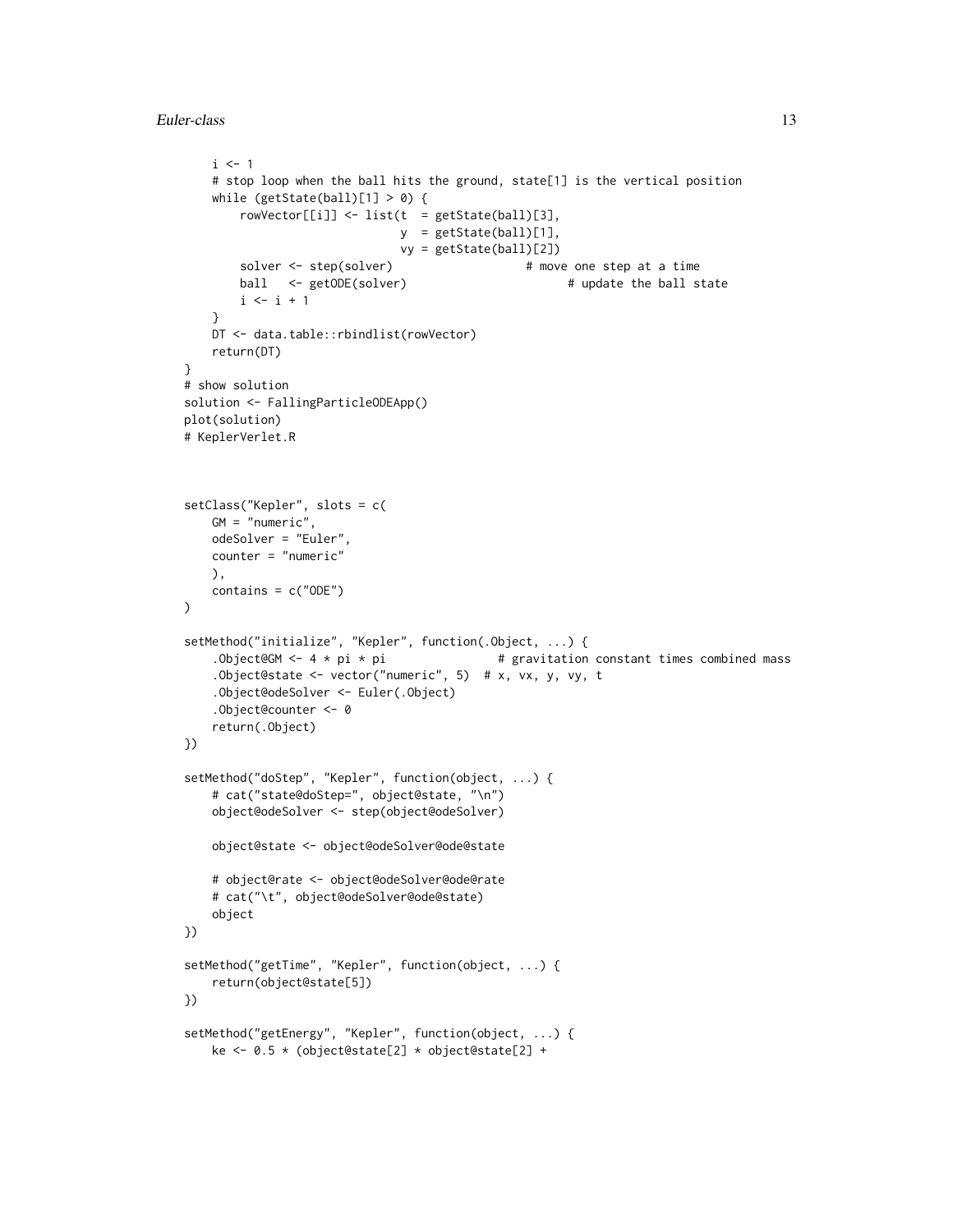```
object@state[4] * object@state[4])
    pe <- -object@GM / sqrt(object@state[1] * object@state[1] +
                                object@state[3] * object@state[3])
    return(pe+ke)
})
setMethod("init", "Kepler", function(object, initState, ...) {
    object@state <- initState
    object@odeSolver <- init(object@odeSolver, getStepSize(object@odeSolver))
    object@counter <- 0
    object
})
setReplaceMethod("init", "Kepler", function(object, ..., value) {
    object@state <- value
    object@odeSolver <- init(object@odeSolver, getStepSize(object@odeSolver))
    object@counter <- 0
    object
})
setMethod("getRate", "Kepler", function(object, state, ...) {
    # Computes the rate using the given state.
    r2 \leq - state[1] * state[1] + state[3] * state[3] # distance squared
   r3 \le r2 \times \sqrt{r2} # distance cubed
    object@rate[1] <- state[2]
    object@rate[2] <- (- object@GM * state[1]) / r3
    object@rate[3] <- state[4]
    object@rate[4] <- (- object@GM * state[3]) / r3
    object@rate[5] <- 1 # time derivative
    # object@state <- object@odeSolver@ode@state <- state
    # object@state <- state
    object@counter <- object@counter + 1
    object@rate
})
setMethod("getState", "Kepler", function(object, ...) {
    # Gets the state variables.
    return(object@state)
})
# constructor
Kepler <- function() {
   kepler <- new("Kepler")
    return(kepler)
}
# ++++++++++++++++++++++++++++++++++++++++++++++++++++++++ example: PlanetApp.R
# Simulation of Earth orbiting around the SUn using the Euler ODE solver
importFromExamples("Planet.R") # source the class
```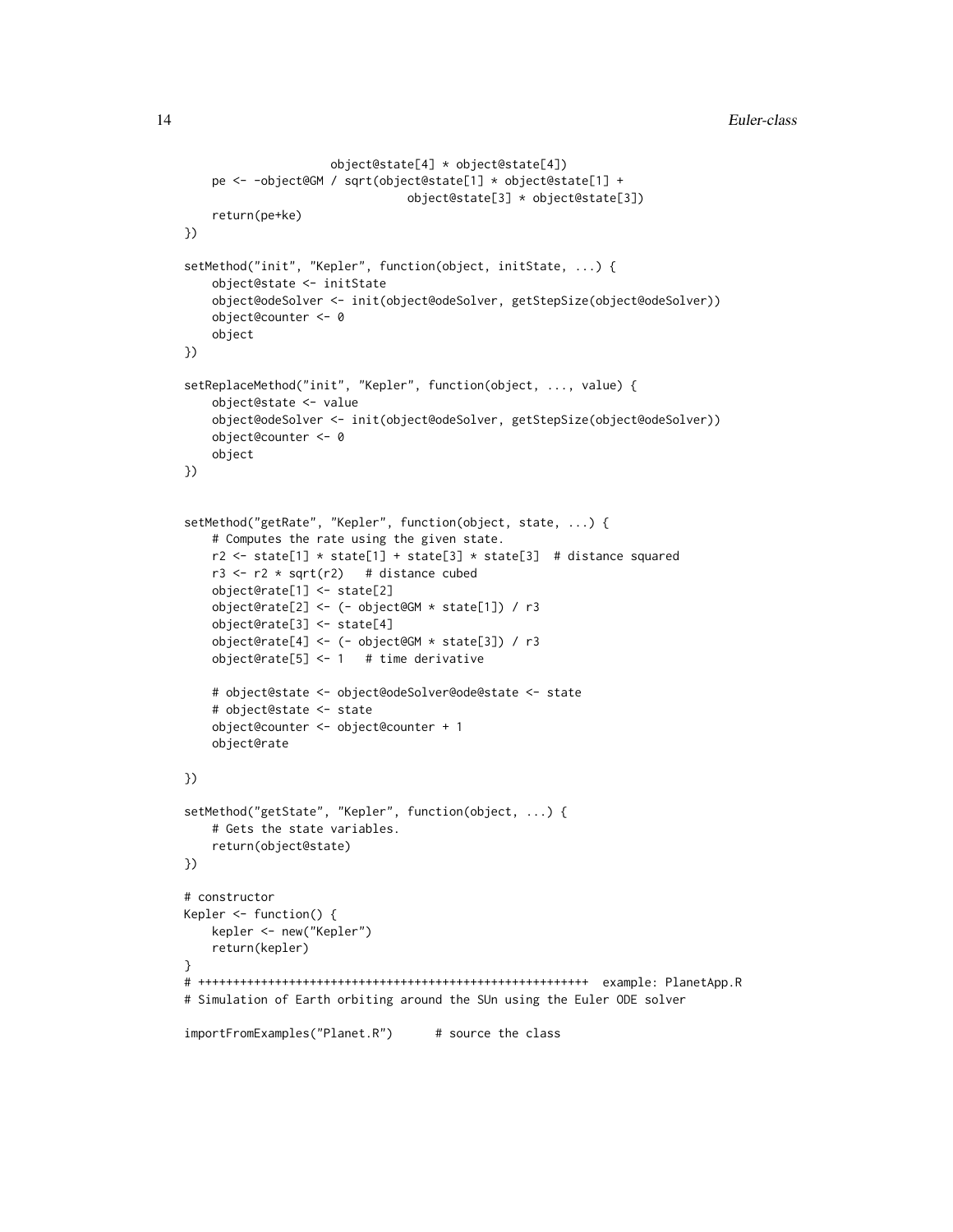```
PlanetApp <- function(verbose = FALSE) {
    # x = 1, AU or Astronomical Units. Length of semimajor axis or the orbit
   # of the Earth around the Sun.
   x \le -1; vx \le -0; y \le -0; vy \le -6.28; t \le -0state \leq c(x, vx, y, vy, t)
   dt <- 0.01
   planet <- Planet()
   planet@odeSolver <- setStepSize(planet@odeSolver, dt)
   planet <- init(planet, initState = state)
   rowvec <- vector("list")
   i \leq 1# run infinite loop. stop with ESCAPE.
   while (getState(planet)[5] \leq 90) { # Earth orbit is 365 days around the sun
        rowvec[[i]] \le list(t = getState(planet)[5], # just doing 3 months
                           x = getState(planet)[1], # to speed up for CRAN
                           vx = getState(planet)[2],
                           y = getState(planet)[3],
                           vy = getState(planet)[4])
       for (j \in i \in 1:5) { \# advances time
           planet <- doStep(planet)
       }
       i \leftarrow i + 1}
   DT <- data.table::rbindlist(rowvec)
   return(DT)
}
# run the application
solution <- PlanetApp()
select_rows <- seq(1, nrow(solution), 10) # do not overplot
solution <- solution[select_rows,]
plot(solution)
# +++++++++++++++++++++++++++++++++++++++++++++++ application: RigidBodyNXFApp.R
# example of a nonstiff system is the system of equations describing
# the motion of a rigid body without external forces.
importFromExamples("RigidBody.R")
# run the application
RigidBodyNXFApp <- function(verbose = FALSE) {
    # load the R class that sets up the solver for this application
   y1 <- 0 # initial y1 value
   y2 < -1 # initial y2 value
   y3 < -1 # initial y3 value
   dt <- 0.01 # delta time for step
   body <- RigidBodyNXF(y1, y2, y3)
   solver <- Euler(body)
   solver <- setStepSize(solver, dt)
   rowVector <- vector("list")
   i \leq 1# stop loop when the body hits the ground
   while (getState(body)[4] \le 12) {
```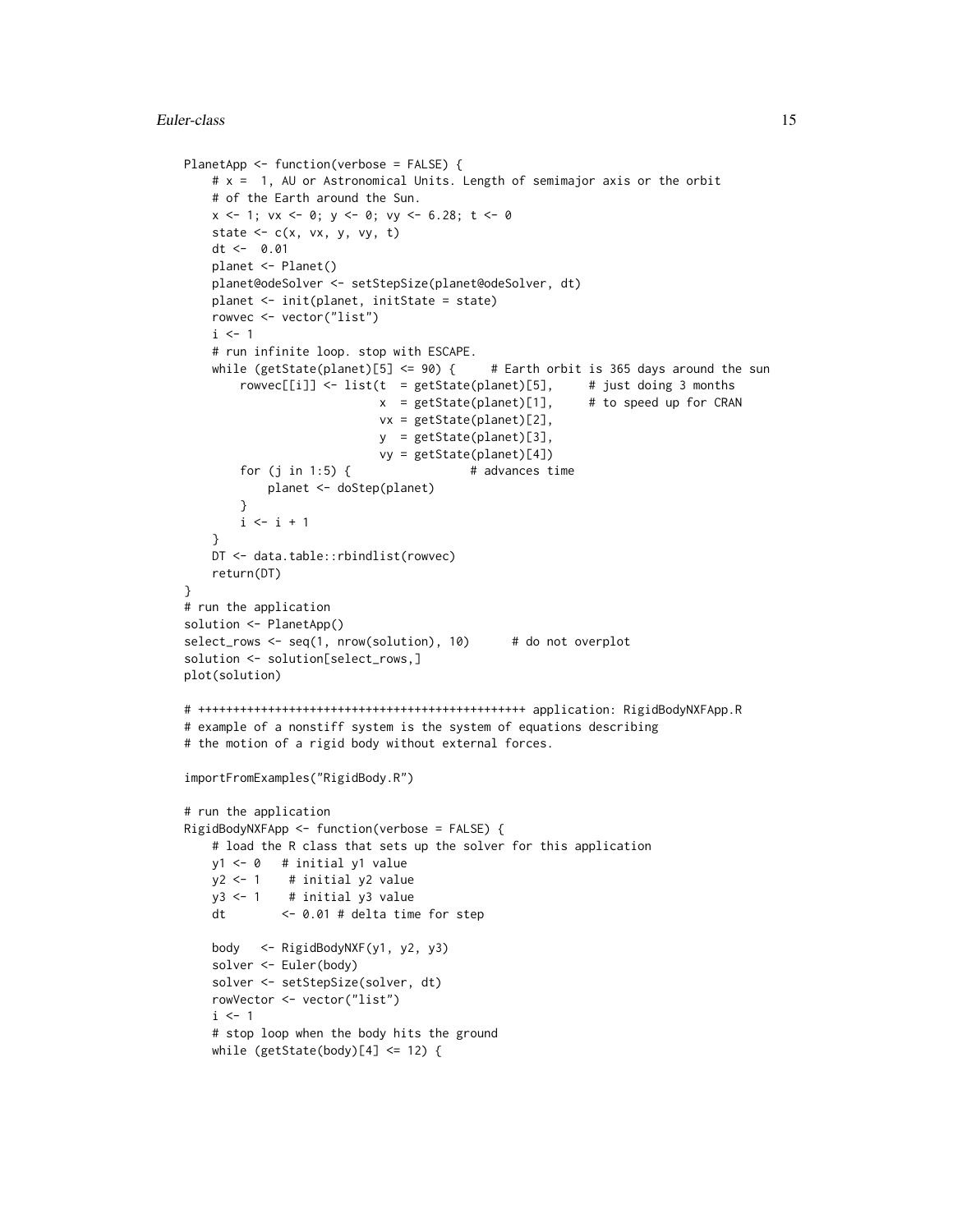```
rowVector[[i]] <- list(t = getState(body)[4],
                              y1 = getState(body)[1],
                              y2 = getState(body)[2],
                              y3 = getState(body)[3])solver <- step(solver)
       body <- getODE(solver)
       i \le i + 1}
   DT <- data.table::rbindlist(rowVector)
   return(DT)
}
# get the data table from the app
solution <- RigidBodyNXFApp()
plot(solution)
```
EulerRichardson-class *EulerRichardson ODE solver class*

#### Description

EulerRichardson ODE solver class EulerRichardson generic

EulerRichardson constructor ODE

# Usage

```
EulerRichardson(ode, ...)
## S4 method for signature 'EulerRichardson'
init(object, stepSize, ...)
## S4 method for signature 'EulerRichardson'
step(object, ...)
## S4 method for signature 'ODE'
```

```
EulerRichardson(ode, ...)
```
### Arguments

| ode                     | an ODE object           |
|-------------------------|-------------------------|
| $\cdot$ $\cdot$ $\cdot$ | additional parameters   |
| object                  | internal passing object |
| stepSize                | the size of the step    |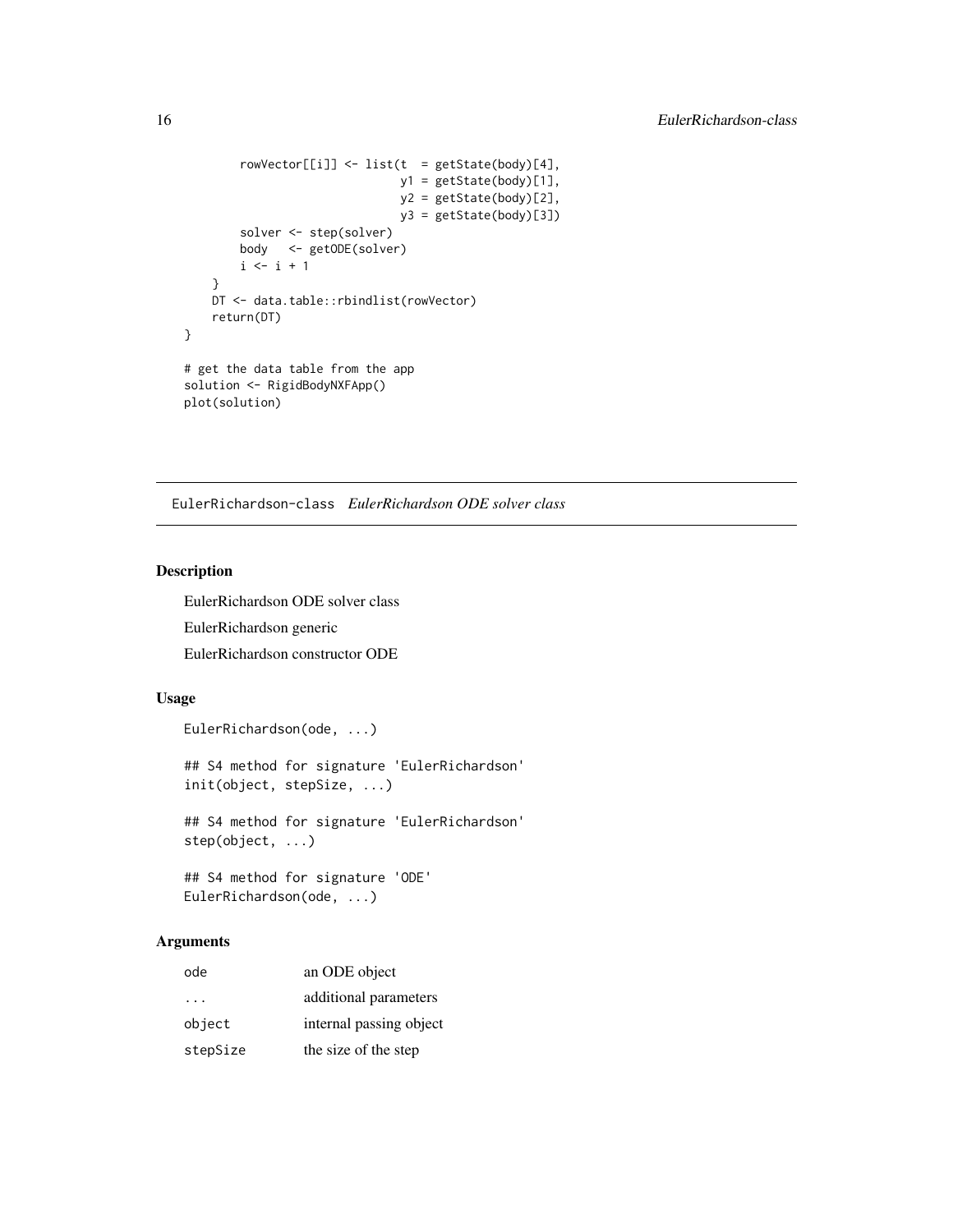#### <span id="page-16-0"></span>getEnergy and the state of the state of the state of the state of the state of the state of the state of the state of the state of the state of the state of the state of the state of the state of the state of the state of

#### Examples

```
# ++++++++++++++++++++++++++++++++++++++++++++++++++ example: PendulumApp.R
# Simulation of a pendulum using the EulerRichardson ODE solver
suppressPackageStartupMessages(library(ggplot2))
importFromExamples("Pendulum.R") # source the class
PendulumApp <- function(verbose = FALSE) {
   # initial values
   theta <- 0.2
   thetaDot <- 0
   dt <- 0.1
   pendulum <- Pendulum()
   # pendulum@state[3] <- 0 # set time to zero, t = 0pendulum <- setState(pendulum, theta, thetaDot)
   pendulum <- setStepSize(pendulum, dt = dt) # using stepSize in RK4
   pendulum@odeSolver <- setStepSize(pendulum@odeSolver, dt) # set new step size
   rowvec <- vector("list")
   i \leq 1while (getState(pendulum)[3] <= 40) {
       rowvec[[i]] \leftarrow list(t = getState(pendulum)[3], # timetheta = getState(pendulum)[1], # anglethetadot = getState(pendulum)[2]) # derivative of angle
       pendulum <- step(pendulum)
       i \leftarrow i + 1}
   DT <- data.table::rbindlist(rowvec)
   return(DT)
}
# show solution
solution <- PendulumApp()
plot(solution)
```
getEnergy *getEnergy*

### Description

Get the calculated energy level

### Usage

```
getEnergy(object, ...)
```
#### Arguments

| object | a class object        |
|--------|-----------------------|
| .      | additional parameters |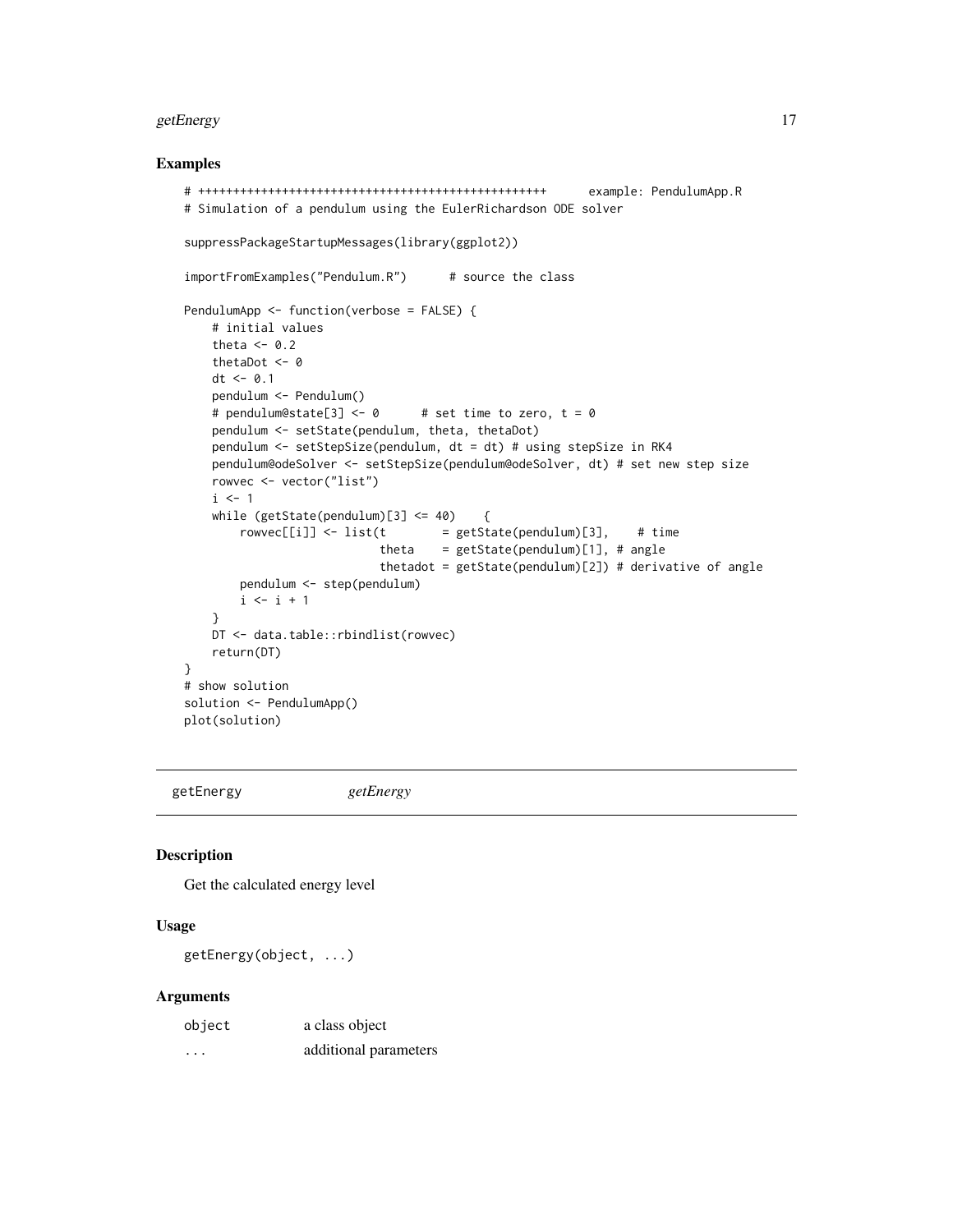```
# KeplerEnergy.R
#
setClass("KeplerEnergy", slots = c(
   GM = "numeric",
   odeSolver = "Verlet",
   counter = "numeric"
   ),
   contains = c("ODE"))
setMethod("initialize", "KeplerEnergy", function(.Object, ...) {
    .Object@GM <- 4 * pi * pi * pi * gravitation constant times combined mass.Object@state <- vector("numeric", 5) # x, vx, y, vy, t
    # .Object@odeSolver <- Verlet(ode = .Object)
    .Object@odeSolver <- Verlet(.Object)
    .Object@counter <- 0
    return(.Object)
})
setMethod("doStep", "KeplerEnergy", function(object, ...) {
    object@odeSolver <- step(object@odeSolver)
    object@state <- object@odeSolver@ode@state
    object
})
setMethod("getTime", "KeplerEnergy", function(object, ...) {
    return(object@state[5])
})
setMethod("getEnergy", "KeplerEnergy", function(object, ...) {
   ke <- 0.5 * (object@state[2] * object@state[2] +
                    object@state[4] * object@state[4])
    pe <- -object@GM / sqrt(object@state[1] * object@state[1] +
                               object@state[3] * object@state[3])
   return(pe+ke)
})
setMethod("init", "KeplerEnergy", function(object, initState, ...) {
    object@state <- initState
    object@odeSolver <- init(object@odeSolver, getStepSize(object@odeSolver))
   object@counter <- 0
    object
})
setReplaceMethod("init", "KeplerEnergy", function(object, ..., value) {
    initState <- value
    object@state <- initState
    object@odeSolver <- init(object@odeSolver, getStepSize(object@odeSolver))
```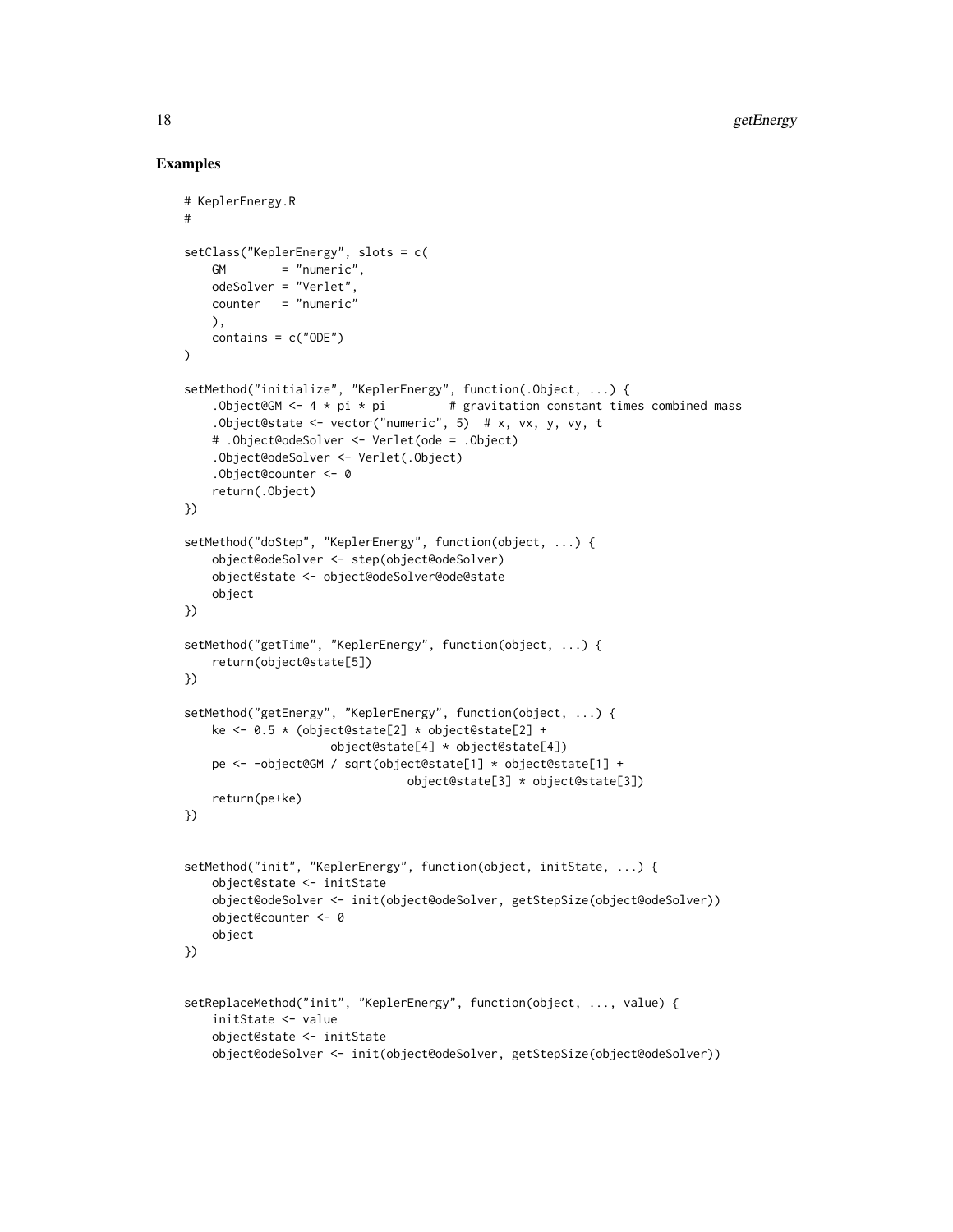```
object@counter <- 0
    object
})
setMethod("getRate", "KeplerEnergy", function(object, state, ...) {
    # Computes the rate using the given state.
   r2 \le state[1] * state[1] + state[3] * state[3] # distance squared
   r3 \le r2 \times \sqrt{sqrtr2} # distance cubed
    object@rate[1] <- state[2]
    object@rate[2] <- (- object@GM * state[1]) / r3
    object@rate[3] <- state[4]
    object@rate[4] <- (- object@GM * state[3]) / r3
    object@rate[5] <- 1 # time derivative
    object@counter <- object@counter + 1
    object@rate
})
setMethod("getState", "KeplerEnergy", function(object, ...) {
    # Gets the state variables.
    return(object@state)
})
# constructor
KeplerEnergy <- function() {
   kepler <- new("KeplerEnergy")
   return(kepler)
}
```
getErrorCode *getErrorCode*

### Description

Get an error code

#### Usage

```
getErrorCode(object, tol, ...)
```
### Arguments

| object  | a class object        |
|---------|-----------------------|
| tol     | tolerance             |
| $\cdot$ | additional parameters |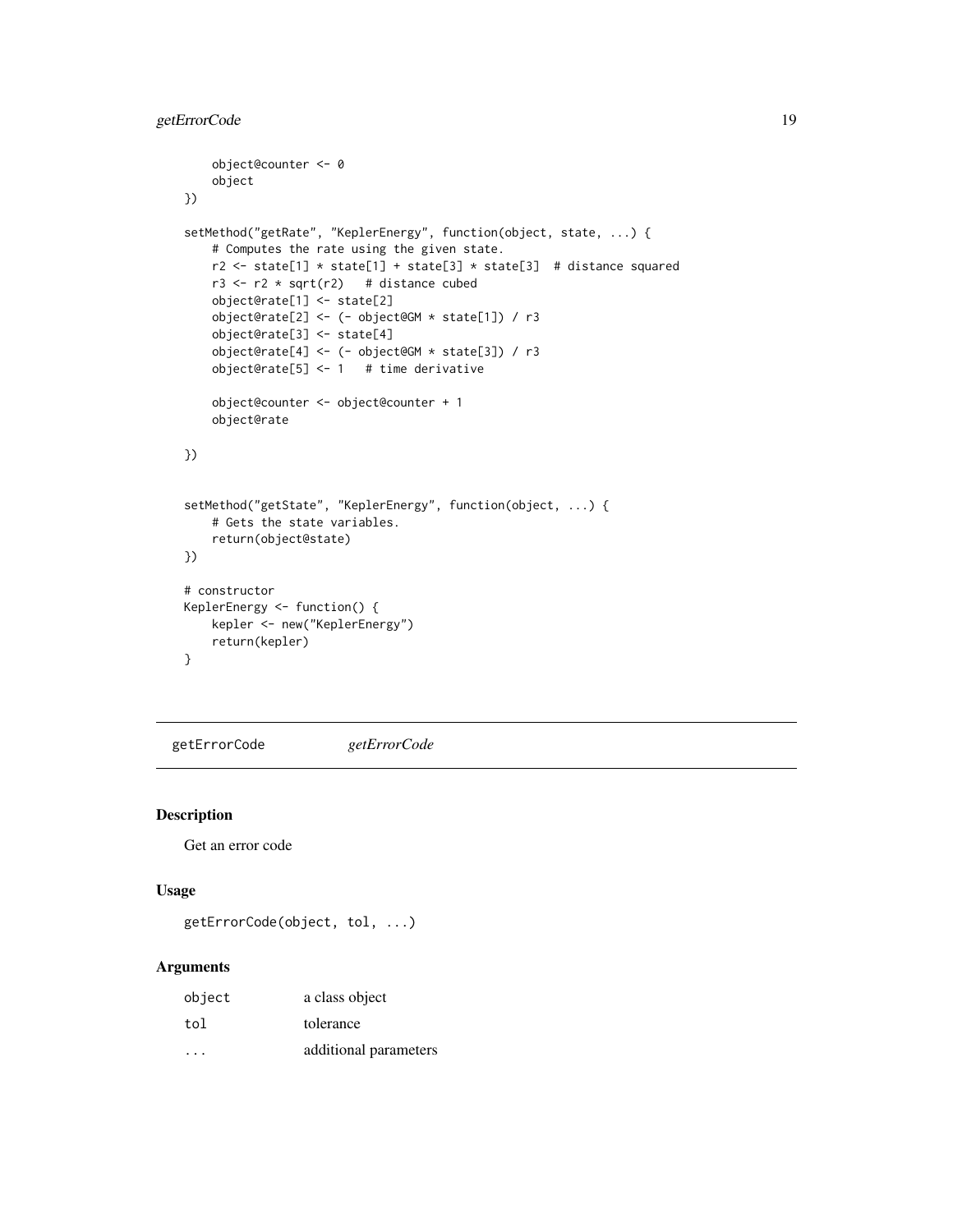### Examples

```
setMethod("getErrorCode", "DormandPrince45", function(object) {
return(object@error_code)
})
```
getExactSolution *getExactSolution*

#### Description

Compare analytical and calculated solutions

#### Usage

```
getExactSolution(object, t, ...)
```
### Arguments

| object  | a class object                                 |
|---------|------------------------------------------------|
| t.      | time ath what we are performing the evaluation |
| $\cdot$ | additional parameters                          |

```
# ++++++++++++++++++++++++++++++++++++++++++++++++ example: ComparisonRK45App.R
# Compares the solution by the RK45 ODE solver versus the analytical solution
# Example file: ComparisonRK45App.R
# ODE Solver: Runge-Kutta 45
# ODE class : RK45
# Base class: ODETest
importFromExamples("ODETest.R")
ComparisonRK45App <- function(verbose = FALSE) {
    ode <- new("ODETest") # create an `ODETest` object
    ode_solver <- RK45(ode) # select the ODE solver
    ode_solver <- setStepSize(ode_solver, 1) # set the step
    # Two ways of setting the tolerance
      # ode_solver <- setTolerance(ode_solver, 1e-8) # set the tolerance
    setTolerance(ode_solver) <- 1e-8
    time <- 0
    rowVector <- vector("list")
    i \leq 1while (time < 50) {
        rowVector[[i]] <- list(t = getState(ode)[2],
                              s1 = getState(ode)[1],
```
<span id="page-19-0"></span>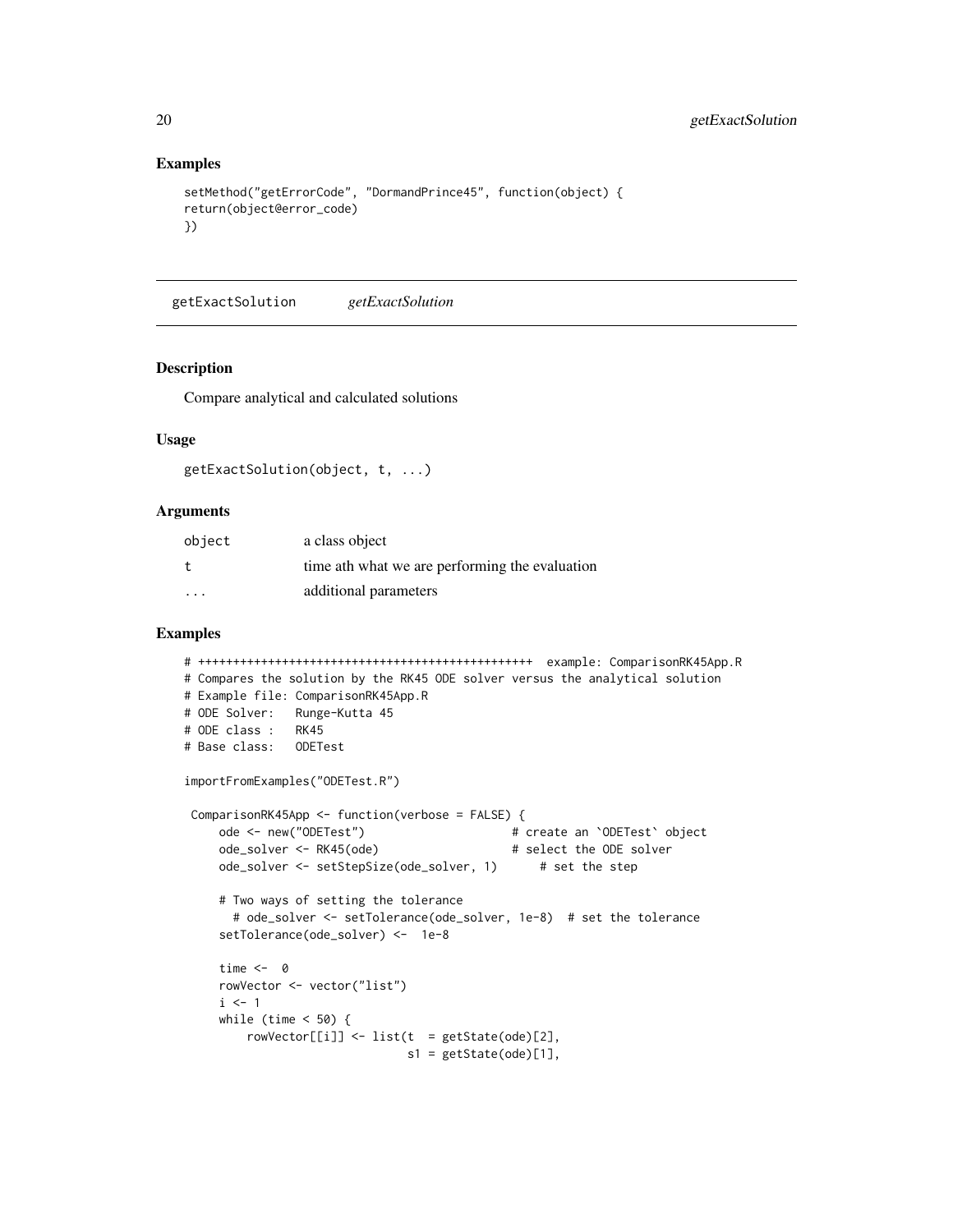```
s2 = getState(ode)[2],
                               xs = getExactSolution(ode, time),
                               counts = getRateCounts(ode),
                               time = time
                              \lambdaode_solver <- step(ode_solver) # advance one step
        stepSize <- getStepSize(ode_solver)
        time <- time + stepSize
        ode <- getODE(ode_solver) # get updated ODE object
        i \le i + 1}
     return(data.table::rbindlist(rowVector)) # a data table with the results
}
# show solution
solution <- ComparisonRK45App() # run the example
plot(solution)
# ODETest.R
# Called as base class for examples:
# ComparisonRK45App.R
# ComparisonRK45ODEApp.R
#' ODETest as an example of ODE class inheritance
#'
#' ODETest is a base class for examples ComparisonRK45App.R and
#' ComparisonRK45ODEApp.R. ODETest also uses an environment variable to store
#' the rate counts.
#'
#' @rdname ODE-class-example
#' @include ODE.R
setClass("ODETest", slots = c(
   n = "numeric", # counts the number of getRate evaluations<br>stack = "environment" # environnment object to accumulate rate c
                              # environnment object to accumulate rate counts
   ),
   contains = c("ODE")
   )
setMethod("initialize", "ODETest", function(.Object, ...) {
    .Object@stack$rateCounts <- 0   # counter for rate calculations
    .Object@state <- c(5.0, 0.0)
    return(.Object)
})
#' @rdname getExactSolution-method
setMethod("getExactSolution", "ODETest", function(object, t, ...) {
    return(5.0 * exp(-t))})
#' @rdname getState-method
setMethod("getState", "ODETest", function(object, ...) {
    object@state
})
#' @rdname getRate-method
```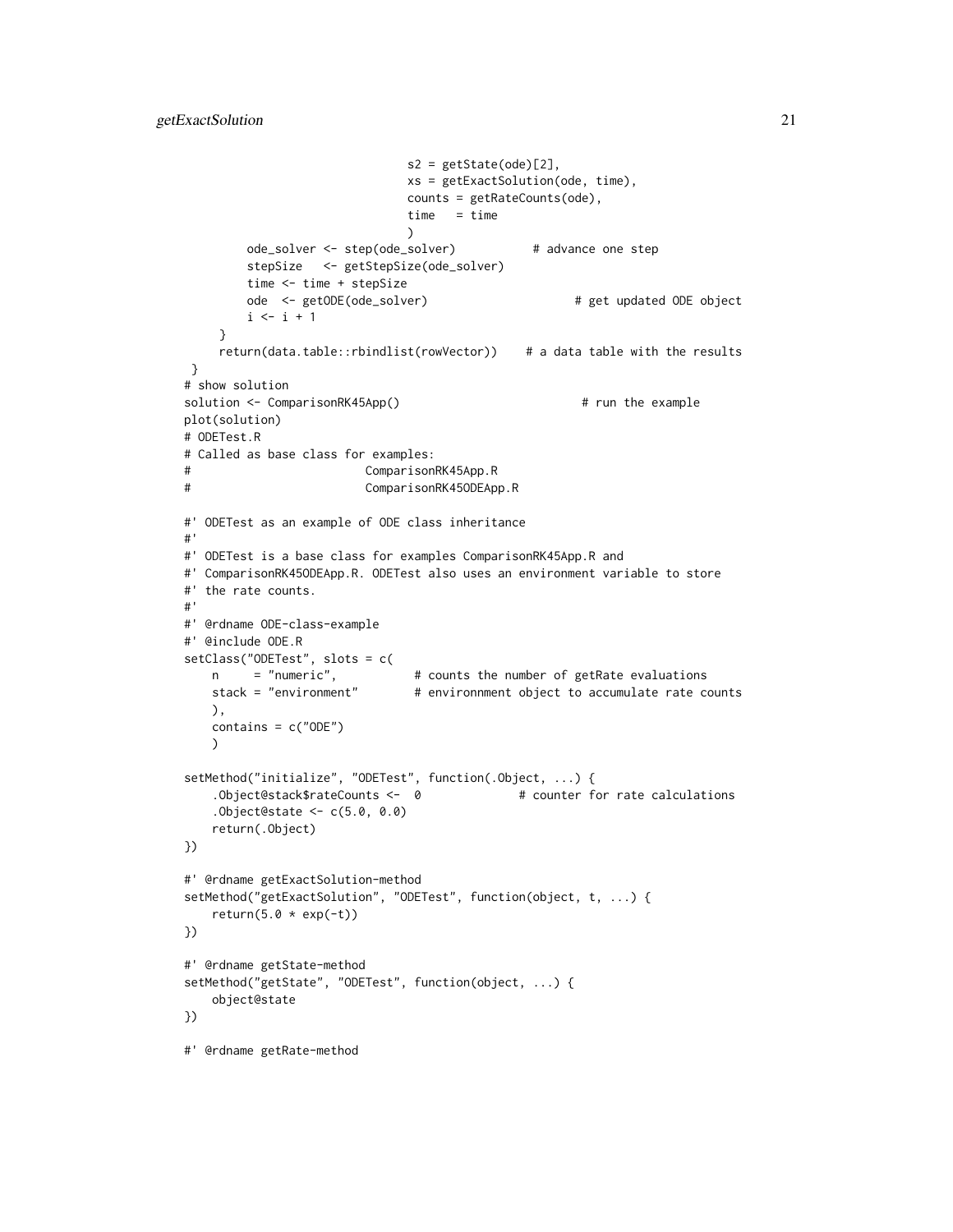```
setMethod("getRate", "ODETest", function(object, state, ...) {
    object@rate[1] <- - state[1]<br>object@rate[2] <- 1
                                     # rate of change of time, dt/dt
    # accumulate how many times the rate has been called to calculate
    object@stack$rateCounts <- object@stack$rateCounts + 1
    object@state <- state
    object@rate
})
#' @rdname getRateCounts-method
setMethod("getRateCounts", "ODETest", function(object, ...) {
    # use environment stack to accumulate rate counts
    object@stack$rateCounts
})
# constructor
ODETest <- function() {
    odetest <- new("ODETest")
    odetest
}
```
getODE *getODE*

### Description

Get the ODE status from the solver

### Usage

getODE(object, ...)

### Arguments

| object   | a class object        |
|----------|-----------------------|
| $\cdots$ | additional parameters |

| getRate | getRate |  |
|---------|---------|--|
|         |         |  |

### Description

Get a new rate given a state

### Usage

getRate(object, state, ...)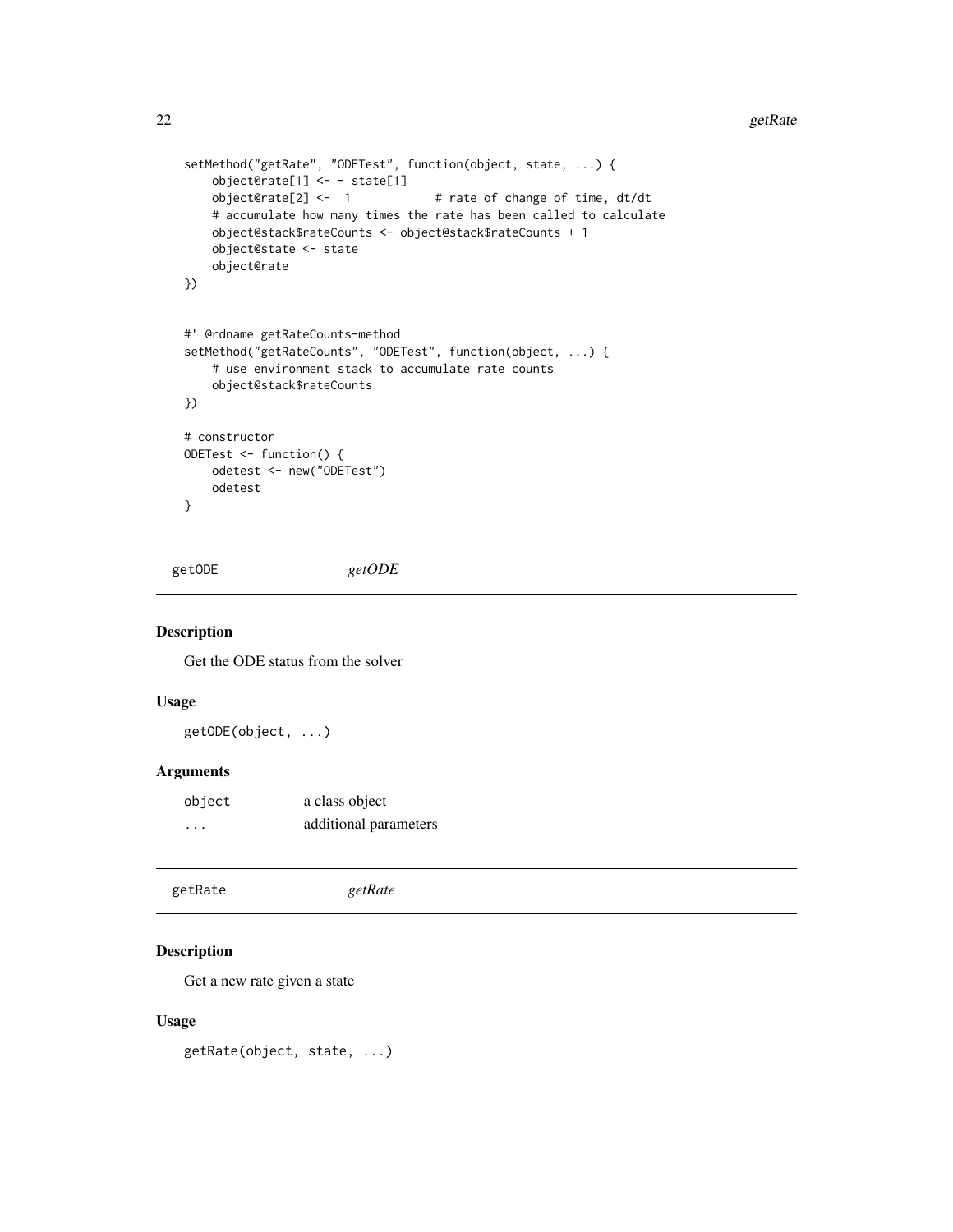#### getRate  $23$

#### **Arguments**

| object | a class object        |
|--------|-----------------------|
| state  | current state         |
| .      | additional parameters |

```
# Kepler models Keplerian orbits of a mass moving under the influence of an
# inverse square force by implementing the ODE interface.
# Kepler.R
#
setClass("Kepler", slots = c(
    GM = "numeric"
   ),
   contains = c("ODE")
\lambdasetMethod("initialize", "Kepler", function(.Object, ...) {
    .Object@GM <- 1.0 \qquad # gravitation constant times combined mass
    .Object@state <- vector("numeric", 5) # x, vx, y, vy, t
    return(.Object)
})
setMethod("getState", "Kepler", function(object, ...) {
    # Gets the state variables.
    return(object@state)
})
setMethod("getRate", "Kepler", function(object, state, ...) {
    # Computes the rate using the given state.
   r2 \le state[1] * state[1] + state[3] * state[3] # distance squared
    r3 \le r2 \times \sqrt{2} # distance cubed
    object@rate[1] <- state[2]
    object@rate[2] <- (- object@GM * state[1]) / r3
    object@rate[3] <- state[4]
    object@rate[4] <- (- object@GM * state[3]) / r3
    object@rate[5] <- 1 # time derivative
    object@rate
})
# constructor
Kepler \leq function(r, v) {
   kepler <- new("Kepler")
    kepler@state[1] = r[1]
    kepler@state[2] = v[1]
    kepler@state[3] = r[2]
    kepler@state[4] = v[2]kepler@state[5] = 0
```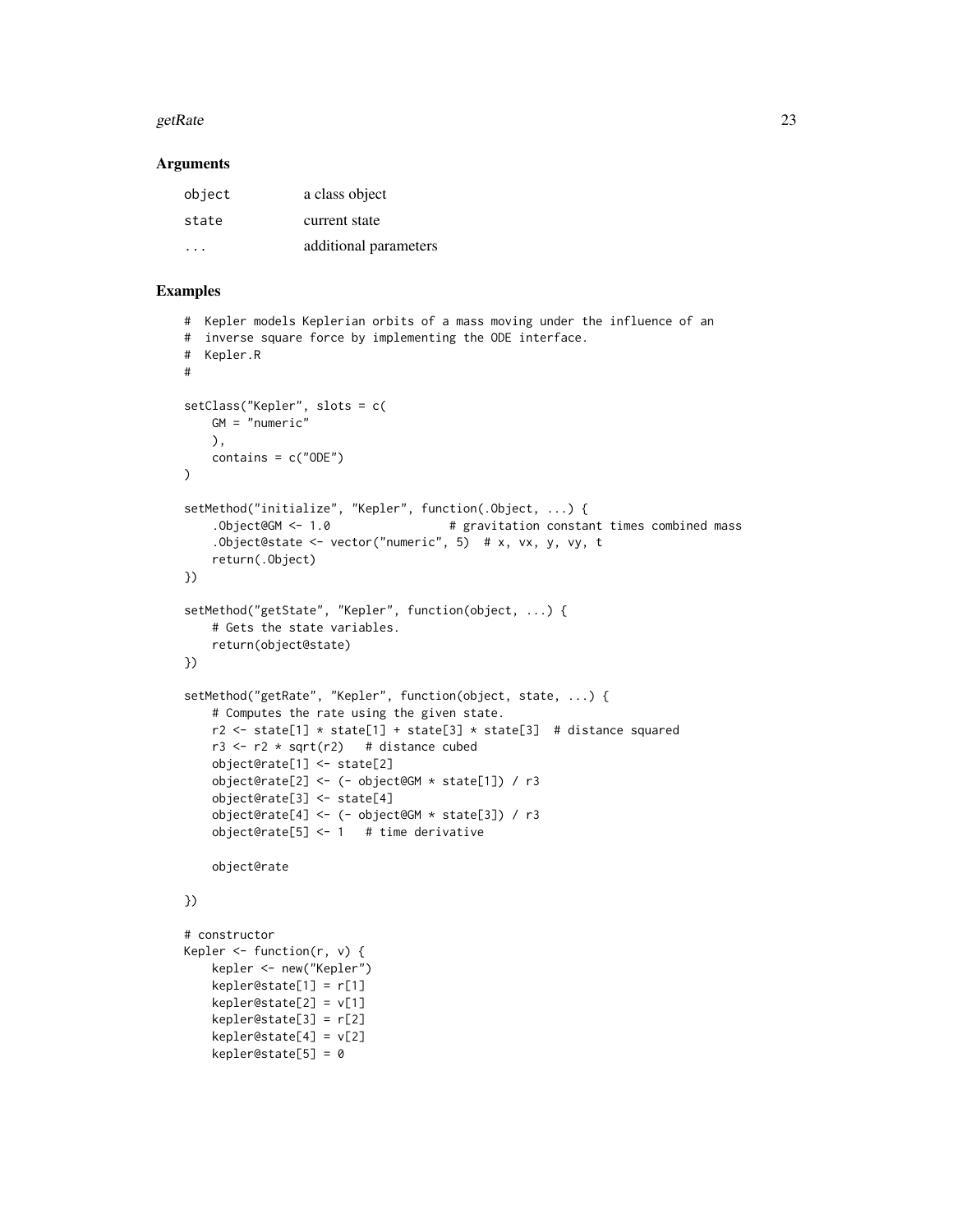```
return(kepler)
```
}

getRateCounter *getRateCounter*

#### Description

Get the rate counter

#### Usage

getRateCounter(object, ...)

#### Arguments

| object   | a class object        |
|----------|-----------------------|
| $\cdots$ | additional parameters |

#### Details

How many times the rate has changed with a step

```
# ++++++++++++++++++++++++++++++++++++++++++++++++ example: ComparisonRK45App.R
# Compares the solution by the RK45 ODE solver versus the analytical solution
# Example file: ComparisonRK45App.R
# ODE Solver: Runge-Kutta 45
# ODE class : RK45
# Base class: ODETest
importFromExamples("ODETest.R")
ComparisonRK45App <- function(verbose = FALSE) {
    ode <- new("ODETest") # create an `ODETest` object
    ode_solver <- RK45(ode) # select the ODE solver
    ode_solver <- setStepSize(ode_solver, 1) # set the step
    # Two ways of setting the tolerance
      # ode_solver <- setTolerance(ode_solver, 1e-8) # set the tolerance
    setTolerance(ode_solver) <- 1e-8
    time <- 0
    rowVector <- vector("list")
    i \leq 1while (time < 50) {
        rowVector[[i]] <- list(t = getState(ode)[2],
                              s1 = getState(ode)[1],
```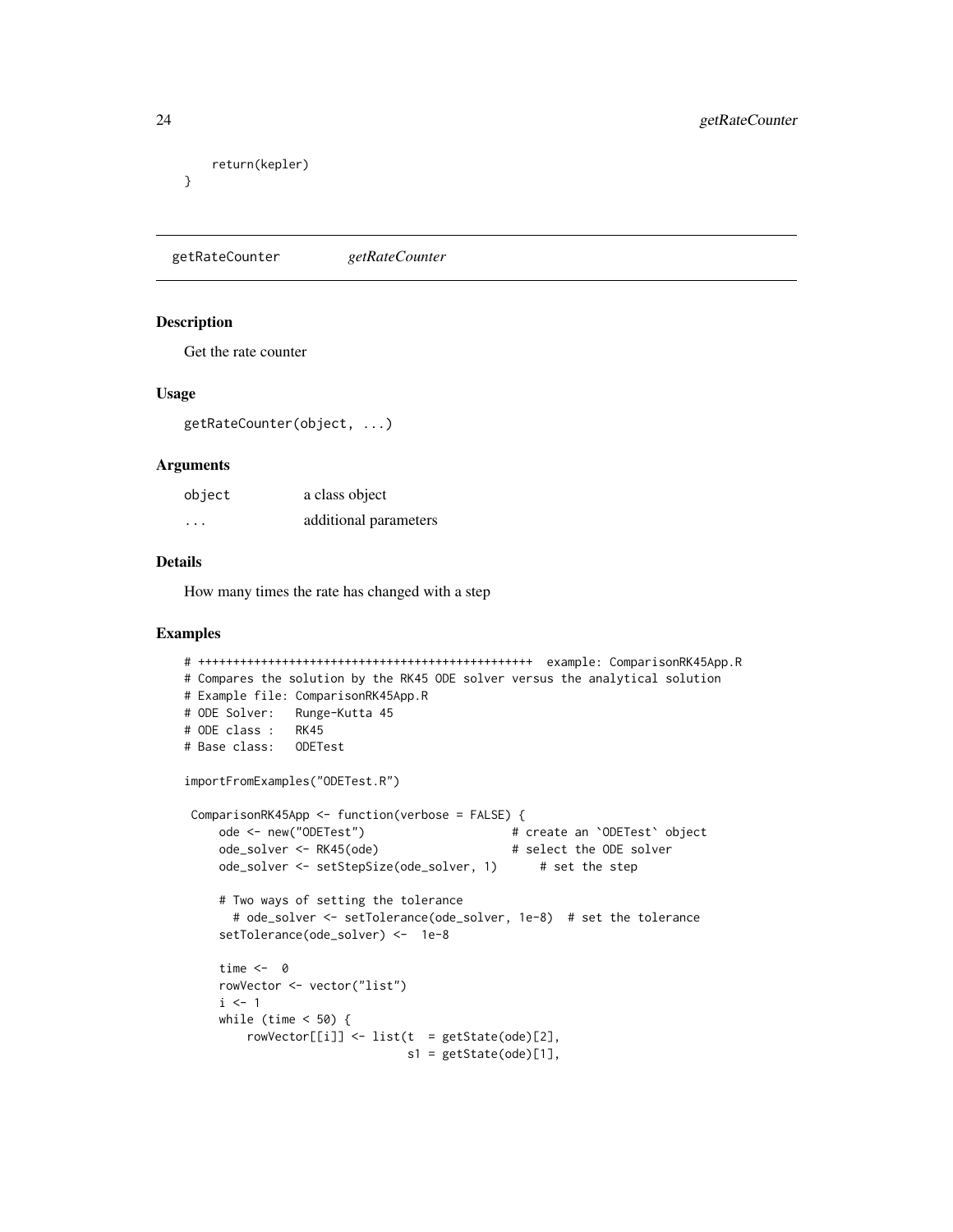### <span id="page-24-0"></span>getRateCounts 25

```
s2 = getState(ode)[2],xs = getExactSolution(ode, time),
                            counts = getRateCounts(ode),
                            time = time
                            \lambdaode_solver <- step(ode_solver) # advance one step
       stepSize <- getStepSize(ode_solver)
       time <- time + stepSize
       ode <- getODE(ode_solver) # get updated ODE object
       i \le i + 1}
    return(data.table::rbindlist(rowVector)) # a data table with the results
}
# show solution
solution <- ComparisonRK45App() # run the example
plot(solution)
```
getRateCounts *getRateCounts*

### Description

Get the number of times that the rate has been calculated

#### Usage

```
getRateCounts(object, ...)
```
### Arguments

| object   | a class object        |
|----------|-----------------------|
| $\cdots$ | additional parameters |

|  | getState | getState |  |  |  |
|--|----------|----------|--|--|--|
|--|----------|----------|--|--|--|

### Description

Get current state of the system

### Usage

getState(object, ...)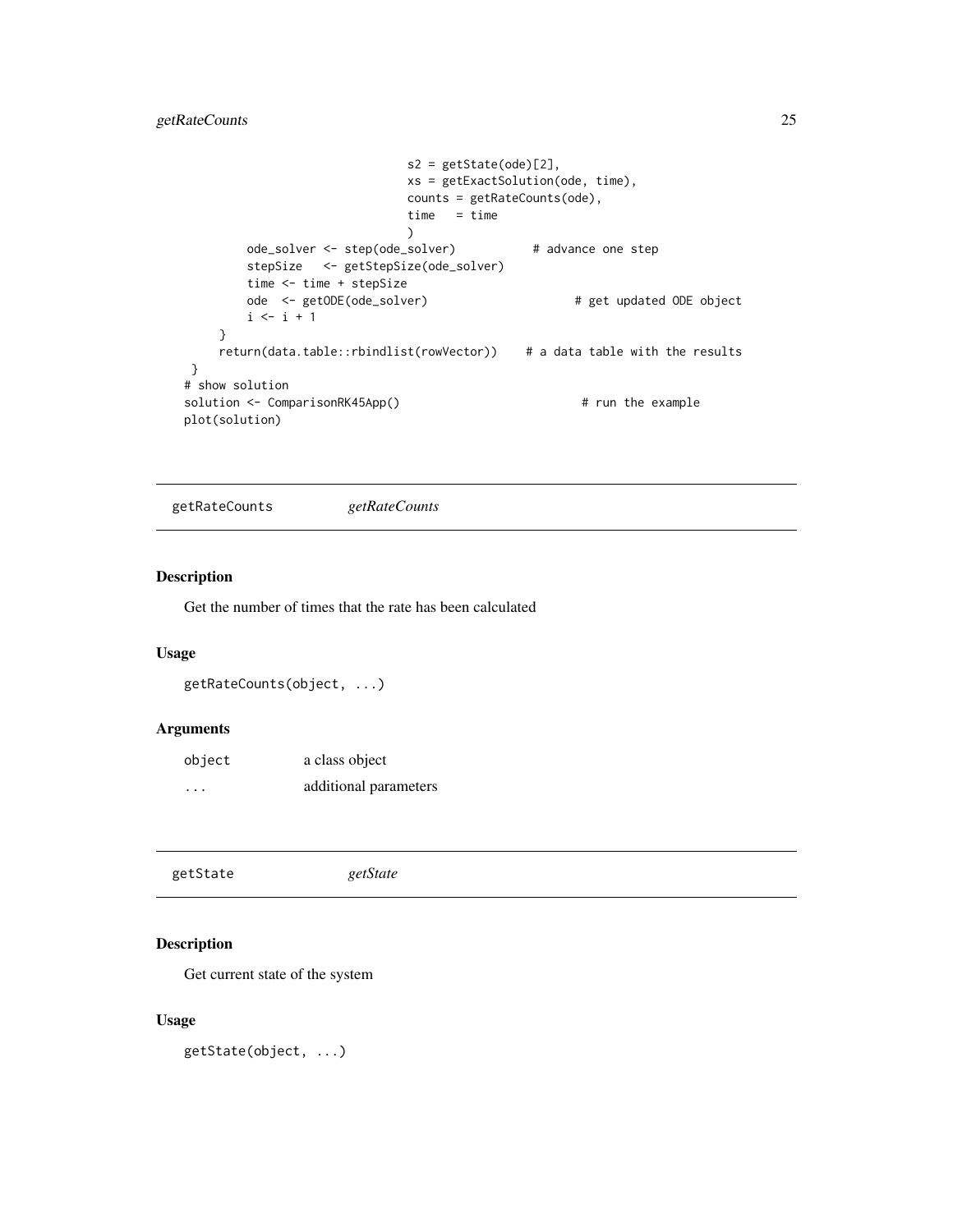26 getState and the set of the set of the set of the set of the set of the set of the set of the set of the set of the set of the set of the set of the set of the set of the set of the set of the set of the set of the set

#### **Arguments**

| object   | a class object        |
|----------|-----------------------|
| $\cdots$ | additional parameters |

```
# ++++++++++++++++++++++++++++++++++++++++++++++++ application: VanderPolApp.R
# Solution of the Van der Pol equation
#
importFromExamples("VanderPol.R")
# run the application
VanderpolApp <- function(verbose = FALSE) {
   # set the orbit into a predefined state.
   y1 \le -2; y2 \le -0; dt \le -0.1;
   rigid_body <- VanderPol(y1, y2)
   solver <- RK45(rigid_body)
   rowVector <- vector("list")
   i \leq 1while (getState(rigid_body)[3] \le 20) {
        rowVector[[i]] \leftarrow list(t = getState(rigid-body)[3],y1 = getState(rigid_body)[1],
                               y2 = getState(rigid_body)[2])
        solver <- step(solver)
       rigid_body <- getODE(solver)
       i \le -i + 1}
   DT <- data.table::rbindlist(rowVector)
   return(DT)
}
# show solution
solution <- VanderpolApp()
plot(solution)
# ++++++++++++++++++++++++++++++++++++++++++++++++++application: SpringRK4App.R
# Simulation of a spring considering no friction
importFromExamples("SpringRK4.R")
# run application
SpringRK4App <- function(verbose = FALSE) {
   theta \leftarrow \emptysetthetaDot <-0.2tmax <- 22; dt <- 0.1
    spring <- SpringRK4()
    spring@state[3] <- \theta # set time to zero, t = \thetaspring <- setState(spring, theta, thetaDot)
    # spring <- setStepSize(spring, dt = dt) # using stepSize in RK4
   spring@odeSolver <- setStepSize(spring@odeSolver, dt) # set new step size
   rowvec <- vector("list")
```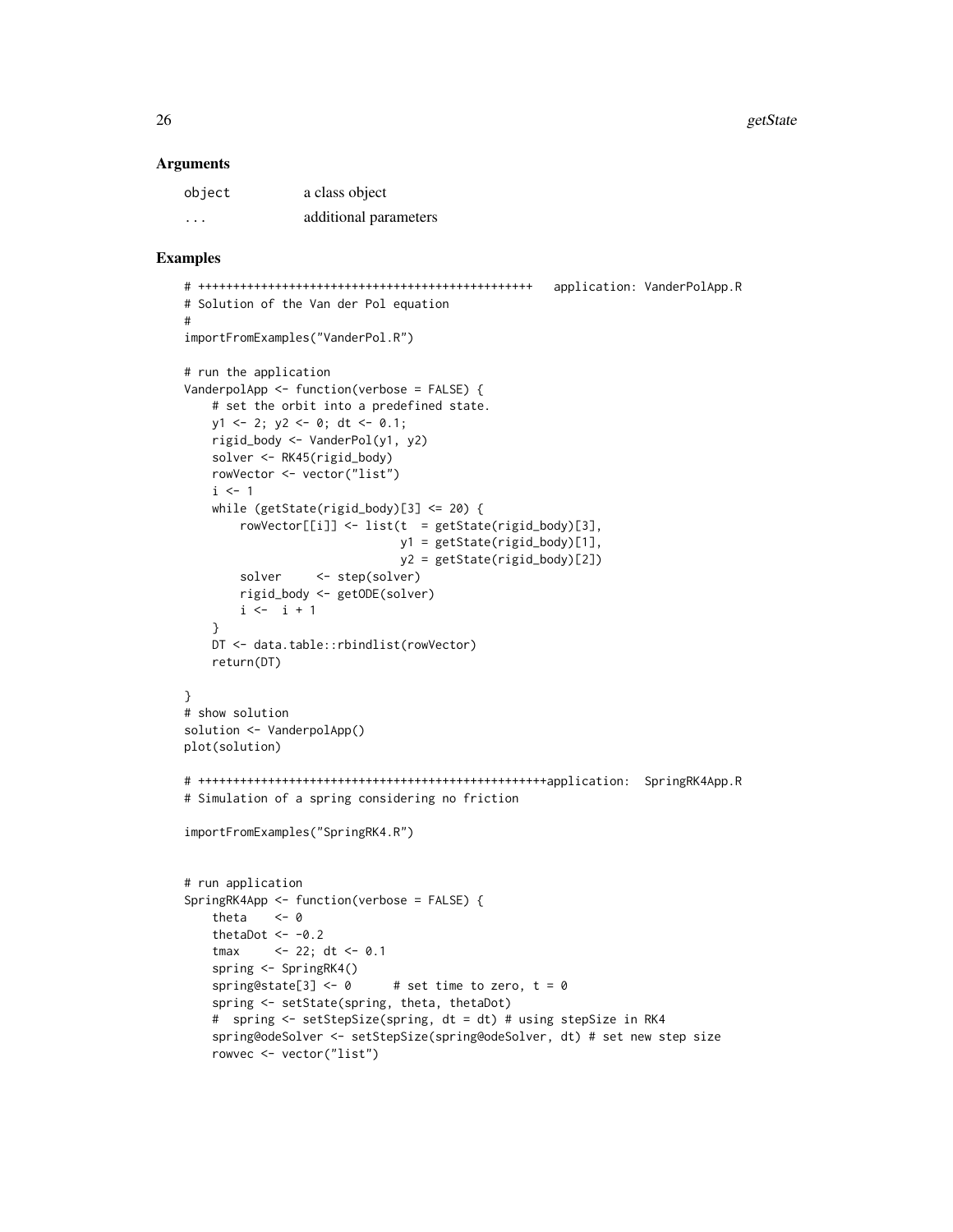### <span id="page-26-0"></span>getStepSize 27

```
i \leq 1while (getState(spring)[3] <= tmax) {
       rowvec[[i]] <- list(t = getState(spring)[3], # angley1 = getState(spring)[1], # derivative of the angle
                          y2 = getState(spring)[2]) # time
       i \leq i + 1spring <- step(spring)
   }
   DT <- data.table::rbindlist(rowvec)
   return(DT)
}
# show solution
solution <- SpringRK4App()
plot(solution)
```
getStepSize *getStepSize*

### Description

Get the current value of the step size

#### Usage

```
getStepSize(object, ...)
```
### Arguments

| object | a class object        |
|--------|-----------------------|
| .      | additional parameters |

### Examples

```
# +++++++++++++++++++++++++++++++++++++++++ Example: ComparisonRK45ODEApp.R
# Updates the ODE state instead of using the internal state in the ODE solver
# Also plots the solver solution versus the analytical solution at a
# tolerance of 1e-6
# Example file: ComparisonRK45ODEApp.R
# ODE Solver: Runge-Kutta 45
# ODE class : RK45
# Base class: ODETest
library(ggplot2)
library(dplyr)
library(tidyr)
importFromExamples("ODETest.R")
```
ComparisonRK45ODEApp <- function(verbose = FALSE) {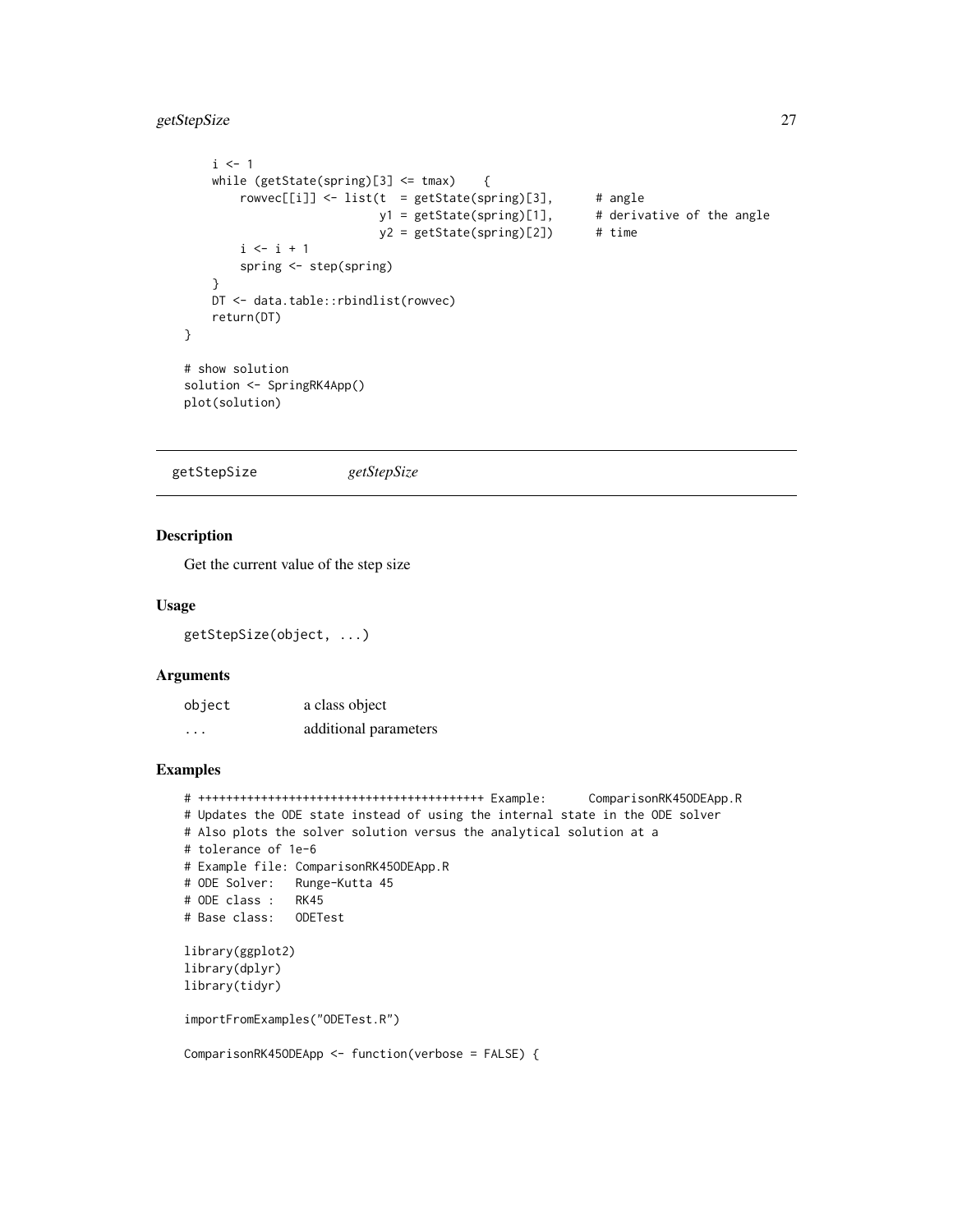```
ode <- new("ODETest") # new ODE instance
   ode_solver <- RK45(ode) # select ODE solver
   ode_solver <- setStepSize(ode_solver, 1) # set the step
   # two ways to set tolerance
    # ode_solver <- setTolerance(ode_solver, 1e-6)
   setTolerance(ode_solver) <- 1e-6
   time <- 0
   rowVector <- vector("list") # row vector
   i \leq 1 # counter
   while (time < 50) {
       # add solution objects to a row vector
       rowVector[[i]] <- list(t = getState(ode)[2],
                           ODE = getState(ode)[1],
                           s2 = getState(ode)[2],
                           exact = getExactSolution(ode, time),
                           rate.counts = getRateCounts(ode),
                           time = time)ode_solver <- step(ode_solver) # advance solver one step
       stepSize <- getStepSize(ode_solver) # get the current step size
       time <- time + stepSize
      ode <- getODE(ode_solver) # get updated ODE object
      state <- getState(ode) \qquad # get the `state` vector
      i \le i + 1 # add a row vector
   }
   DT <- data.table::rbindlist(rowVector) # create data table
   return(DT)
}
solution <- ComparisonRK45ODEApp()
plot(solution)
# aditional plot for analytics solution vs. RK45 solver
solution.multi <- solution %>%
   select(t, ODE, exact)
plot(solution.multi) # 3x3 plot
# plot comparative curves analytical vs ODE solver
solution.2x1 <- solution.multi %>%
   gather(key, value, -t) # make a table of 3 variables. key: ODE/exact
g \leftarrow ggplot(solution.2x1, mapping = aes(x = t, y = value, color = key))g \leftarrow g + geom\_line(size = 1) +labs(title = "ODE vs Exact solution",
       subtitle = "tolerance = 1E-6")
print(g)
```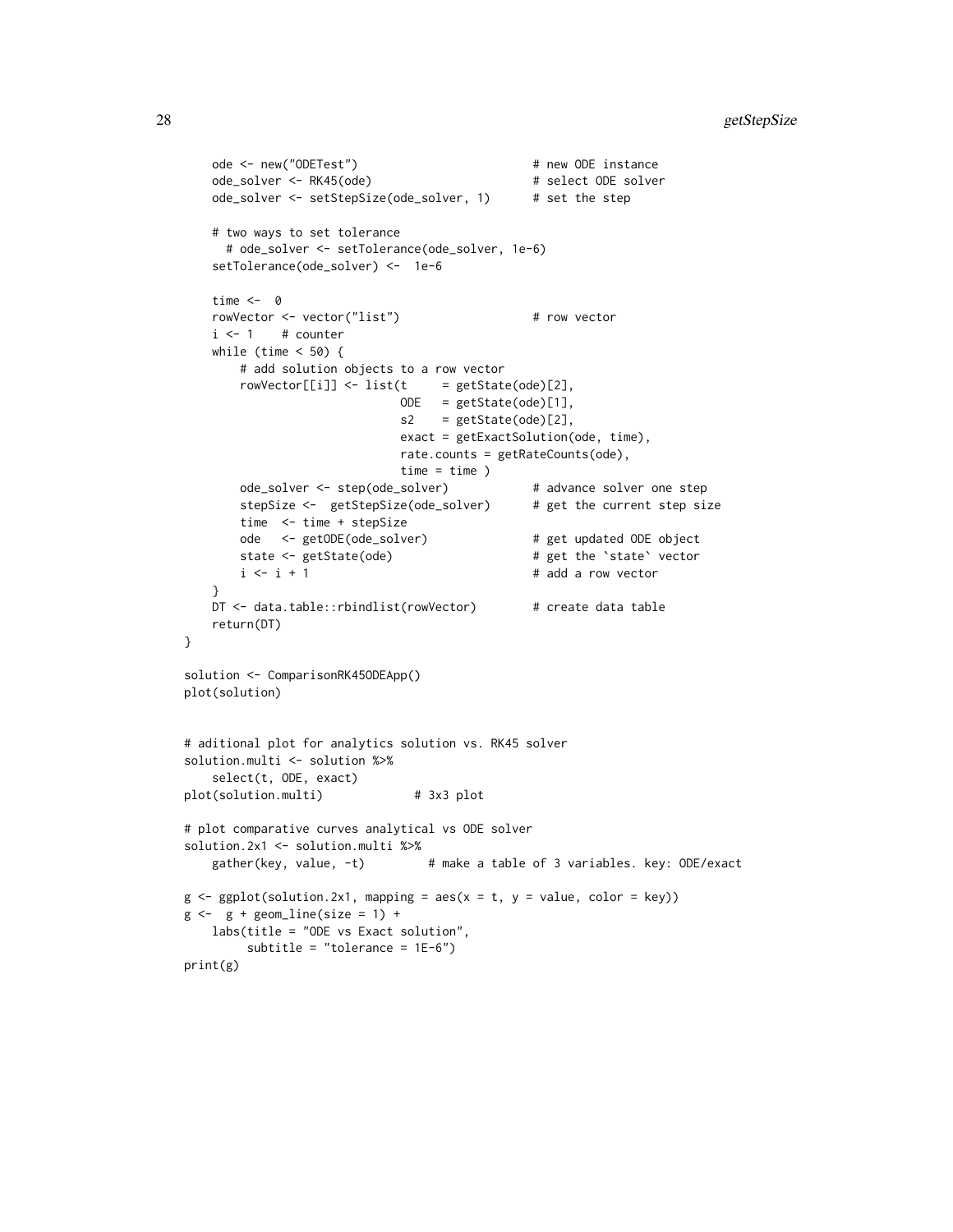<span id="page-28-0"></span>getTime *getTime*

### Description

Get the elapsed time

### Usage

getTime(object, ...)

#### Arguments

| object | a class object        |
|--------|-----------------------|
| .      | additional parameters |

```
# +++++++++++++++++++++++++++++++++++++++++++++++++++ application: Logistic.R
# Simulates the logistic equation
importFromExamples("Logistic.R")
# Run the application
LogisticApp <- function(verbose = FALSE) {
   x \le -0.1vx < - \emptysetr <- 2 # Malthusian parameter (rate of maximum population growth)
   K < -10.0 # carrying capacity of the environment
   dt <- 0.01; tol <- 1e-3; tmax <- 10
   population <- Logistic() # create a Logistic ODE object
   # Two ways of initializing the object
     # population <- init(population, c(x, vx, 0), r, K)
   init(population) \leftarrow list(intState = c(x, vx, 0),r = r,
                            K = KodeSolver <- Verlet(population) # select the solver
   # Two ways of initializing the solver
     # odeSolver <- init(odeSolver, dt)
   init(odeSolver) <- dt
   population@odeSolver <- odeSolver
   # setSolver(population) <- odeSolver
   rowVector <- vector("list")
   i \leq 1
```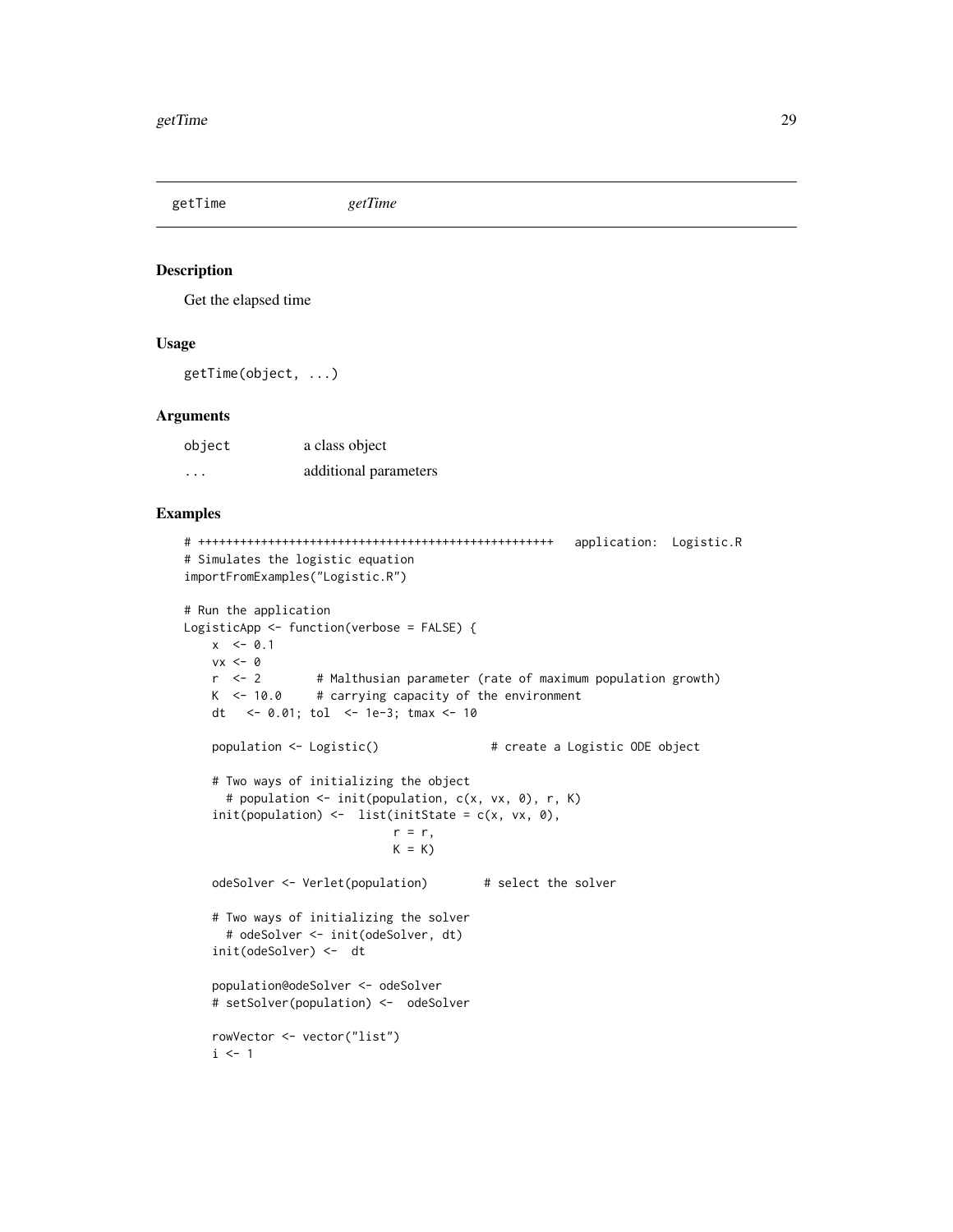```
while (getTime(population) \leq tmax) {
        rowVector[[i]] <- list(t = getTime(population),
                               s1 = getState(population)[1],
                               s2 = getState(population)[2])
        population <- doStep(population)
        i \leftarrow i + 1}
    DT <- data.table::rbindlist(rowVector)
    return(DT)
}
# show solution
solution <- LogisticApp()
plot(solution)
# KeplerEnergy.R
#
setClass("KeplerEnergy", slots = c(
    GM = "numeric",
    odeSolver = "Verlet",
    counter = "numeric"
   ),
    contains = c("ODE")\mathcal{L}setMethod("initialize", "KeplerEnergy", function(.Object, ...) {
    .Object@GM <- 4 * pi * pi \qquad # gravitation constant times combined mass
    .Object@state <- vector("numeric", 5) # x, vx, y, vy, t
    # .Object@odeSolver <- Verlet(ode = .Object)
    .Object@odeSolver <- Verlet(.Object)
    .Object@counter <- 0
    return(.Object)
})
setMethod("doStep", "KeplerEnergy", function(object, ...) {
    object@odeSolver <- step(object@odeSolver)
    object@state <- object@odeSolver@ode@state
    object
})
setMethod("getTime", "KeplerEnergy", function(object, ...) {
    return(object@state[5])
})
setMethod("getEnergy", "KeplerEnergy", function(object, ...) {
    ke <- 0.5 * (object@state[2] * object@state[2] +
                     object@state[4] * object@state[4])
    pe <- -object@GM / sqrt(object@state[1] * object@state[1] +
                                object@state[3] * object@state[3])
    return(pe+ke)
})
```
setMethod("init", "KeplerEnergy", function(object, initState, ...) {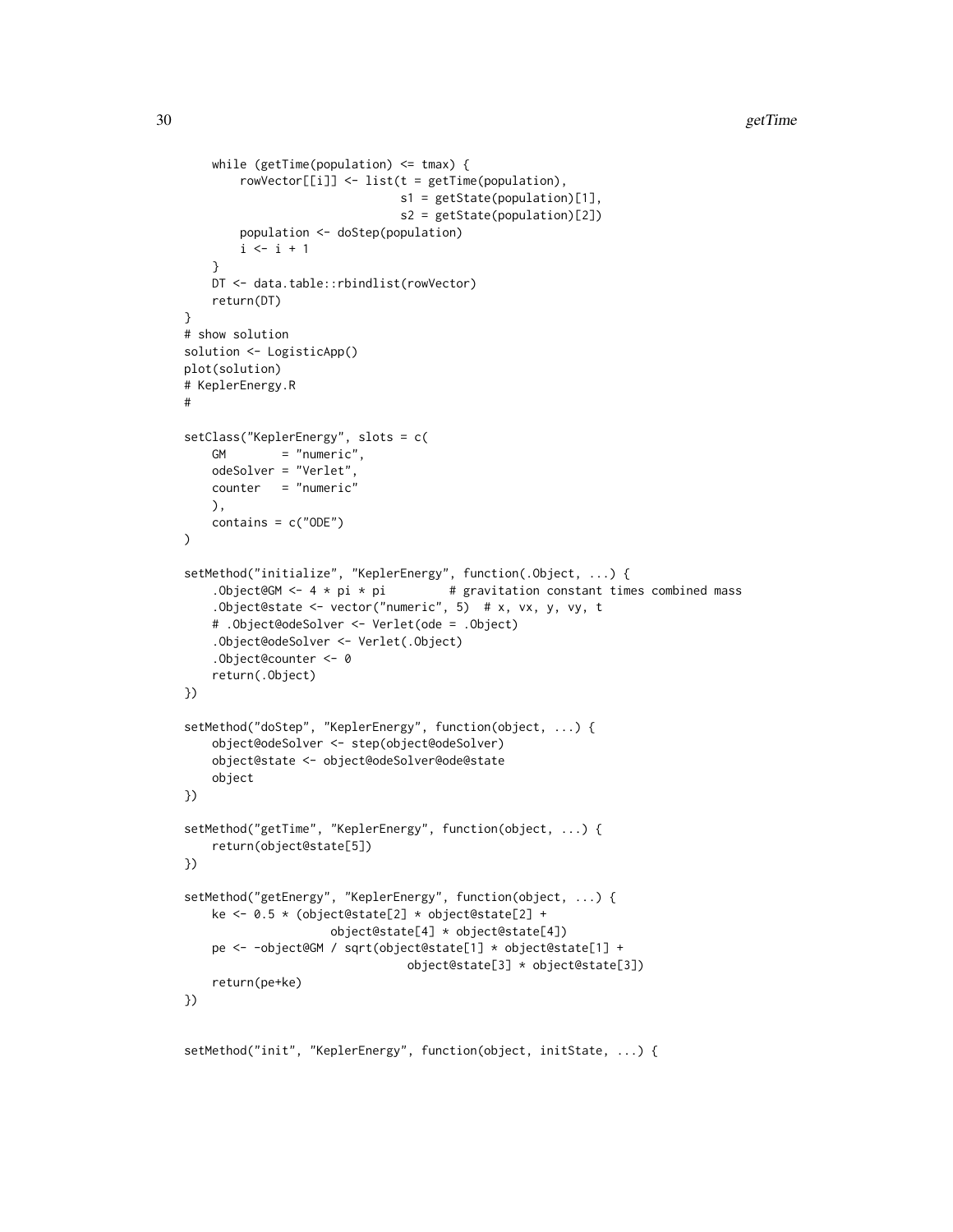```
object@state <- initState
    object@odeSolver <- init(object@odeSolver, getStepSize(object@odeSolver))
    object@counter <- 0
    object
})
setReplaceMethod("init", "KeplerEnergy", function(object, ..., value) {
    initState <- value
    object@state <- initState
    object@odeSolver <- init(object@odeSolver, getStepSize(object@odeSolver))
    object@counter <- 0
    object
})
setMethod("getRate", "KeplerEnergy", function(object, state, ...) {
    # Computes the rate using the given state.
   r2 <- state[1] * state[1] + state[3] * state[3] # distance squared
   r3 \le r2 \times \sqrt{3} = # distance cubed
    object@rate[1] <- state[2]
    object@rate[2] <- (- object@GM * state[1]) / r3
    object@rate[3] <- state[4]
    object@rate[4] <- (- object@GM * state[3]) / r3
    object@rate[5] <- 1 # time derivative
    object@counter <- object@counter + 1
    object@rate
})
setMethod("getState", "KeplerEnergy", function(object, ...) {
    # Gets the state variables.
    return(object@state)
})
# constructor
KeplerEnergy <- function() {
    kepler <- new("KeplerEnergy")
    return(kepler)
}
```
getTolerance *getTolerance*

#### Description

Get the tolerance for the solver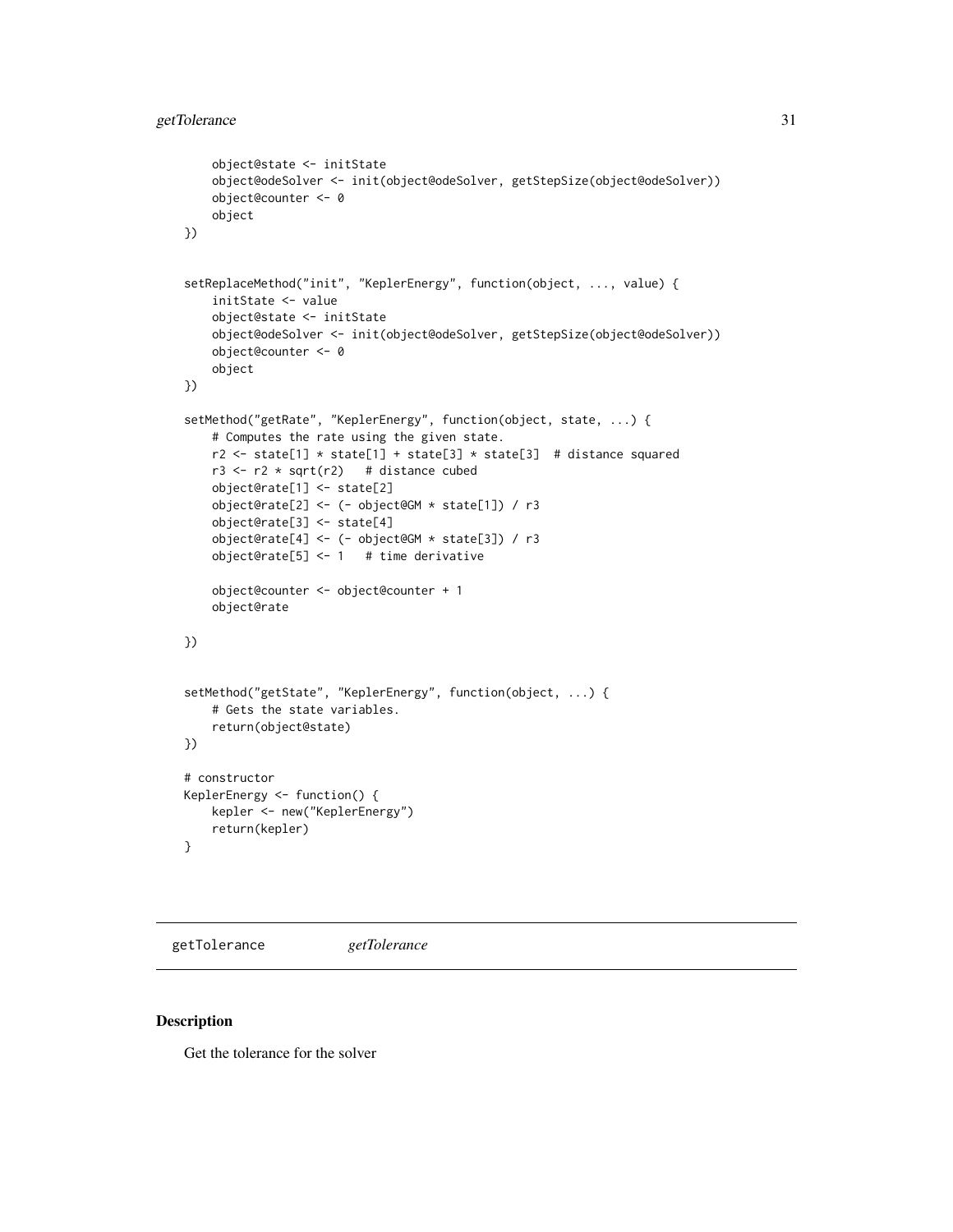### Usage

getTolerance(object, ...)

### Arguments

| object   | a class object        |
|----------|-----------------------|
| $\cdots$ | additional parameters |

importFromExamples *importFromExamples*

### Description

Source the R script

### Usage

```
importFromExamples(aClassFile, aFolder = "examples")
```
### Arguments

| aClassFile | a file containing one or more classes |
|------------|---------------------------------------|
| aFolder    | a folder where examples are located   |

init *init*

### Description

Set initial values before starting the ODE solver Set initial values before starting the ODE solver

### Usage

init(object, ...)

init(object, ...) <- value

### Arguments

| object                  | a class object        |
|-------------------------|-----------------------|
| $\cdot$ $\cdot$ $\cdot$ | additional parameters |
| value                   | a value to set        |

<span id="page-31-0"></span> $32$  initial  $32$  in  $\frac{1}{2}$  in  $\frac{1}{2}$  in  $\frac{1}{2}$  in  $\frac{1}{2}$  in  $\frac{1}{2}$  in  $\frac{1}{2}$  in  $\frac{1}{2}$  in  $\frac{1}{2}$  in  $\frac{1}{2}$  in  $\frac{1}{2}$  in  $\frac{1}{2}$  in  $\frac{1}{2}$  in  $\frac{1}{2}$  in  $\frac{1}{2}$  in  $\frac{1}{2}$  in  $\frac{1$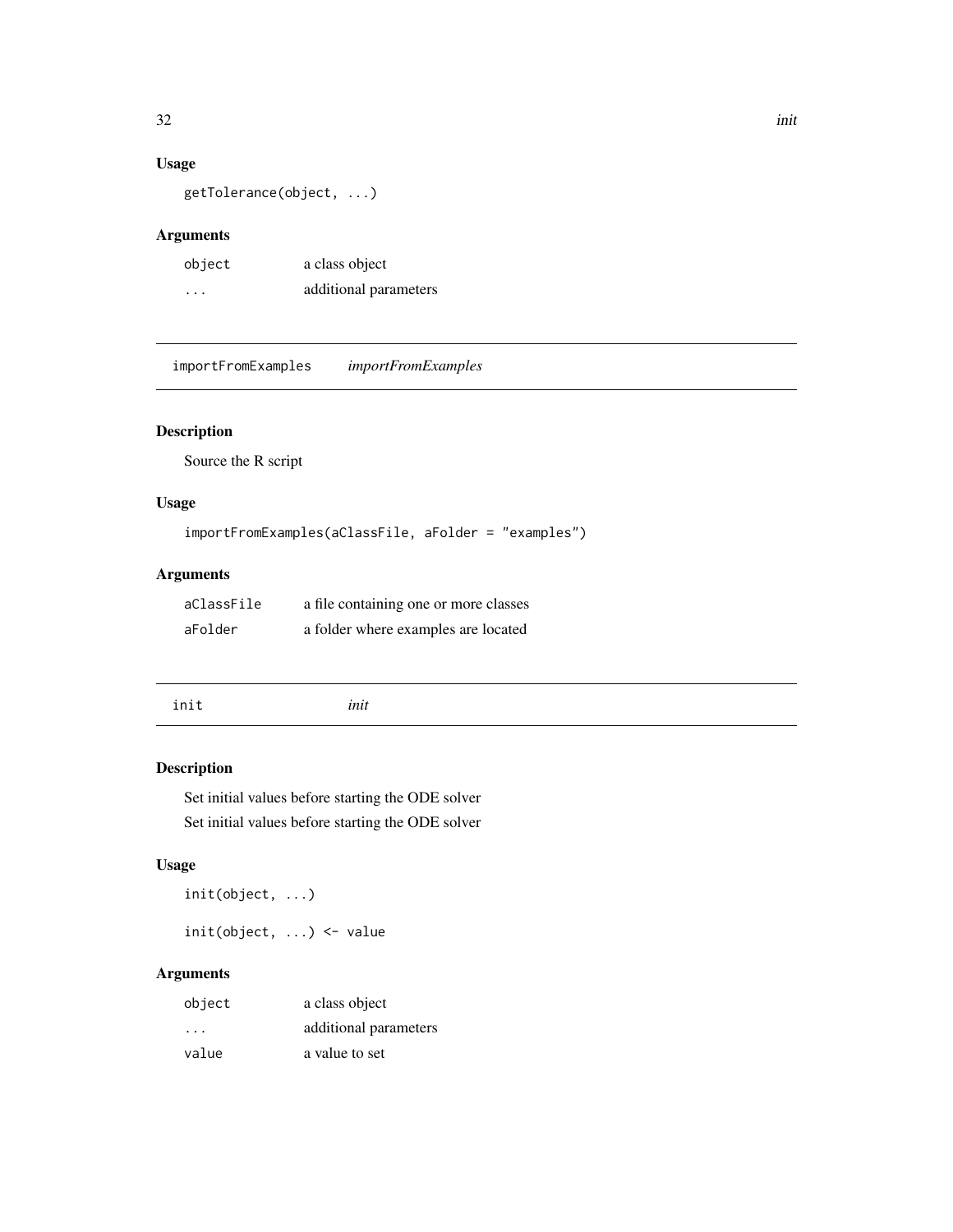#### <span id="page-32-0"></span>ODE-class 33

### Details

Sets the tolerance like this: solver <- init(solver, dt) Not all super classes require an init method. Sets the tolerance like this: init(solver) <- dt

#### Examples

```
# init method in Kepler.R
setMethod("init", "Kepler", function(object, initState, ...) {
    object@state <- initState
    object@odeSolver <- init(object@odeSolver, getStepSize(object@odeSolver))
   object@counter <- 0
    object
})
# init method in LogisticApp.R
setMethod("init", "Logistic", function(object, initState, r, K, ...) {
   object@r <- r
   object@K <- K
   object@state <- initState
   object@odeSolver <- init(object@odeSolver, getStepSize(object@odeSolver))
   object@counter <- 0
    object
})
# init method in Planet.R
setMethod("init", "Planet", function(object, initState, ...) {
    object@state <- object@odeSolver@ode@state <- initState
    # initialize providing the step size
   object@odeSolver <- init(object@odeSolver, getStepSize(object@odeSolver))
   object@rate <- object@odeSolver@ode@rate
    object@state <- object@odeSolver@ode@state
   object
})
```
ODE-class *ODE class*

### Description

Defines an ODE object for any solver

ODE constructor

#### Usage

 $ODE()$ 

## S4 method for signature 'ODE' getState(object, ...)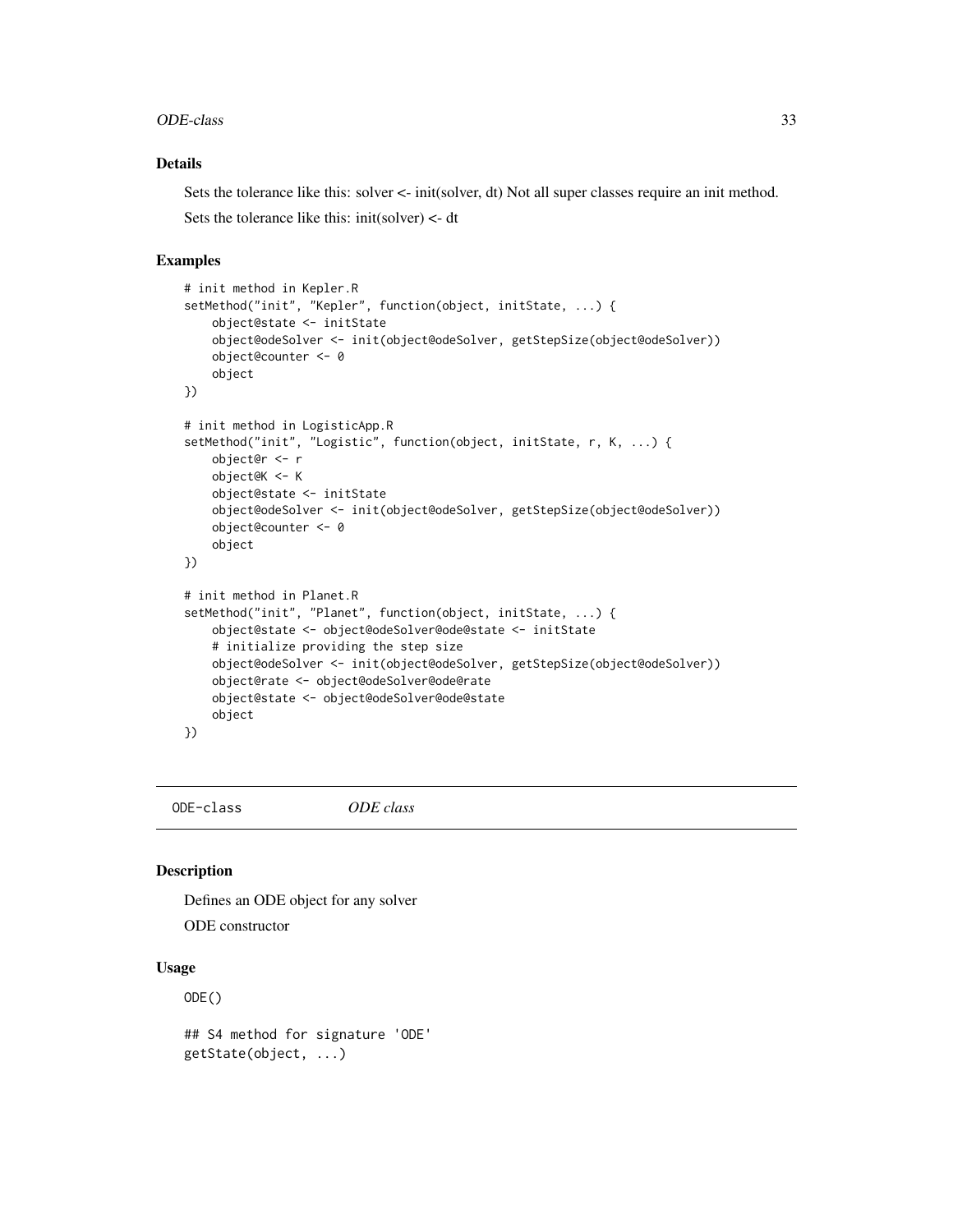```
## S4 method for signature 'ODE'
getRate(object, state, ...)
```
#### Arguments

| object | a class object        |
|--------|-----------------------|
| .      | additional parameters |
| state  | current state         |

```
# ++++++++++++++++++++++++++++++++++++++++++++++++++ example: PendulumApp.R
# Simulation of a pendulum using the EulerRichardson ODE solver
suppressPackageStartupMessages(library(ggplot2))
importFromExamples("Pendulum.R") # source the class
PendulumApp <- function(verbose = FALSE) {
    # initial values
    theta <- 0.2
   thetaDot <- 0
   dt < -0.1pendulum <- Pendulum()
   # pendulum@state[3] <- 0 # set time to zero, t = 0
   pendulum <- setState(pendulum, theta, thetaDot)
   pendulum <- setStepSize(pendulum, dt = dt) # using stepSize in RK4
   pendulum@odeSolver <- setStepSize(pendulum@odeSolver, dt) # set new step size
   rowvec <- vector("list")
   i \leq 1while (getState(pendulum)[3] \le 40 {
       rowvec[[i]] \leftarrow list(t = getState(pendulum)[3], # timetheta = getState(pendulum)[1], # anglethetadot = getState(pendulum)[2]) # derivative of angle
       pendulum <- step(pendulum)
       i \leftarrow i + 1}
   DT <- data.table::rbindlist(rowvec)
   return(DT)
}
# show solution
solution <- PendulumApp()
plot(solution)
# +++++++++++++++++++++++++++++++++++++++++++++++++ example: PendulumEulerApp.R
# Pendulum simulation with the Euler ODE solver
# Notice how Euler is not applicable in this case as it diverges very quickly
# even when it is using a very small `delta t``?ODE
importFromExamples("PendulumEuler.R") # source the class
PendulumEulerApp <- function(verbose = FALSE) {
```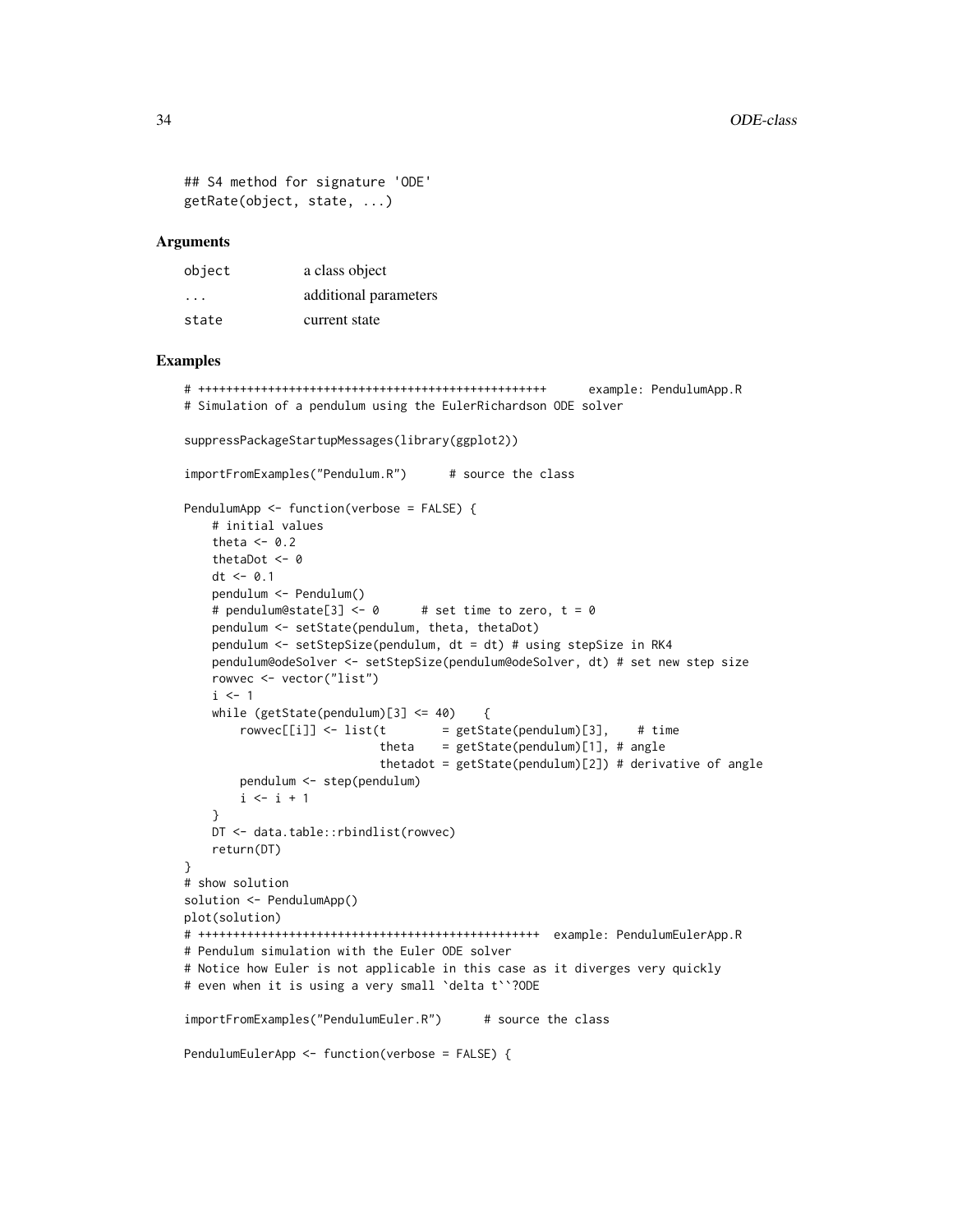```
# initial values
   theta <-0.2thetaDot <-0dt < -0.01pendulum <- PendulumEuler()
   pendulum@state[3] <- \theta # set time to zero, t = \thetapendulum <- setState(pendulum, theta, thetaDot)
   stepSize <- dt
   pendulum <- setStepSize(pendulum, stepSize)
   pendulum@odeSolver <- setStepSize(pendulum@odeSolver, dt) # set new step size
   rowvec <- vector("list")
   i \leq 1while (getState(pendulum)[3] <= 50) {
       rowvec[[i]] \leftarrow list(t = getState(pendulum)[3],theta = getState(pendulum)[1],thetaDot = getState(pendulum)[2])
       pendulum <- step(pendulum)
       i \leftarrow i + 1}
   DT <- data.table::rbindlist(rowvec)
   return(DT)
}
solution <- PendulumEulerApp()
plot(solution)
# +++++++++++++++++++++++++++++++++++++++++++++++++++++++++ example KeplerApp.R
# KeplerApp solves an inverse-square law model (Kepler model) using an adaptive
# stepsize algorithm.
# Application showing two planet orbiting
# File in examples: KeplerApp.R
importFromExamples("Kepler.R") # source the class Kepler
KeplerApp <- function(verbose = FALSE) {
   # set the orbit into a predefined state.
   r < -c(2, 0) # orbit radius
   v \leq c(0, 0.25) # velocity
   dt <- 0.1
   planet <- Kepler(r, v) # make up an ODE object
   solver <- RK45(planet)
   rowVector <- vector("list")
   i \leq -1while (getState(planet)[5] \le 10) {
       rowVector[[i]] \leftarrow list(t = planet@state[5],planet1.r = getState(planet)[1],
                             p1anet1.v = getState(planet)[2],
                             planet2.r = getState(planet)[3],
                             p1anet2.v = getState(planet)[4])
       solver <- step(solver)
       planet <- getODE(solver)
       i \leftarrow i + 1}
```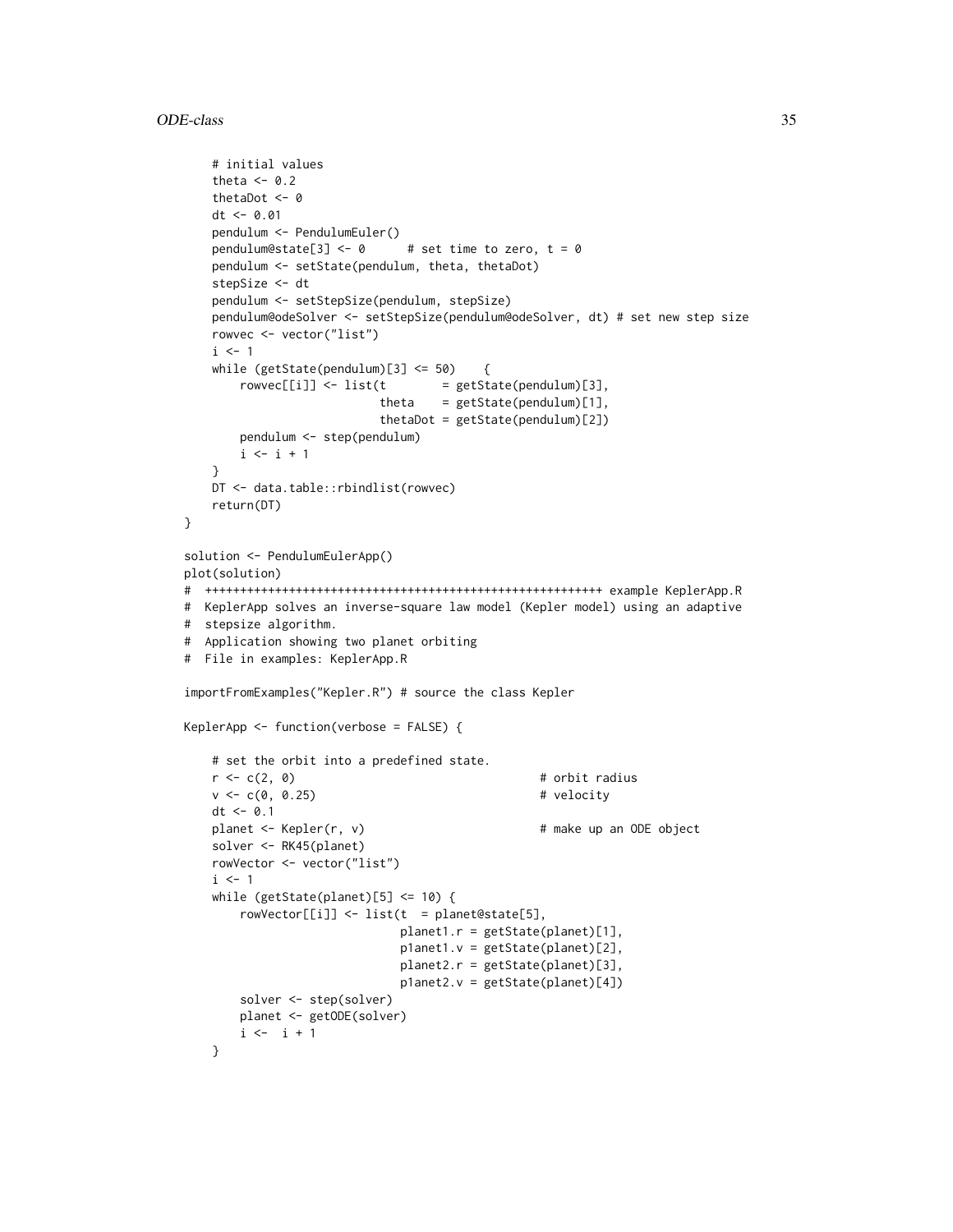```
DT <- data.table::rbindlist(rowVector)
    return(DT)
}
solution <- KeplerApp()
plot(solution)
# ~~~~~~~~~~~~~~~~~~~~~~~~~~~~~~~~~~~~~~~~~~~~ base class: FallingParticleODE.R
# Class definition for application FallingParticleODEApp.R
setClass("FallingParticleODE", slots = c(
       g = "numeric"),
       prototype = prototype(
          g = 9.8),
       contains = c("ODE")
       )
setMethod("initialize", "FallingParticleODE", function(.Object, ...) {
    .Object@state <- vector("numeric", 3)
    return(.Object)
})
setMethod("getState", "FallingParticleODE", function(object, ...) {
    # Gets the state variables.
    return(object@state)
})
setMethod("getRate", "FallingParticleODE", function(object, state, ...) {
    # Gets the rate of change using the argument's state variables.
    object@rate[1] <- state[2]
    object@rate[2] <- - object@g
    object@rate[3] <- 1
    object@rate
})
# constructor
FallingParticleODE <- function(y, v) {
    .FallingParticleODE <- new("FallingParticleODE")
    .FallingParticleODE@state[1] <- y
    .FallingParticleODE@state[2] <- v
    .FallingParticleODE@state[3] <- 0
    .FallingParticleODE
}
```
<span id="page-35-0"></span>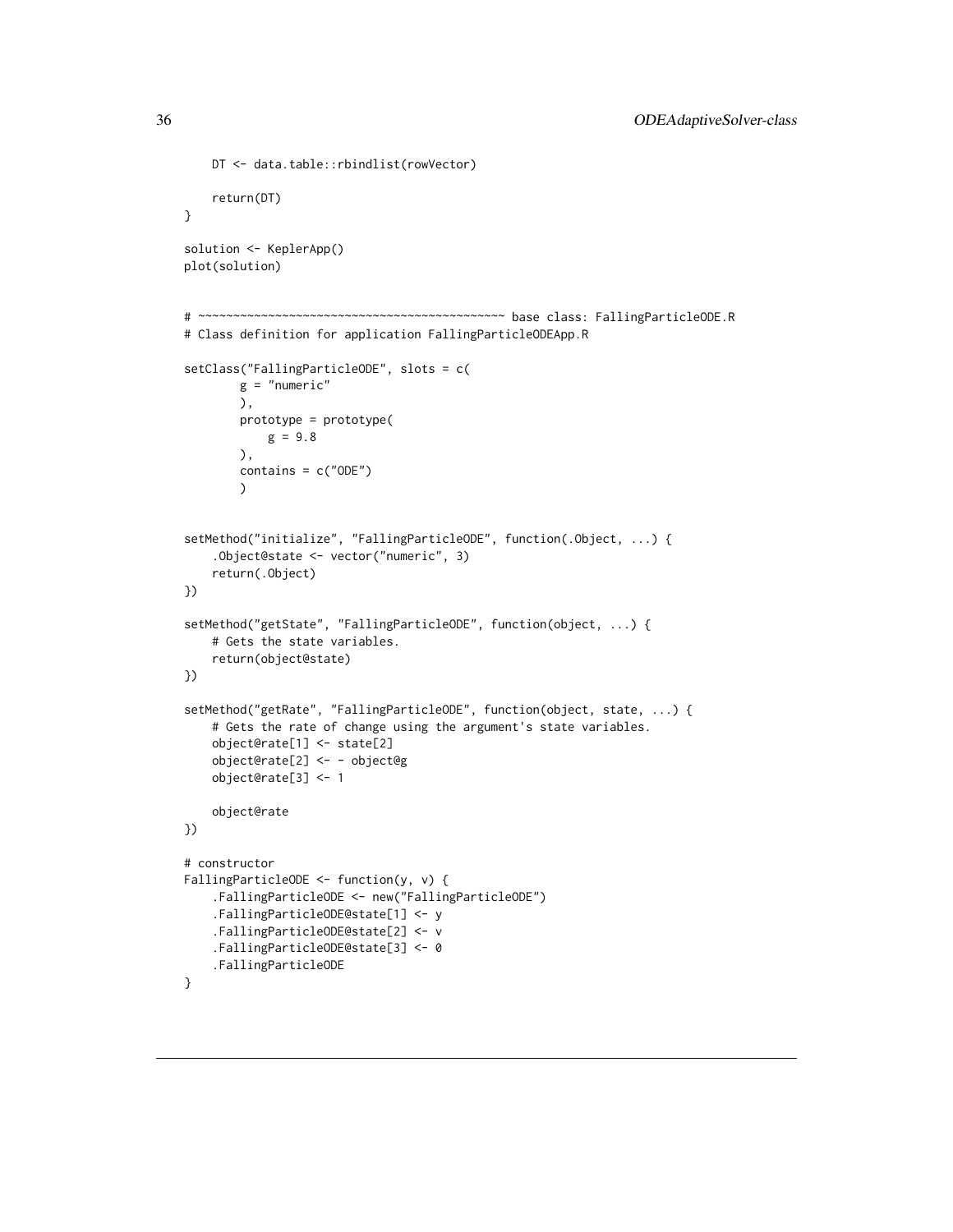<span id="page-36-0"></span>ODEAdaptiveSolver-class

*ODEAdaptiveSolver class*

### Description

Base class to be inherited by adaptive solvers such as RK45 ODEAdaptiveSolver generic ODEAdaptiveSolver constructor

#### Usage

```
ODEAdaptiveSolver(...)
```
## S4 method for signature 'ODEAdaptiveSolver' setTolerance(object, tol)

## S4 replacement method for signature 'ODEAdaptiveSolver' setTolerance(object, ...) <- value

```
## S4 method for signature 'ODEAdaptiveSolver'
getTolerance(object)
```
## S4 method for signature 'ODEAdaptiveSolver' getErrorCode(object)

```
## S4 method for signature 'ANY'
ODEAdaptiveSolver(...)
```
### Arguments

| $\cdot$ $\cdot$ $\cdot$ | additional parameters       |
|-------------------------|-----------------------------|
| object                  | a class object              |
| tol                     | tolerance                   |
| value                   | the value for the tolerance |

<span id="page-36-1"></span>ODESolver-class *ODESolver virtual class*

### Description

A virtual class inherited by AbstractODESolver

ODESolver constructor

Set initial values and get ready to start the solver

Set the size of the step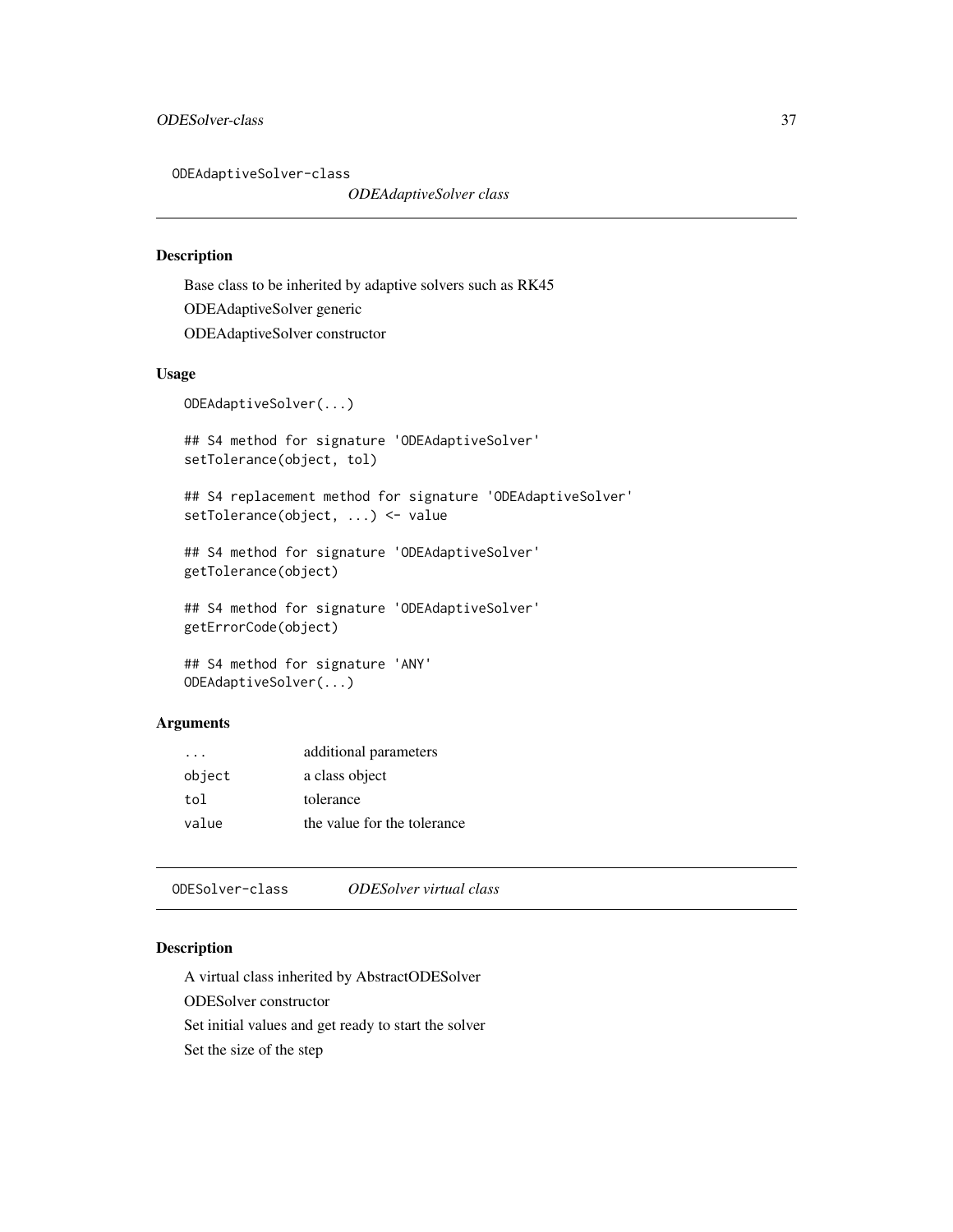### <span id="page-37-0"></span>Usage

```
ODESolver(object, stepSize, ...)
## S4 method for signature 'ODESolver'
init(object, stepSize, ...)
## S4 method for signature 'ODESolver'
step(object, ...)
## S4 method for signature 'ODESolver'
getODE(object, ...)
## S4 method for signature 'ODESolver'
setStepSize(object, stepSize, ...)
## S4 method for signature 'ODESolver'
getStepSize(object, ...)
```
### Arguments

| object   | a class object        |
|----------|-----------------------|
| stepSize | size of the step      |
| .        | additional parameters |

### See Also

Other ODESolver helpers: [ODESolverFactory-class](#page-37-1)

<span id="page-37-1"></span>ODESolverFactory-class

*ODESolverFactory*

### Description

ODESolverFactory helps to create a solver given only the name as string

ODESolverFactory generic

This is a factory method that creates an ODESolver using a name.

ODESolverFactory constructor

### Usage

ODESolverFactory(...)

createODESolver(object, ...)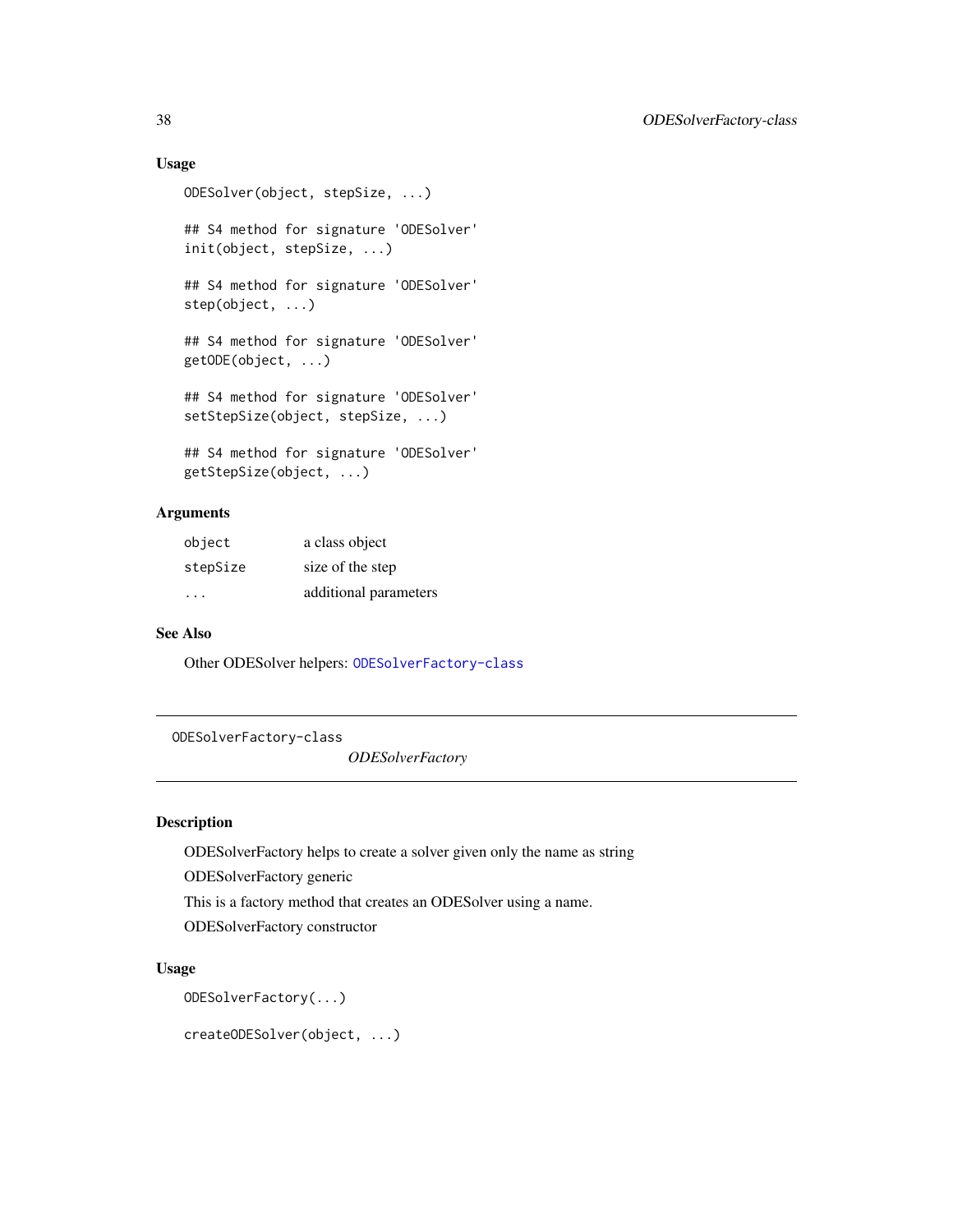### ODESolverFactory-class 39

## S4 method for signature 'ODESolverFactory' createODESolver(object, ode, solverName, ...)

## S4 method for signature 'ANY' ODESolverFactory(...)

### Arguments

| .          | additional parameters          |
|------------|--------------------------------|
| object     | an solver object               |
| ode        | an ODE object                  |
| solverName | the desired solver as a string |

#### See Also

Other ODESolver helpers: [ODESolver-class](#page-36-1) Other ODESolver helpers: [ODESolver-class](#page-36-1)

```
# This example uses ODESolverFactory
importFromExamples("SHO.R")
# SHOApp.R
SHOApp \leq function(...) {
   x <- 1.0; v <- 0; k <- 1.0; dt <- 0.01; tolerance <- 1e-3
   sho \leq SHO(x, v, k)
   # Use ODESolverFactory
   solver_factory <- ODESolverFactory()
   solver <- createODESolver(solver_factory, sho, "DormandPrince45")
   # solver <- DormandPrince45(sho) # this can also be used
   # Two ways of setting the tolerance
   # solver <- setTolerance(solver, tolerance) # or this below
   setTolerance(solver) <- tolerance
   # Two ways of initializing the solver
     # solver <- init(solver, dt)
   init(solver) <- dt
   i \leq 1; rowVector \leq vector("list")
   while (getState(sho)[3] \le 500) {
       rowVector[[i]] <- list(x = getState(sho)[1],
                              v = getState(sho)[2],t = getState(sho)[3])solver <- step(solver)
       sho <- getODE(solver)
       i \leftarrow i + 1
```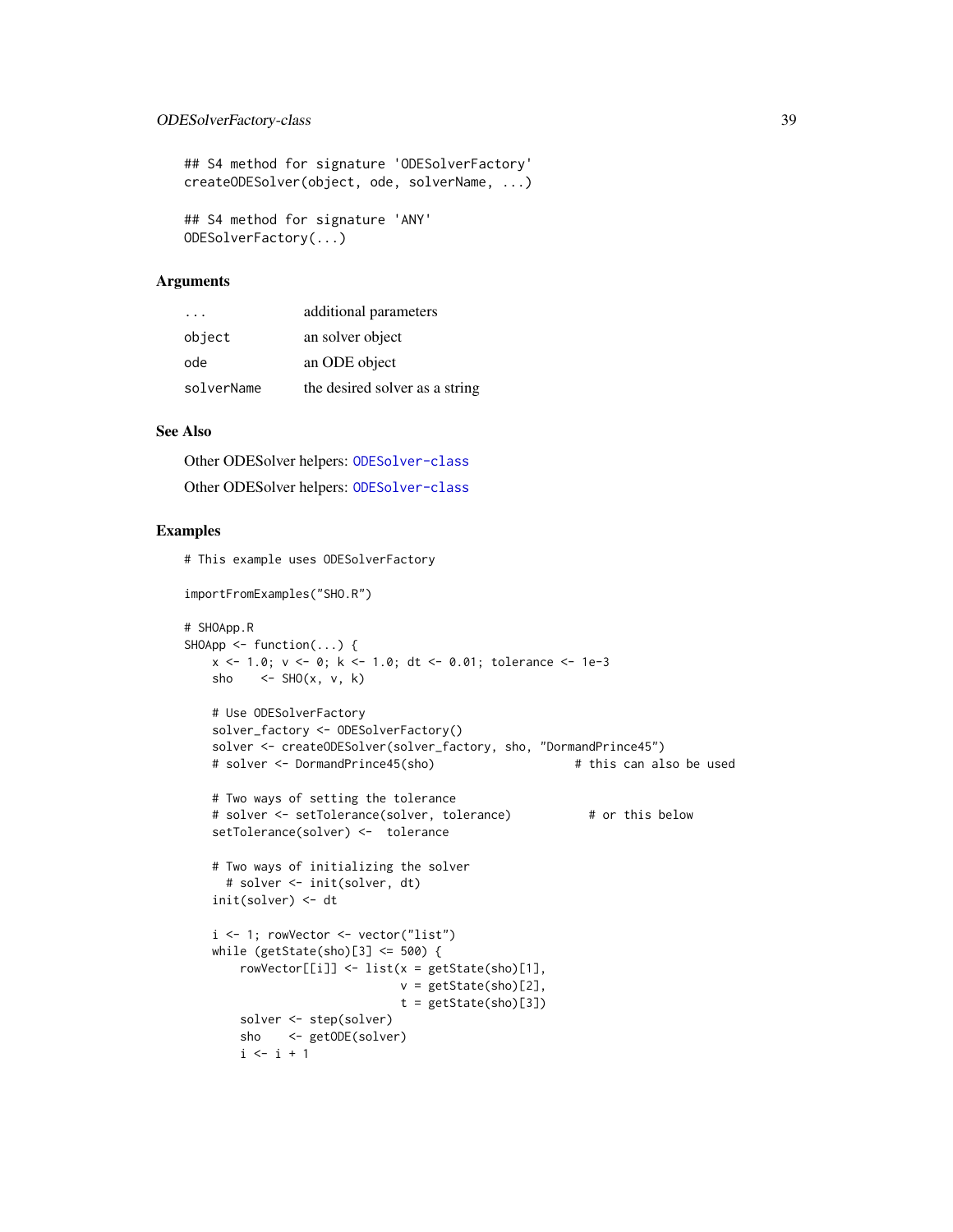40 RK4-class

```
}
   return(data.table::rbindlist(rowVector))
}
solution <- SHOApp()
plot(solution)
# This example uses ODESolverFactory
importFromExamples("SHO.R")
# SHOApp.R
SHOApp \leq function(...) {
   x <- 1.0; v <- 0; k <- 1.0; dt <- 0.01; tolerance <- 1e-3
   sho \leq SHO(x, v, k)
   # Use ODESolverFactory
   solver_factory <- ODESolverFactory()
   solver <- createODESolver(solver_factory, sho, "DormandPrince45")
   # solver <- DormandPrince45(sho) # this can also be used
   # Two ways of setting the tolerance
   # solver <- setTolerance(solver, tolerance) # or this below
   setTolerance(solver) <- tolerance
   # Two ways of initializing the solver
     # solver <- init(solver, dt)
   init(solver) <- dt
   i <- 1; rowVector <- vector("list")
   while (getState(sho)[3] <= 500) {
       rowVector[[i]] <- list(x = getState(sho)[1],
                              v = getState(sho)[2],
                              t = getState(sho)[3])
       solver <- step(solver)
       sho <- getODE(solver)
       i \le i + 1}
   return(data.table::rbindlist(rowVector))
}
solution <- SHOApp()
plot(solution)
```
<span id="page-39-0"></span>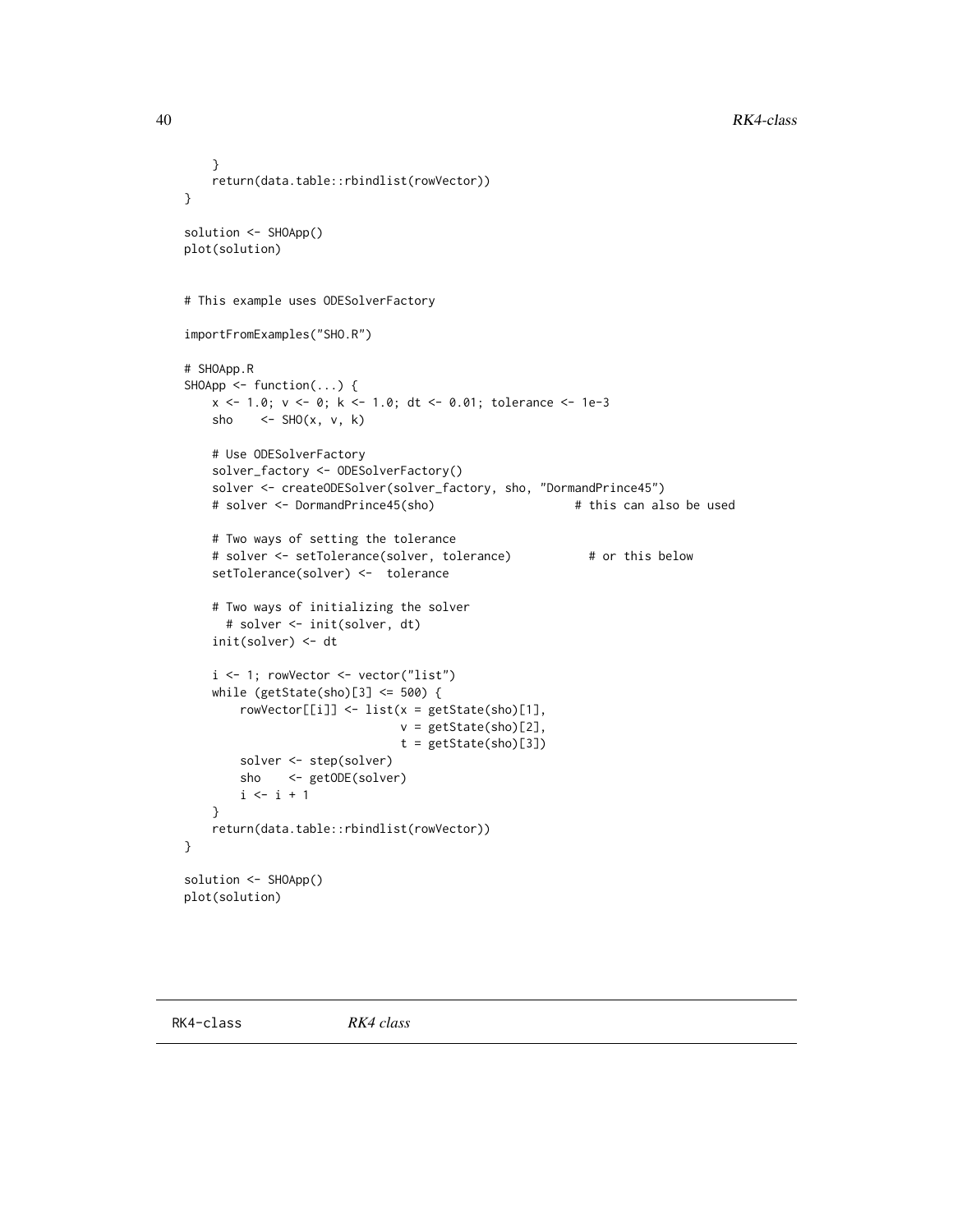#### $RK4\text{-}class$  41

### Description

RK4 class RK4 generic RK4 class constructor

### Usage

```
RK4(ode, ...)
## S4 method for signature 'RK4'
init(object, stepSize, ...)
## S4 replacement method for signature 'RK4'
init(object, ...) <- value
## S4 method for signature 'RK4'
step(object, ...)
## S4 method for signature 'ODE'
RK4(ode, ...)
```
### Arguments

| ode       | an ODE object           |
|-----------|-------------------------|
| $\cdot$ . | additional parameters   |
| object    | internal passing object |
| stepSize  | the size of the step    |
| value     | value for the step      |
|           |                         |

```
# ~~~~~~~~~~~~~~~~~~~~~~~~~~~~~~~~~~~~~~~~~~~~~~~~~~~~ base class: Projectile.R
# Projectile class to be solved with Euler method
```

```
setClass("Projectile", slots = c(
   g = "numeric",odeSolver = "RK4"
   ),
   prototype = prototype(
      g = 9.8),
   contains = c("ODE")\lambdasetMethod("initialize", "Projectile", function(.Object) {
    .Object@odeSolver <- RK4(.Object)
   return(.Object)
```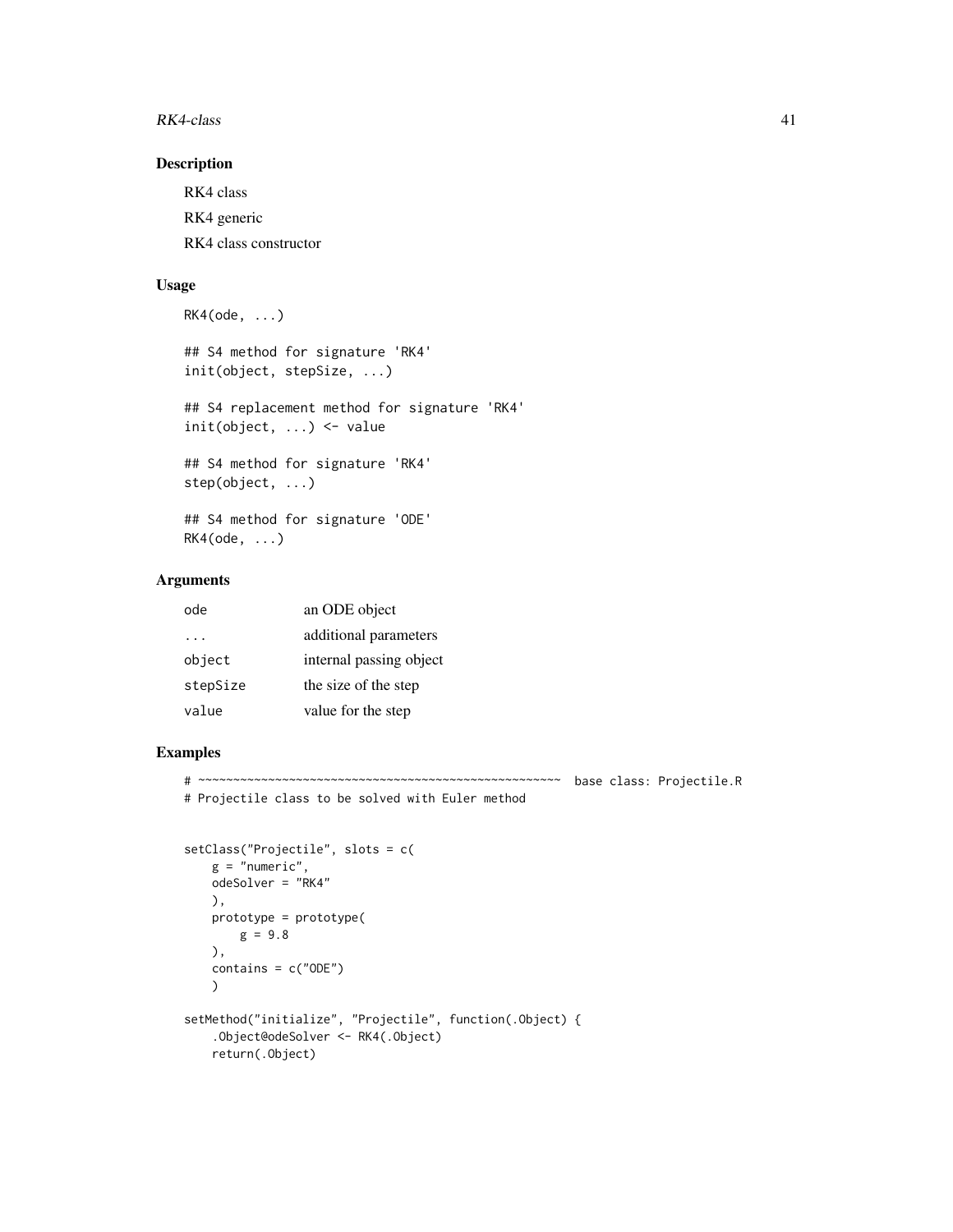```
setMethod("setStepSize", "Projectile", function(object, stepSize, ...) {
   # use explicit parameter declaration
   # setStepSize generic has two step parameters: stepSize and dt
   object@odeSolver <- setStepSize(object@odeSolver, stepSize)
   object
})
setMethod("step", "Projectile", function(object) {
   object@odeSolver <- step(object@odeSolver)
   object@rate <- object@odeSolver@ode@rate
   object@state <- object@odeSolver@ode@state
   object
})
setMethod("setState", signature("Projectile"), function(object, x, vx, y, vy, ...) {
   object@state[1] <- x
   object@state[2] <- vx
   object@state[3] <- y
   object@state[4] <- vy
   object@state[5] <- 0 # t + dt
   object@odeSolver@ode@state <- object@state
   object
})
setMethod("getState", "Projectile", function(object) {
   object@state
})
setMethod("getRate", "Projectile", function(object, state, ...) {
   object@rate[1] \le state[2] # rate of change of x
   object@rate[2] <- 0 # rate of change of vx
   object@rate[3] <- state[4] # rate of change of y
   object@rate[4] <- - object@g # rate of change of vy
   object@rate[5] < -1 # dt/dt = 1
   object@rate
})
# constructor
Projectile <- function() new("Projectile")
# ++++++++++++++++++++++++++++++++++++++++++++++++++ example: PendulumApp.R
# Simulation of a pendulum using the EulerRichardson ODE solver
suppressPackageStartupMessages(library(ggplot2))
importFromExamples("Pendulum.R") # source the class
```
})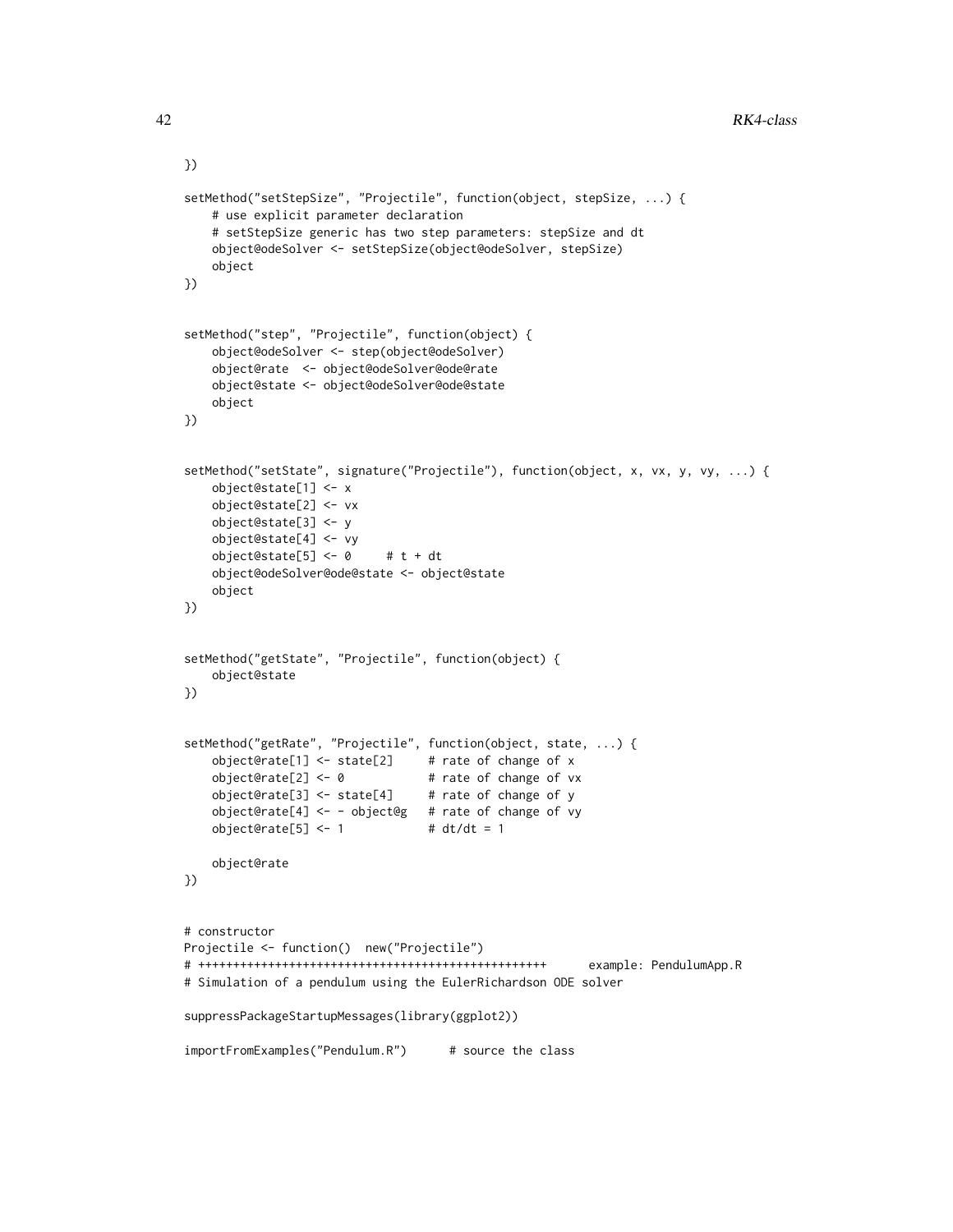```
PendulumApp <- function(verbose = FALSE) {
    # initial values
    theta <-0.2thetaDot <- 0
   dt < -0.1pendulum <- Pendulum()
    # pendulum@state[3] <- 0 # set time to zero, t = 0pendulum <- setState(pendulum, theta, thetaDot)
   pendulum <- setStepSize(pendulum, dt = dt) # using stepSize in RK4
   pendulum@odeSolver <- setStepSize(pendulum@odeSolver, dt) # set new step size
   rowvec <- vector("list")
    i \leq 1while (getState(pendulum)[3] \le 40 {
       rowvec[[i]] \leftarrow list(t = getState(pendulum)[3], # timetheta = getState(pendulum)[1], # anglethetadot = getState(pendulum)[2]) # derivative of angle
       pendulum <- step(pendulum)
       i \le i + 1}
    DT <- data.table::rbindlist(rowvec)
   return(DT)
}
# show solution
solution <- PendulumApp()
plot(solution)
# +++++++++++++++++++++++++++++++++++++++++++++++++++ application: ReactionApp.R
# ReactionApp solves an autocatalytic oscillating chemical
# reaction (Brusselator model) using
# a fourth-order Runge-Kutta algorithm.
importFromExamples("Reaction.R") # source the class
ReactionApp <- function(verbose = FALSE) {
   X \leftarrow 1; Y \leftarrow 5;
   dt < -0.1reaction <- Reaction(c(X, Y, 0))
    solver <- RK4(reaction)
   rowvec <- vector("list")
    i \leq 1while (getState(reaction)[3] < 100) { # stop at t = 100
       rowvec[[i]] <- list(t = getState(reaction)[3],
                           X = getState(reaction)[1],
                            Y = getState(reaction)[2])
       solver <- step(solver)
       reaction <- getODE(solver)
       i \leftarrow i + 1}
   DT <- data.table::rbindlist(rowvec)
   return(DT)
}
```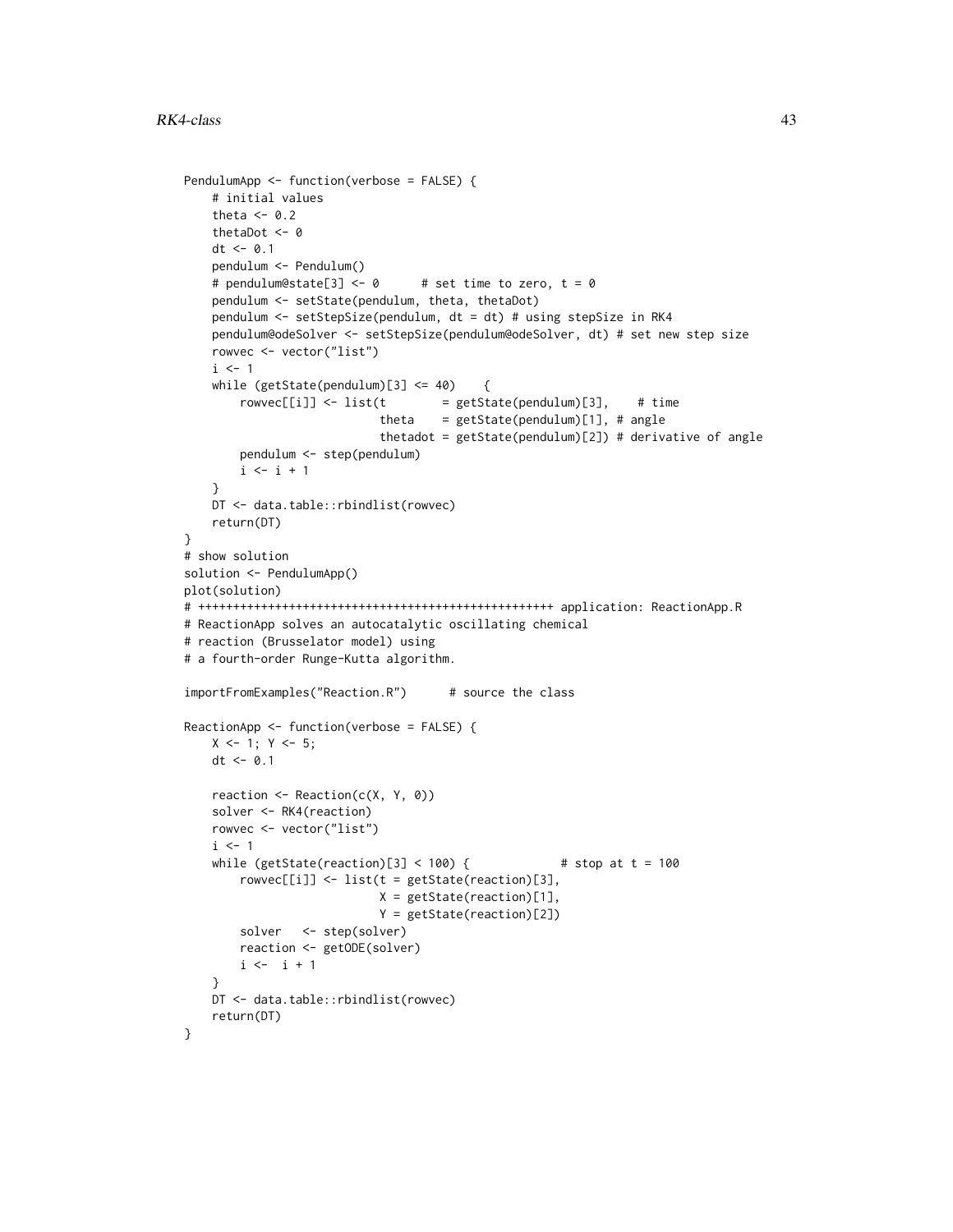```
solution <- ReactionApp()
plot(solution)
```
#### RK45-class *RK45 ODE solver class*

#### Description

RK45 ODE solver class

RK45 class constructor

#### Usage

RK45(ode)

#### Arguments

ode and ODE object

```
# ++++++++++++++++++++++++++++++++++++++++++++++++ example: ComparisonRK45App.R
# Compares the solution by the RK45 ODE solver versus the analytical solution
# Example file: ComparisonRK45App.R
# ODE Solver: Runge-Kutta 45
# ODE class : RK45
# Base class: ODETest
importFromExamples("ODETest.R")
ComparisonRK45App <- function(verbose = FALSE) {
    ode <- new("ODETest") # create an `ODETest` object
    ode_solver <- RK45(ode) # select the ODE solver
    ode_solver <- setStepSize(ode_solver, 1) # set the step
    # Two ways of setting the tolerance
      # ode_solver <- setTolerance(ode_solver, 1e-8) # set the tolerance
    setTolerance(ode_solver) <- 1e-8
    time <- 0
    rowVector <- vector("list")
    i \leq 1while (time < 50) {
        rowVector[[i]] \leftarrow list(t = getState(ode)[2],
                              s1 = getState(ode)[1],
                              s2 = getState(ode)[2],xs = getExactSolution(ode, time),
```
<span id="page-43-0"></span>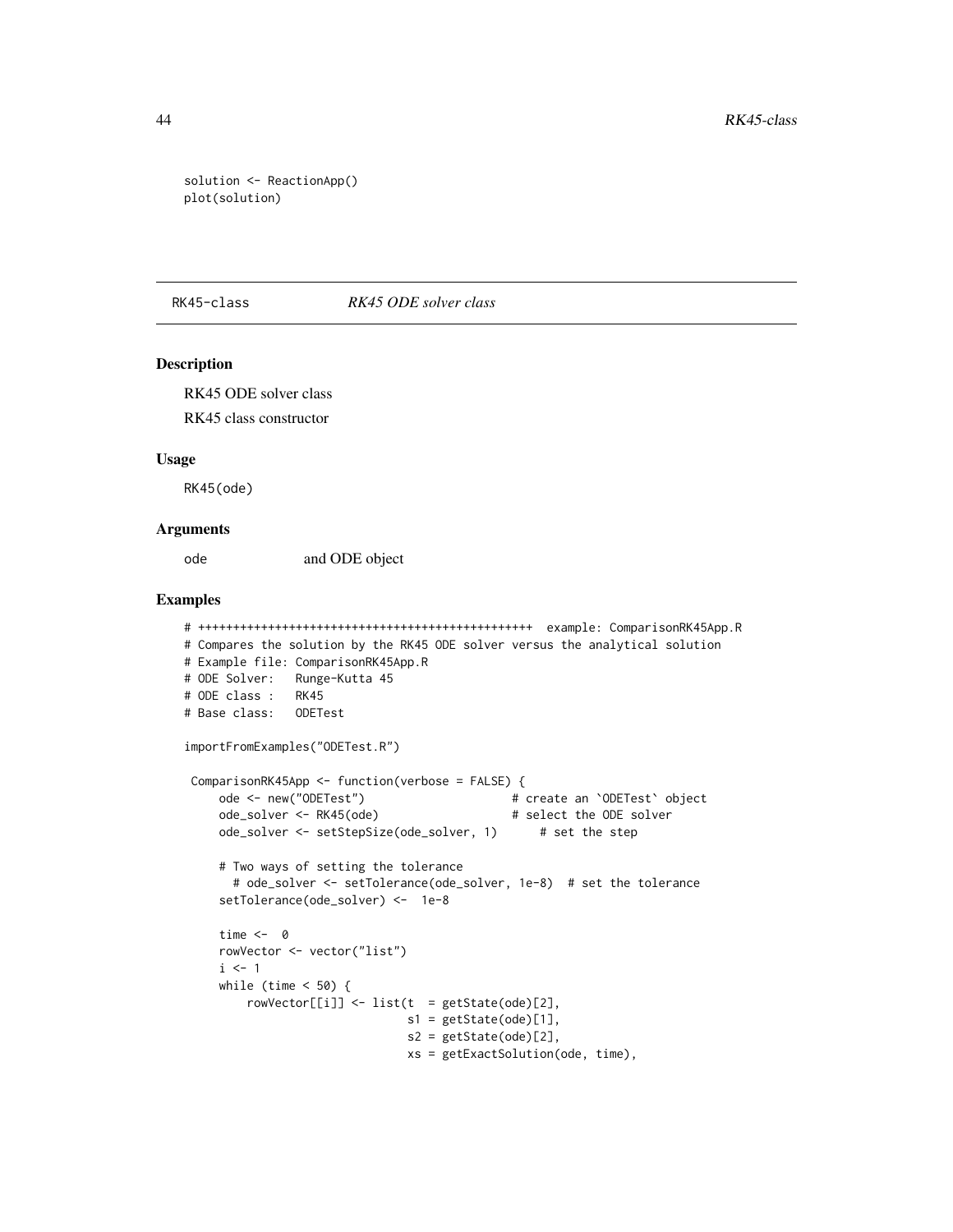```
counts = getRateCounts(ode),
                             time = time
                             )
        ode_solver <- step(ode_solver) # advance one step
        stepSize <- getStepSize(ode_solver)
        time <- time + stepSize
        ode <- getODE(ode_solver) # get updated ODE object
        i \leftarrow i + 1}
    return(data.table::rbindlist(rowVector)) # a data table with the results
}
# show solution
solution <- ComparisonRK45App() \qquad # run the example
plot(solution)
# +++++++++++++++++++++++++++++++++++++++++++++++++++++++++ example KeplerApp.R
# KeplerApp solves an inverse-square law model (Kepler model) using an adaptive
# stepsize algorithm.
# Application showing two planet orbiting
# File in examples: KeplerApp.R
importFromExamples("Kepler.R") # source the class Kepler
KeplerApp <- function(verbose = FALSE) {
   # set the orbit into a predefined state.
   r < -c(2, 0) # orbit radius
   v \leq c(0, 0.25) # velocity
   dt < -0.1planet <- Kepler(r, v) \qquad \qquad \qquad # make up an ODE object
   solver <- RK45(planet)
   rowVector <- vector("list")
   i \leq -1while (getState(planet)[5] \le 10) {
       rowVector[[i]] <- list(t = planet@state[5],
                            planet1.r = getState(planet)[1],
                            p1anet1.v = getState(planet)[2],
                            planet2.r = getState(planet)[3],
                            p1anet2.v = getState(planet)[4])
       solver <- step(solver)
       planet <- getODE(solver)
       i \leftarrow i + 1}
   DT <- data.table::rbindlist(rowVector)
   return(DT)
}
solution <- KeplerApp()
plot(solution)
```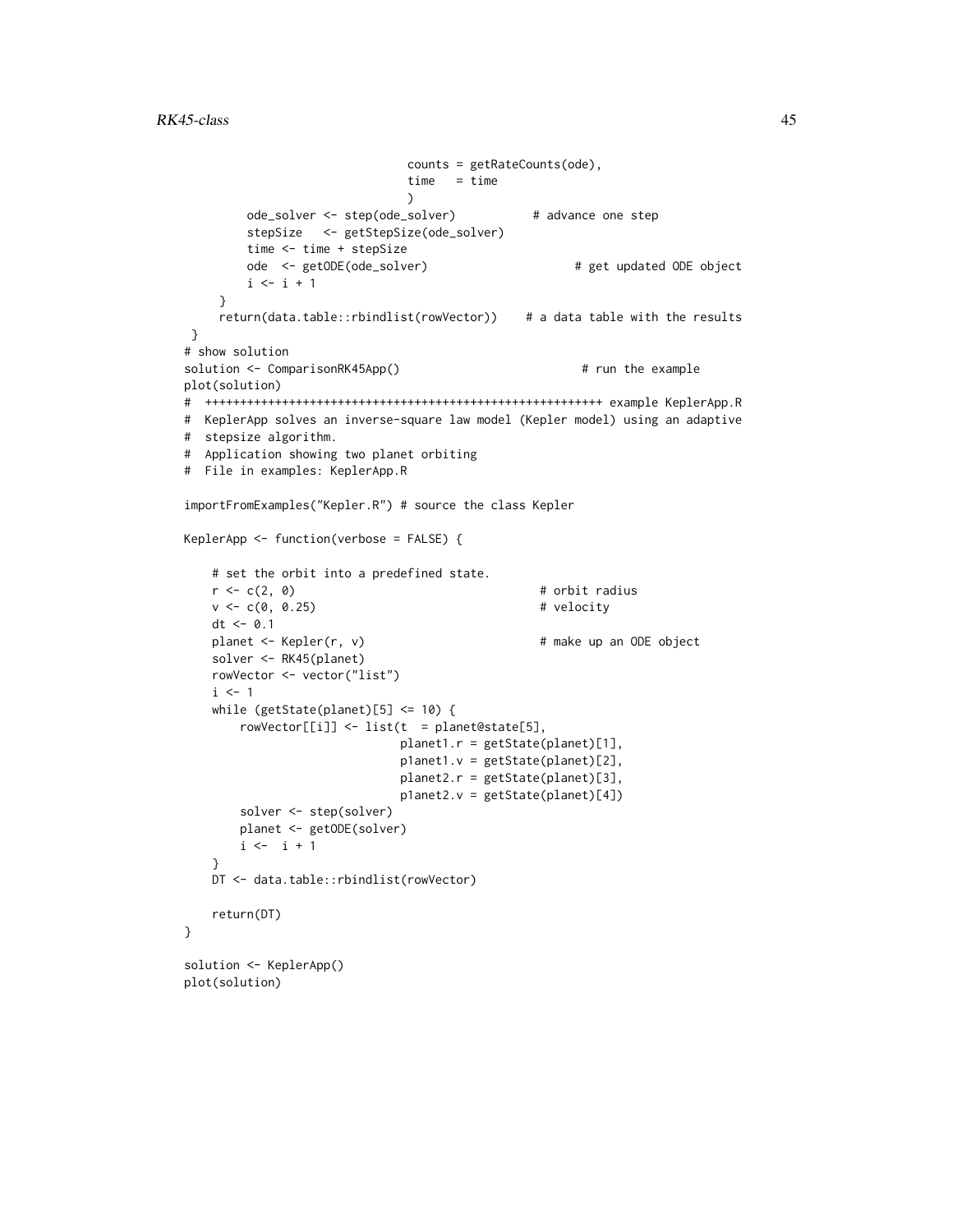<span id="page-45-0"></span>run\_test\_applications *run\_test\_applications*

### Description

Run test all the examples

### Usage

run\_test\_applications()

setSolver<- *setSolver*

### Description

Set a solver over an ODE object

### Usage

setSolver(object) <- value

### Arguments

| object | a class object  |
|--------|-----------------|
| value  | value to be set |

setState *setState*

### Description

New setState that should work with different methods "theta", "thetaDot": used in PendulumApp "x", "vx", "y", "vy": used in ProjectileApp

### Usage

setState(object, ...)

### Arguments

| object | a class object        |
|--------|-----------------------|
| .      | additional parameters |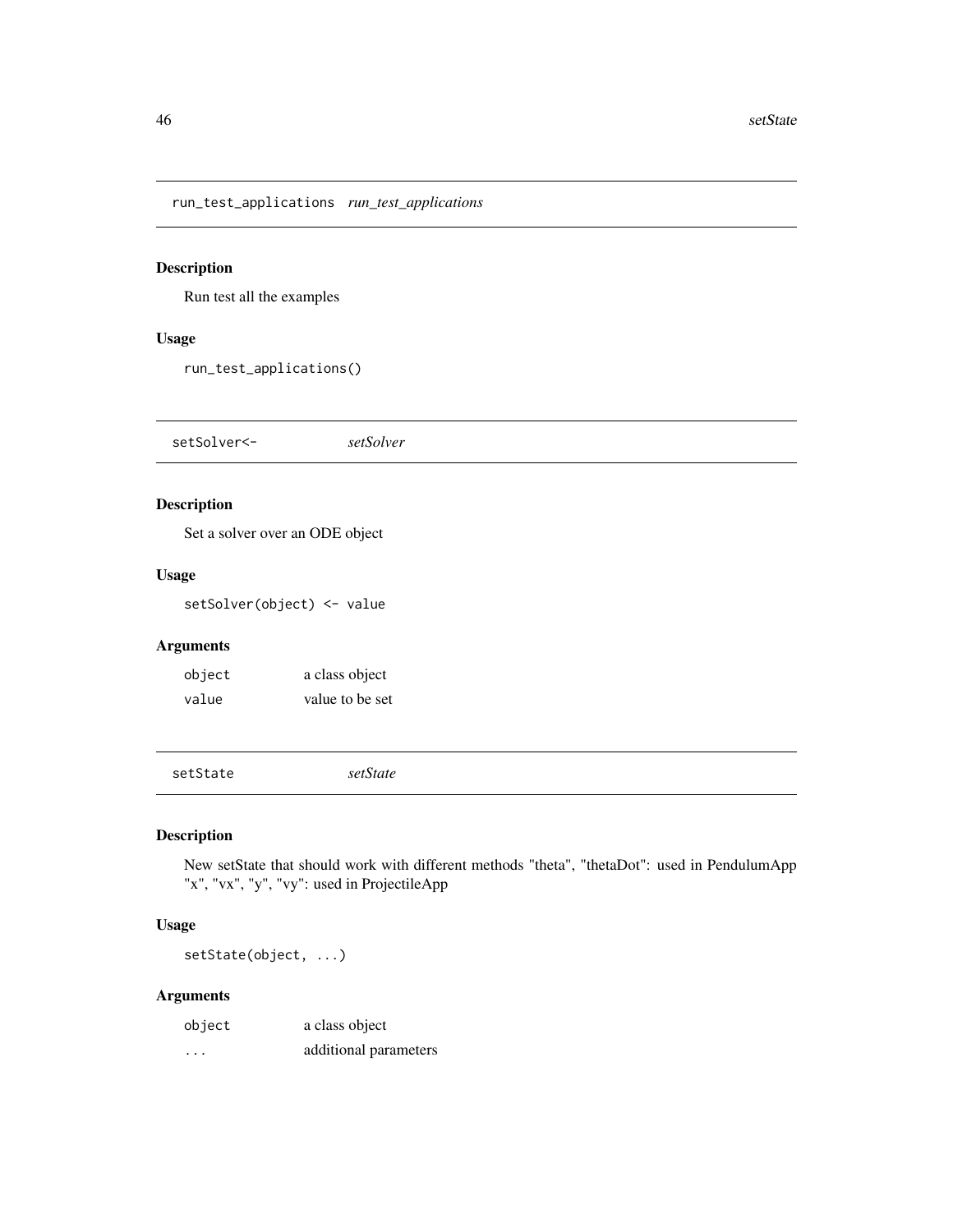#### setState 47

```
# +++++++++++++++++++++++++++++++++++++++++++++++++ application: ProjectileApp.R
# test Projectile with RK4
# originally uses Euler
# suppressMessages(library(data.table))
importFromExamples("Projectile.R") # source the class
ProjectileApp <- function(verbose = FALSE) {
   # initial values
   x \le -0; vx \le -10; y \le -0; vy \le -10state \leq c(x, vx, y, vy, 0) \qquad # state vector
   dt <- 0.01
   projectile <- Projectile()
   projectile <- setState(projectile, x, vx, y, vy)
   projectile@odeSolver <- init(projectile@odeSolver, 0.123)
   # init(projectile) <- 0.123
   projectile@odeSolver <- setStepSize(projectile@odeSolver, dt)
   rowV <- vector("list")
   i \leq 1while (getState(projectile)[3] > = 0) {
       rowV[[i]] \le list(t = getState(projectile)[5],
                       x = getStateહ(projectile)[1],vx = getState(projectile)[2],
                        y = getState(projectile)[3], # vertical position
                        vy = getState(projectile)[4])
       projectile <- step(projectile)
       i \leftarrow i + 1}
   DT <- data.table::rbindlist(rowV)
   return(DT)
}
solution <- ProjectileApp()
plot(solution)
# ++++++++++++++++++++++++++++++++++++++++++++++++++ example: PendulumApp.R
# Simulation of a pendulum using the EulerRichardson ODE solver
suppressPackageStartupMessages(library(ggplot2))
importFromExamples("Pendulum.R") # source the class
PendulumApp <- function(verbose = FALSE) {
   # initial values
   theta <-0.2thetaDot <- 0
```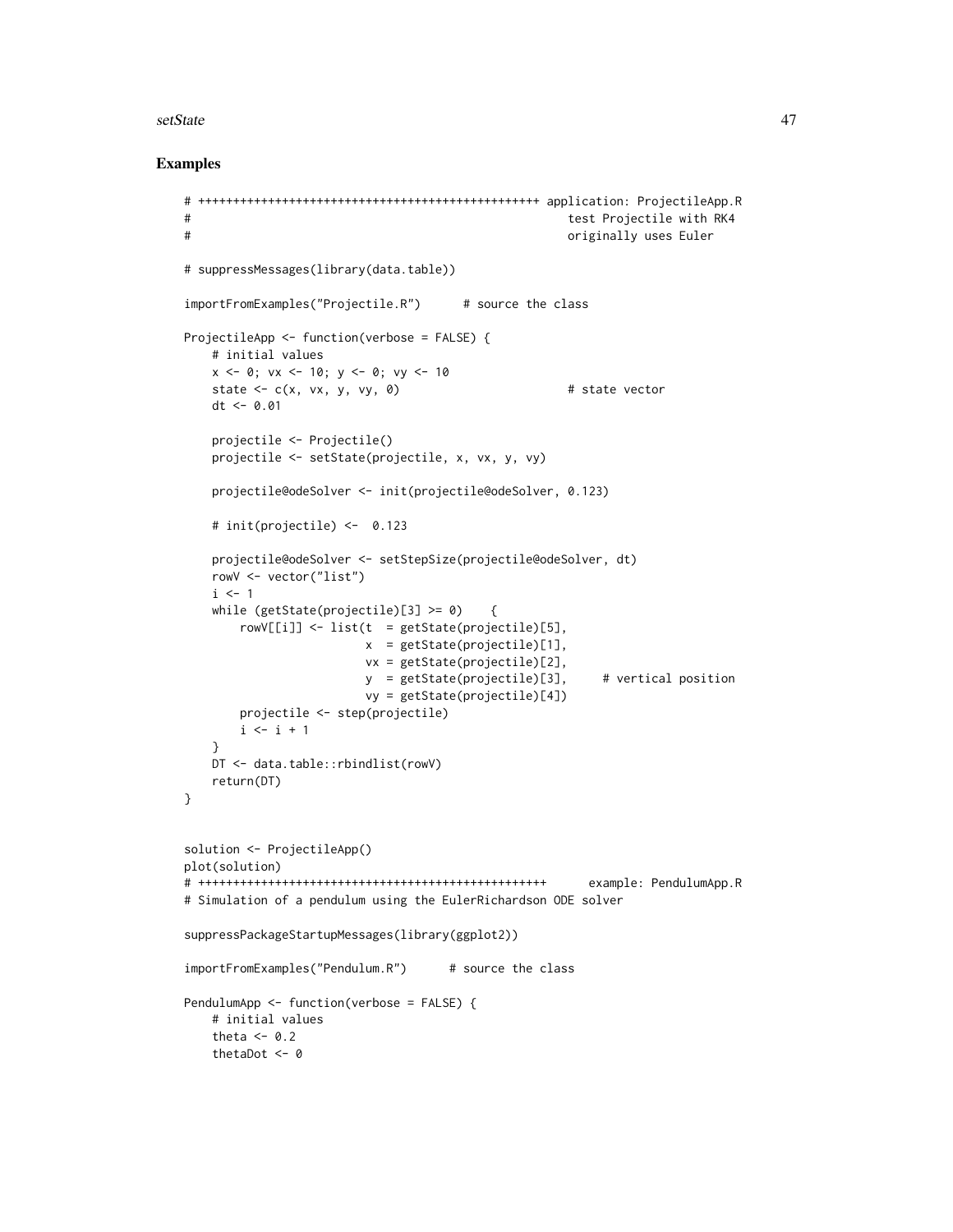```
dt < -0.1pendulum <- Pendulum()
    # pendulum@state[3] <- 0 # set time to zero, t = 0pendulum <- setState(pendulum, theta, thetaDot)
   pendulum <- setStepSize(pendulum, dt = dt) # using stepSize in RK4
   pendulum@odeSolver <- setStepSize(pendulum@odeSolver, dt) # set new step size
   rowvec <- vector("list")
    i \leq 1while (getState(pendulum)[3] \leq 40) {
       rowvec[[i]] \leftarrow list(t = getState(pendulum)[3], # timetheta = getState(pendulum)[1], # anglethetadot = getState(pendulum)[2]) # derivative of angle
       pendulum <- step(pendulum)
       i \leftarrow i + 1}
   DT <- data.table::rbindlist(rowvec)
   return(DT)
}
# show solution
solution <- PendulumApp()
plot(solution)
```
setStepSize *setStepSize*

#### Description

setStepSize uses either of two step parameters: stepSize and dt stepSize works for most of the applications dt is used in Pendulum

### Usage

```
setStepSize(object, ...)
```
### Arguments

| object   | a class object        |
|----------|-----------------------|
| $\cdots$ | additional parameters |

#### Examples

```
# ++++++++++++++++++++++++++++++++++++++++++++++++++application: SpringRK4App.R
# Simulation of a spring considering no friction
importFromExamples("SpringRK4.R")
```
# run application SpringRK4App <- function(verbose = FALSE) {

<span id="page-47-0"></span>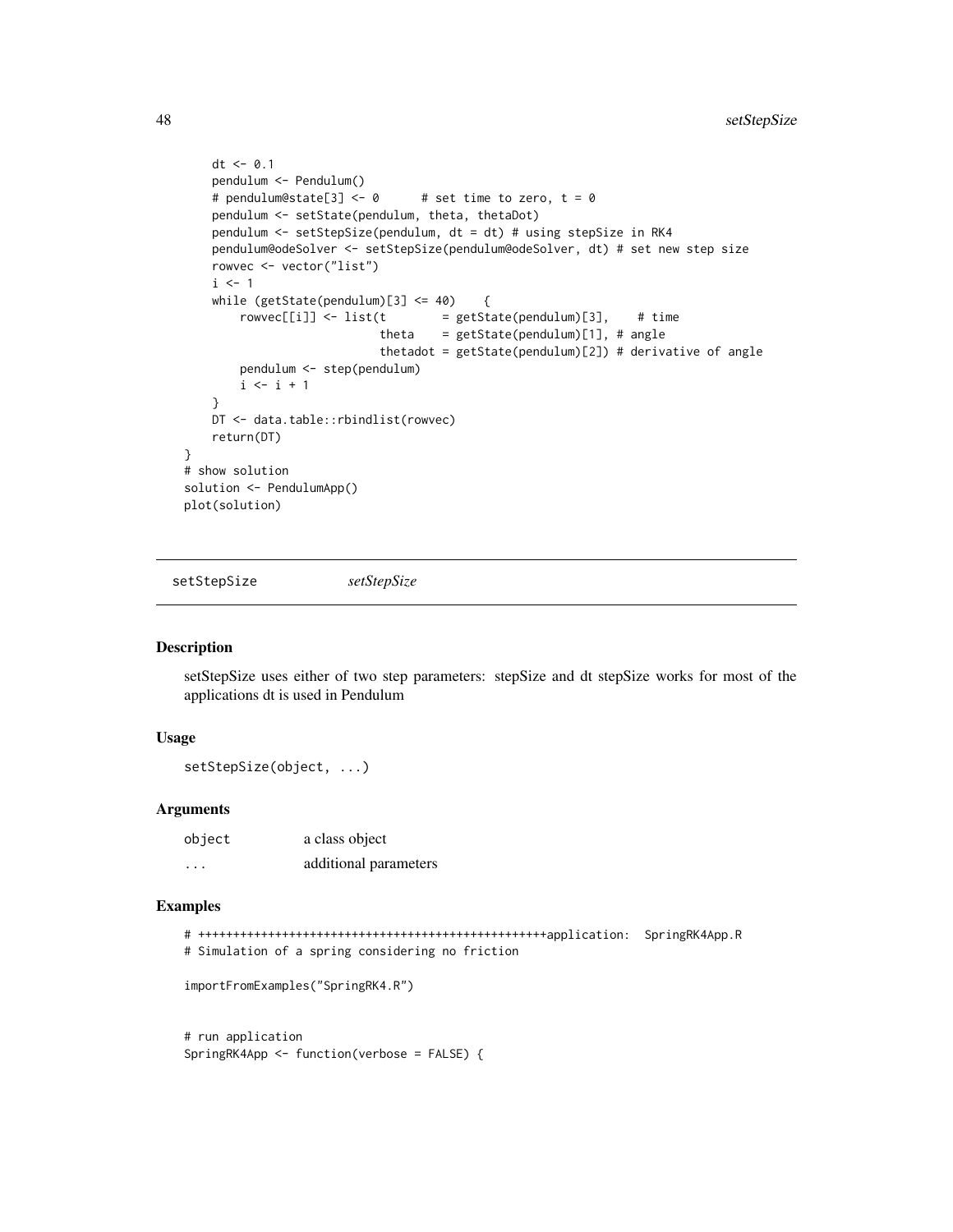### setStepSize 49

```
theta <-0thetaDot <- -0.2
    tmax <- 22; dt <- 0.1
   spring <- SpringRK4()
   spring@state[3] <- \theta # set time to zero, t = \thetaspring <- setState(spring, theta, thetaDot)
    # spring <- setStepSize(spring, dt = dt) # using stepSize in RK4
   spring@odeSolver <- setStepSize(spring@odeSolver, dt) # set new step size
   rowvec <- vector("list")
   i \leq 1while (getState(spring)[3] \leq tmax) {
       rowvec[[i]] \leftarrow list(t = getState(spring)[3], # angley1 = getState(spring)[1], # derivative of the angle
                           y2 = getState(spring)[2]) # time
       i \le i + 1spring <- step(spring)
    }
   DT <- data.table::rbindlist(rowvec)
   return(DT)
}
# show solution
solution <- SpringRK4App()
plot(solution)
# ++++++++++++++++++++++++++++++++++++++++++++++++ example: ComparisonRK45App.R
# Compares the solution by the RK45 ODE solver versus the analytical solution
# Example file: ComparisonRK45App.R
# ODE Solver: Runge-Kutta 45
# ODE class : RK45
# Base class: ODETest
importFromExamples("ODETest.R")
 ComparisonRK45App <- function(verbose = FALSE) {
     ode <- new("ODETest") # create an `ODETest` object
     ode_solver <- RK45(ode) # select the ODE solver
     ode_solver <- setStepSize(ode_solver, 1) # set the step
     # Two ways of setting the tolerance
      # ode_solver <- setTolerance(ode_solver, 1e-8) # set the tolerance
     setTolerance(ode_solver) <- 1e-8
     time <- 0
     rowVector <- vector("list")
     i \leq 1while (time < 50) {
        rowVector[[i]] <- list(t = getState(ode)[2],
                               s1 = getState(ode)[1],s2 = getState(ode)[2],
                               xs = getExactSolution(ode, time),
                               counts = getRateCounts(ode),
                               time = time\lambda
```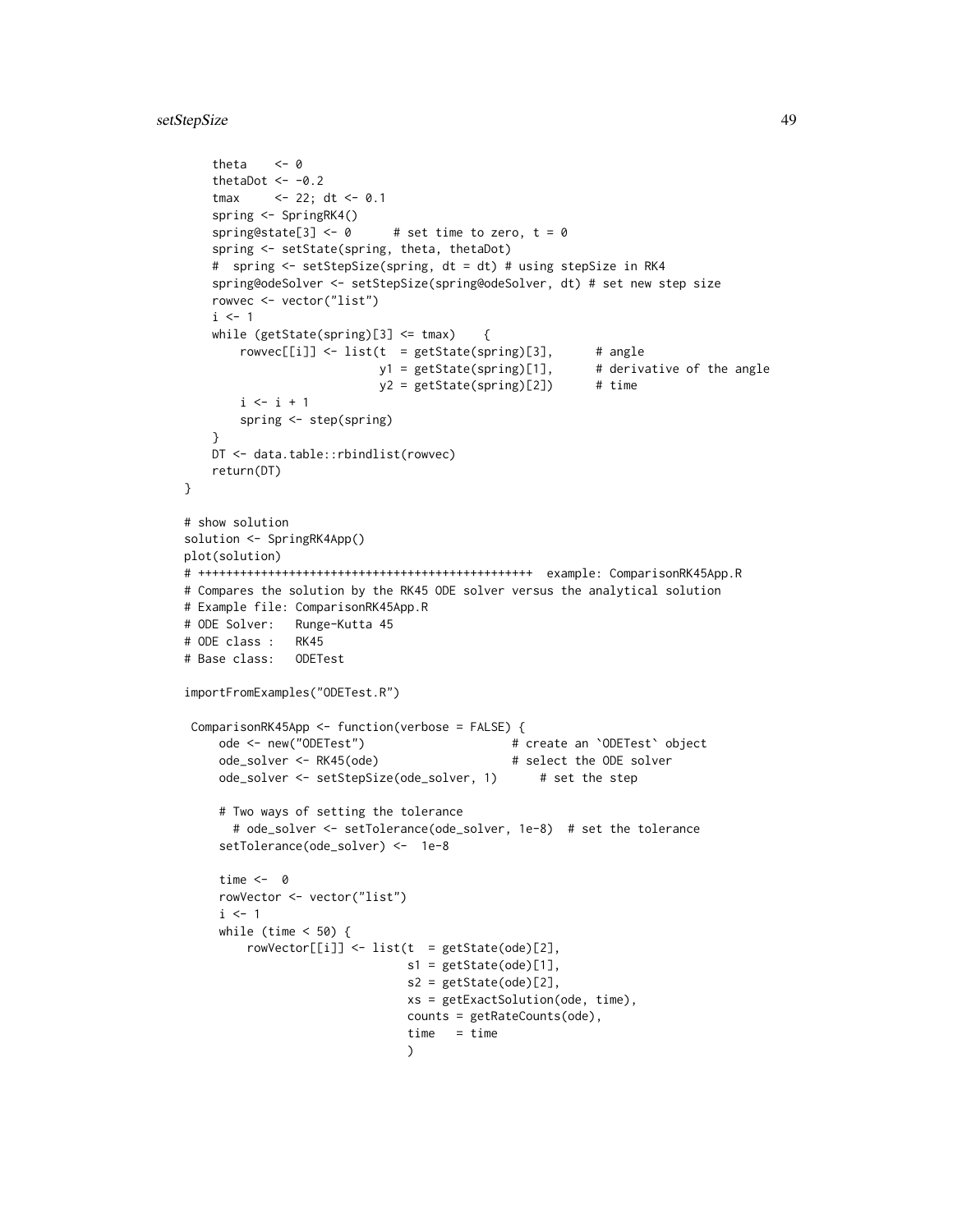```
ode_solver <- step(ode_solver) # advance one step
       stepSize <- getStepSize(ode_solver)
       time <- time + stepSize
       ode <- getODE(ode_solver) # get updated ODE object
       i \le i + 1}
    return(data.table::rbindlist(rowVector)) # a data table with the results
}
# show solution
solution <- ComparisonRK45App() # run the example
plot(solution)
```
setTolerance *setTolerance*

#### Description

Set the tolerance for the solver

Set the tolerance for the solver

### Usage

```
setTolerance(object, tol)
```
setTolerance(object, ...) <- value

### Arguments

| object   | a class object        |
|----------|-----------------------|
| tol      | tolerance             |
| $\cdots$ | additional parameters |
| value    | a value to set        |

### Details

Sets the tolerance like this: odeSolver <- setTolerance(odeSolver, tol) Sets the tolerance like this: setTolerance(odeSolver) <- tol

### Examples

# ++++++++++++++++++++++++++++++++++++++++++++++++ example: ComparisonRK45App.R # Compares the solution by the RK45 ODE solver versus the analytical solution # Example file: ComparisonRK45App.R # ODE Solver: Runge-Kutta 45 # ODE class : RK45 # Base class: ODETest

importFromExamples("ODETest.R")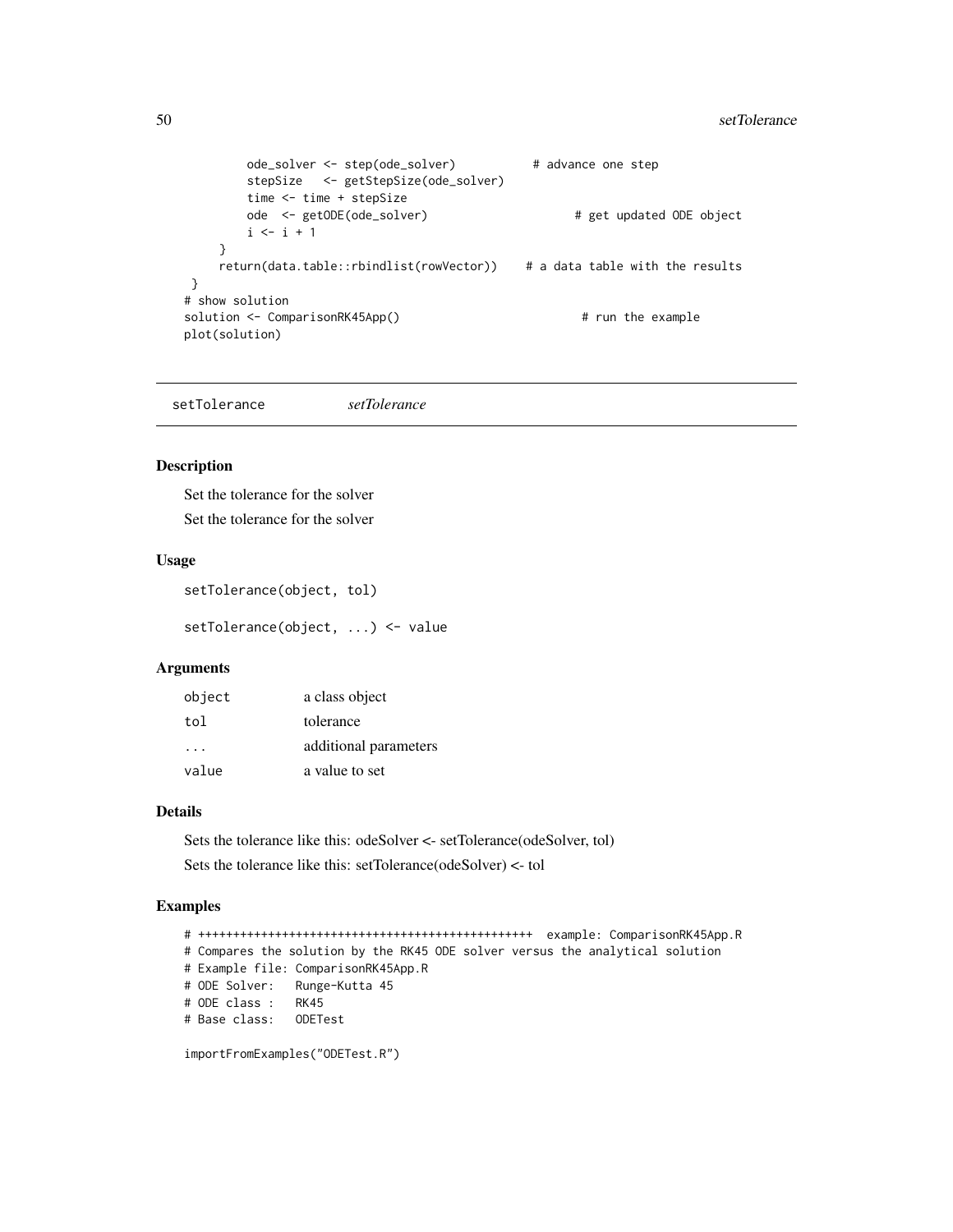```
ComparisonRK45App <- function(verbose = FALSE) {
    ode <- new("ODETest") # create an `ODETest` object
    ode_solver <- RK45(ode) # select the ODE solver
    ode_solver <- setStepSize(ode_solver, 1) # set the step
    # Two ways of setting the tolerance
      # ode_solver <- setTolerance(ode_solver, 1e-8) # set the tolerance
    setTolerance(ode_solver) <- 1e-8
    time <- 0
    rowVector <- vector("list")
    i \leq 1while (time < 50) {
        rowVector[[i]] \leftarrow list(t = getState(ode)[2],s1 = getState(ode)[1],s2 = getState(ode)[2],
                              xs = getExactSolution(ode, time),
                              counts = getRateCounts(ode),
                              time = time
                              \lambdaode_solver <- step(ode_solver) # advance one step
        stepSize <- getStepSize(ode_solver)
        time <- time + stepSize
        ode <- getODE(ode_solver) # get updated ODE object
        i \leftarrow i + 1}
    return(data.table::rbindlist(rowVector)) # a data table with the results
}
# show solution
solution <- ComparisonRK45App() \qquad # run the example
plot(solution)
# ++++++++++++++++++++++++++++++++++++++++++ example: KeplerDormandPrince45App.R
# Demostration of the use of ODE solver RK45 for a particle subjected to
# a inverse-law force. The difference with the example KeplerApp is we are
# seeing the effect in thex and y axis on the particle.
# The original routine used the Verlet ODE solver
importFromExamples("KeplerDormandPrince45.R")
set_solver <- function(ode_object, solver) {
   slot(ode_object, "odeSolver") <- solver
   ode_object
}
KeplerDormandPrince45App <- function(verbose = FALSE) {
   # values for the examples
   x \leq -1vx < - \thetav < - \thetavy <- 2 * pi
   dt <- 0.01 # step size
   tol <- 1e-3 # tolerance
```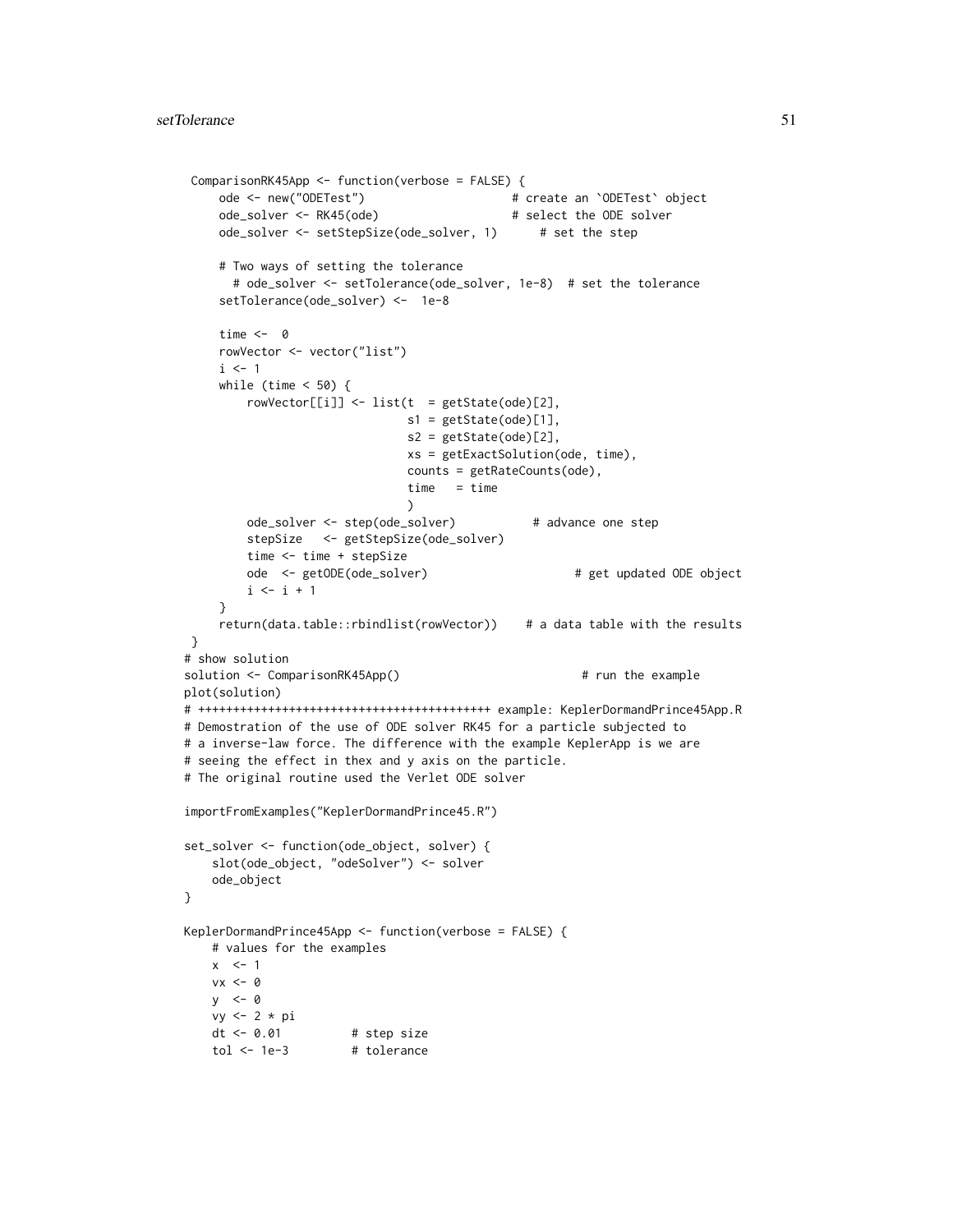```
particle <- KeplerDormandPrince45() \qquad # use class Kepler
   # Two ways of initializing the ODE object
     # particle <- init(particle, c(x, vx, y, vy, 0)) # enter state vector
   init(particle) \leftarrow c(x, vx, y, vy, \emptyset)odeSolver <- DormandPrince45(particle) # select the ODE solver
   # Two ways of initializing the solver
     # odeSolver <- init(odeSolver, dt) # start the solver
   init(odeSolver) <- dt
   # Two ways of setting the tolerance
     # odeSolver <- setTolerance(odeSolver, tol) # this works for adaptive solvers
   setTolerance(odeSolver) <- tol
   setSolver(particle) <- odeSolver
   initialEnergy <- getEnergy(particle) # calculate the energy
   rowVector <- vector("list")
   i \leq 1while (getTime(particle) < 1.5) {
   rowVector[[i]] <- list(t = getState(particle)[5],
                          x = getState(particle)[1],
                          vx = getState(particle)[2],
                          y = getState(particle)[3],
                          vx = getState(particle)[4],
                          energy = getEnergy(particle) )
       particle <- doStep(particle) # advance one step
       energy <- getEnergy(particle) # calculate energy
       i \leftarrow i + 1}
   DT <- data.table::rbindlist(rowVector)
   return(DT)
solution <- KeplerDormandPrince45App()
plot(solution)
importFromExamples("AdaptiveStep.R")
# running function
AdaptiveStepApp <- function(verbose = FALSE) {
   ode <- new("Impulse")
   ode_solver <- RK45(ode)
   # Two ways to initialize the solver
     # ode_solver <- init(ode_solver, 0.1)
   init(ode_solver) <- 0.1
   # two ways to set tolerance
     # ode_solver <- setTolerance(ode_solver, 1.0e-4)
   setTolerance(ode_solver) <- 1.0e-4
```
}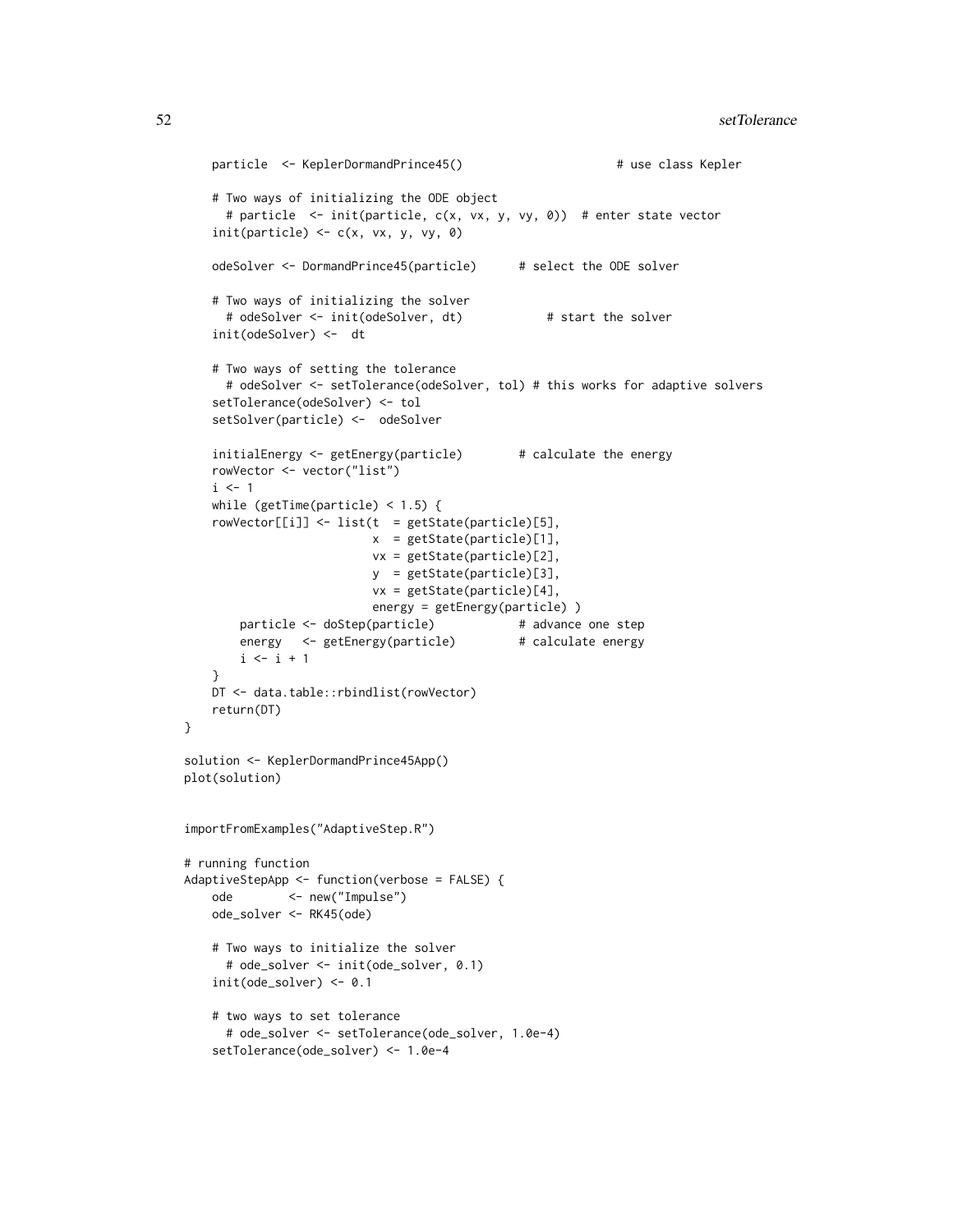```
i <- 1; rowVector <- vector("list")
   while (getState(ode)[1] < 12) {
       rowVector[[i]] <- list(s1 = getState(ode)[1],
                               s2 = getState(ode)[2],
                               t = getState(ode)[3])ode_solver <- step(ode_solver)
       ode <- getODE(ode_solver)
       i \le i + 1}
   return(data.table::rbindlist(rowVector))
}
# run application
solution <- AdaptiveStepApp()
plot(solution)
```
showMethods2 *showMethods2*

### Description

Get the methods in a class. But only those specific to the class

#### Usage

```
showMethods2(theClass)
```
### Arguments

theClass class to analyze

step *step*

### Description

Advances a step within the ODE solver

### Usage

step(object, ...)

### Arguments

| object | a class object        |
|--------|-----------------------|
| .      | additional parameters |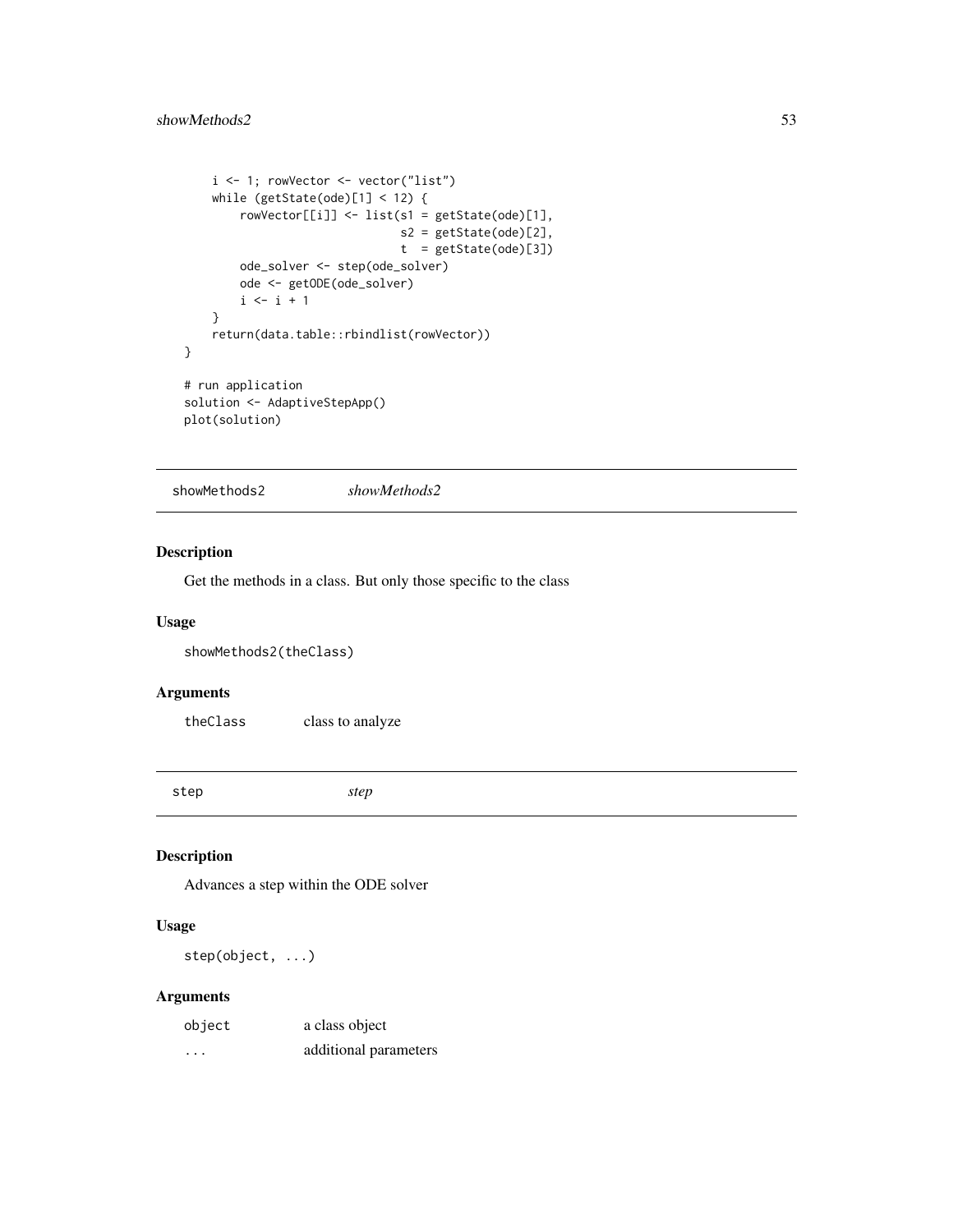### Examples

```
# +++++++++++++++++++++++++++++++++++++++++++++++++++ application: ReactionApp.R
# ReactionApp solves an autocatalytic oscillating chemical
# reaction (Brusselator model) using
# a fourth-order Runge-Kutta algorithm.
importFromExamples("Reaction.R") # source the class
ReactionApp <- function(verbose = FALSE) {
   X \leftarrow 1; Y \leftarrow 5;
   dt < -0.1reaction <- Reaction(c(X, Y, 0))
    solver <- RK4(reaction)
   rowvec <- vector("list")
   i \leq 1while (getState(reaction)[3] < 100) { # stop at t = 100rowvec[[i]] <- list(t = getState(reaction)[3],
                            X = getState(reaction)[1],Y = getState(reaction)[2])
        solver <- step(solver)
       reaction <- getODE(solver)
       i \leftarrow i + 1}
    DT <- data.table::rbindlist(rowvec)
   return(DT)
}
solution <- ReactionApp()
plot(solution)
```
Verlet-class *Verlet ODE solver class*

### Description

Verlet ODE solver class Verlet generic Verlet class constructor ODE

#### Usage

```
Verlet(ode, ...)
```
## S4 method for signature 'Verlet' init(object, stepSize, ...)

<span id="page-53-0"></span>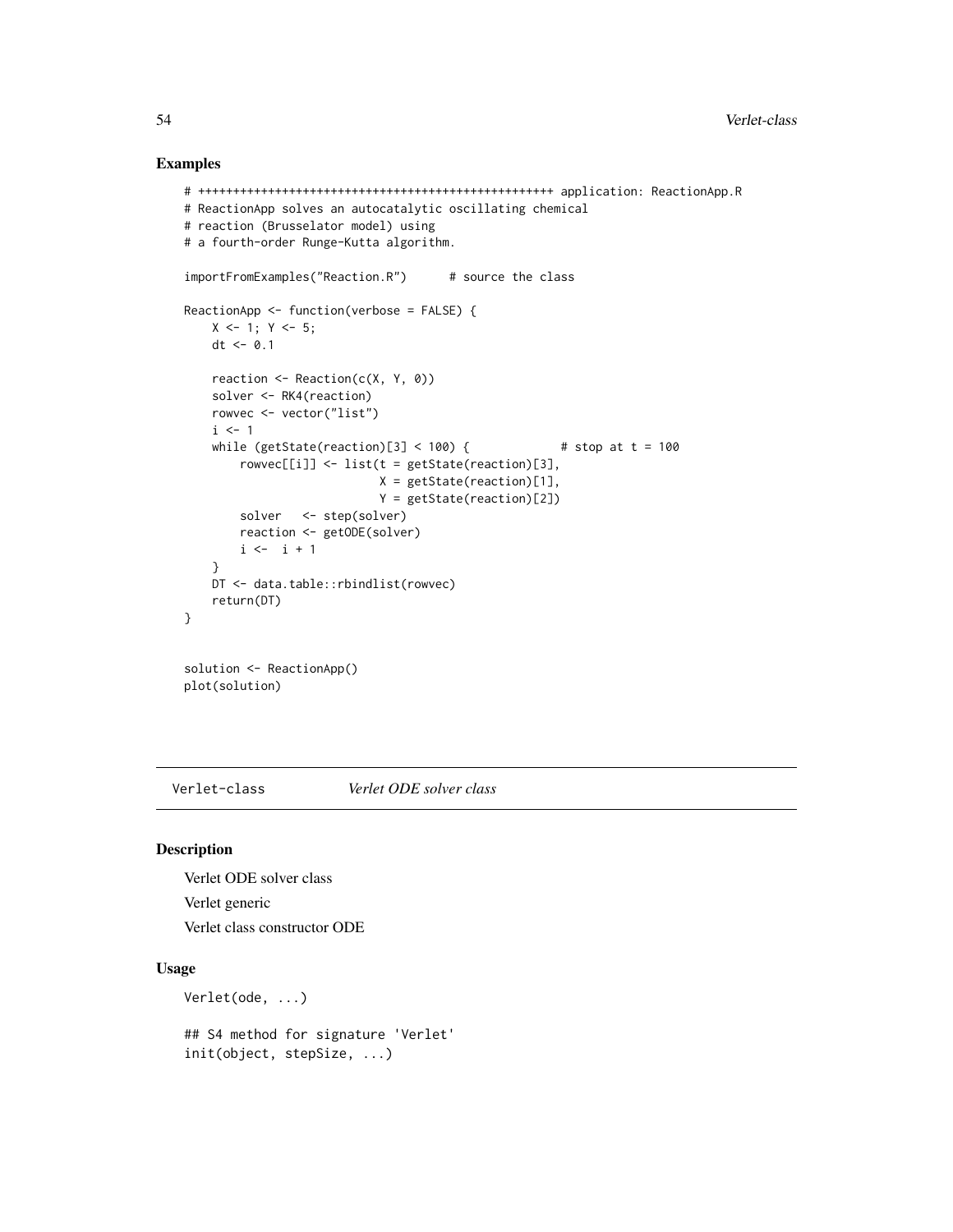#### Verlet-class 55

```
## S4 method for signature 'Verlet'
getRateCounter(object, ...)
## S4 method for signature 'Verlet'
step(object, ...)
## S4 method for signature 'ODE'
Verlet(ode, ...)
```
### Arguments

| ode      | an ODE object         |
|----------|-----------------------|
| .        | additional parameters |
| object   | a class object        |
| stepSize | size of the step      |

```
# ++++++++++++++++++++++++++++++++++++++++++++++++++ example: KeplerEnergyApp.R
# Demostration of the use of the Verlet ODE solver
#
```

```
importFromExamples("KeplerEnergy.R") # source the class Kepler
```

```
KeplerEnergyApp <- function(verbose = FALSE) {
   # initial values
   x \leq -1vx < - \emptysety <- 0
   vy <- 2 * pi
   dt <- 0.01
    tol \leftarrow 1e-3particle <- KeplerEnergy()
    # Two ways of initializing the ODE object
      # particle <- init(particle, c(x, vx, y, vy, 0))
    init(particle) \leftarrow c(x, vx, y, vy, \emptyset)odeSolver <- Verlet(particle)
    # Two ways of initializing the solver
     # odeSolver <- init(odeSolver, dt)
    init(odeSolver) <- dt
    particle@odeSolver <- odeSolver
    initialEnergy <- getEnergy(particle)
    rowVector <- vector("list")
    i \leq 1while (getTime(particle) \leq 1.20) {
        rowVector[[i]] \leftarrow list(t = getState(particle)[5],
```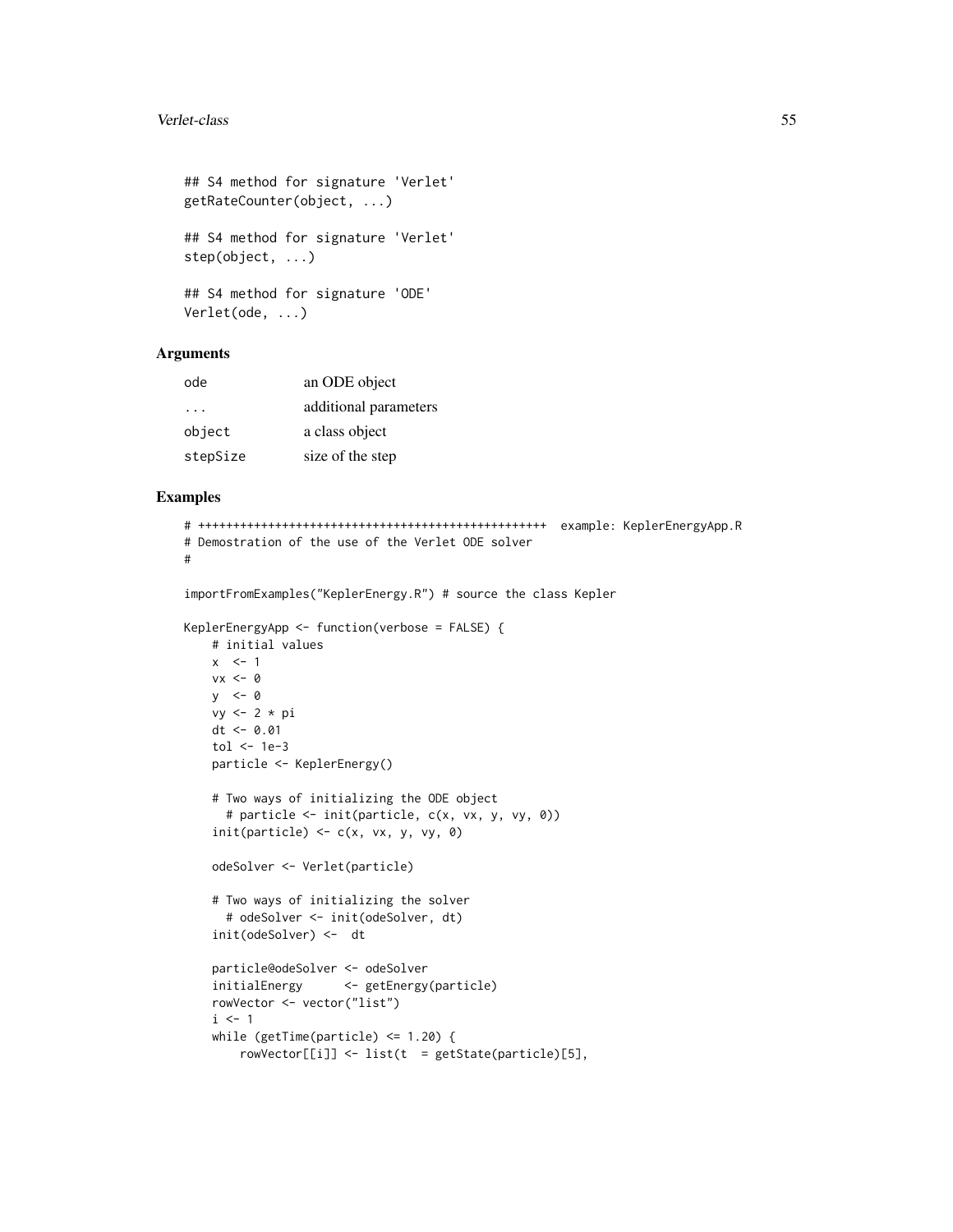```
x = getState(particle)[1],
                              vx = getState(particle)[2],
                              y = getState(particle)[3],
                              vy = getState(particle)[4],
                              E = getEnergy(particle))
       particle <- doStep(particle)
       energy <- getEnergy(particle)
       i \leftarrow i + 1}
   DT <- data.table::rbindlist(rowVector)
   return(DT)
}
solution <- KeplerEnergyApp()
plot(solution)
# +++++++++++++++++++++++++++++++++++++++++++++++++++ application: Logistic.R
# Simulates the logistic equation
importFromExamples("Logistic.R")
# Run the application
LogisticApp <- function(verbose = FALSE) {
   x < -0.1vx <- 0<br>r <- 2
                  # Malthusian parameter (rate of maximum population growth)
   K <- 10.0 # carrying capacity of the environment
   dt <- 0.01; tol <- 1e-3; tmax <- 10
   population <- Logistic() # create a Logistic ODE object
    # Two ways of initializing the object
     # population <- init(population, c(x, vx, 0), r, K)
    init(population) \leftarrow list(intState = c(x, vx, 0),r = r,
                              K = KodeSolver <- Verlet(population) # select the solver
    # Two ways of initializing the solver
     # odeSolver <- init(odeSolver, dt)
    init(odeSolver) <- dt
    population@odeSolver <- odeSolver
    # setSolver(population) <- odeSolver
    rowVector <- vector("list")
    i \leq 1while (getTime(population) \leq tmax) {
       rowVector[[i]] <- list(t = getTime(population),
                               s1 = getState(population)[1],
                               s2 = getState(population)[2])
       population <- doStep(population)
       i \leftarrow i + 1
```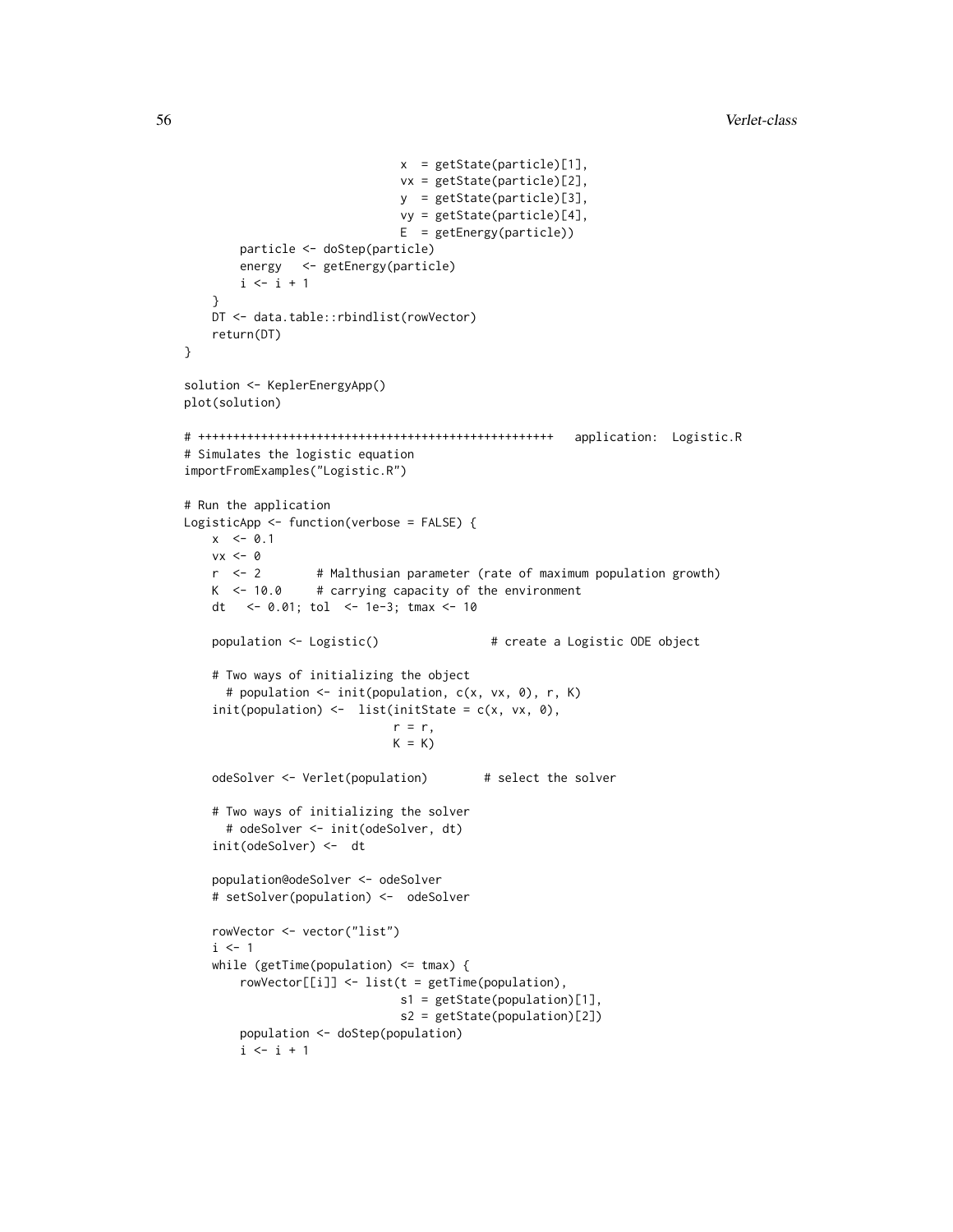Verlet-class 57

```
}
    DT <- data.table::rbindlist(rowVector)
    return(DT)
}
# show solution
solution <- LogisticApp()
plot(solution)
# ++++++++++++++++++++++++++++++++++++++++++++++++++ example: KeplerEnergyApp.R
# Demostration of the use of the Verlet ODE solver
#
importFromExamples("KeplerEnergy.R") # source the class Kepler
KeplerEnergyApp <- function(verbose = FALSE) {
    # initial values
   x < -1vx < - \thetay <- 0
   vy <- 2 * pi
   dt <- 0.01
    tol <- 1e-3
   particle <- KeplerEnergy()
    # Two ways of initializing the ODE object
      # particle <- init(particle, c(x, vx, y, vy, 0))
    init(particle) \leq c(x, vx, y, vy, \theta)odeSolver <- Verlet(particle)
    # Two ways of initializing the solver
     # odeSolver <- init(odeSolver, dt)
    init(odeSolver) <- dt
    particle@odeSolver <- odeSolver
    initialEnergy <- getEnergy(particle)
    rowVector <- vector("list")
    i \leq 1while (getTime(particle) <= 1.20) {
        rowVector[[i]] \leftarrow list(t = getState(particle)[5],x = getState(particle)[1],
                               vx = getState(particle)[2],
                               y = getState(particle)[3],
                               vy = getState(particle)[4],
                               E = getEnergy(particle))
        particle <- doStep(particle)
        energy <- getEnergy(particle)
        i \leftarrow i + 1}
   DT <- data.table::rbindlist(rowVector)
    return(DT)
}
```
solution <- KeplerEnergyApp()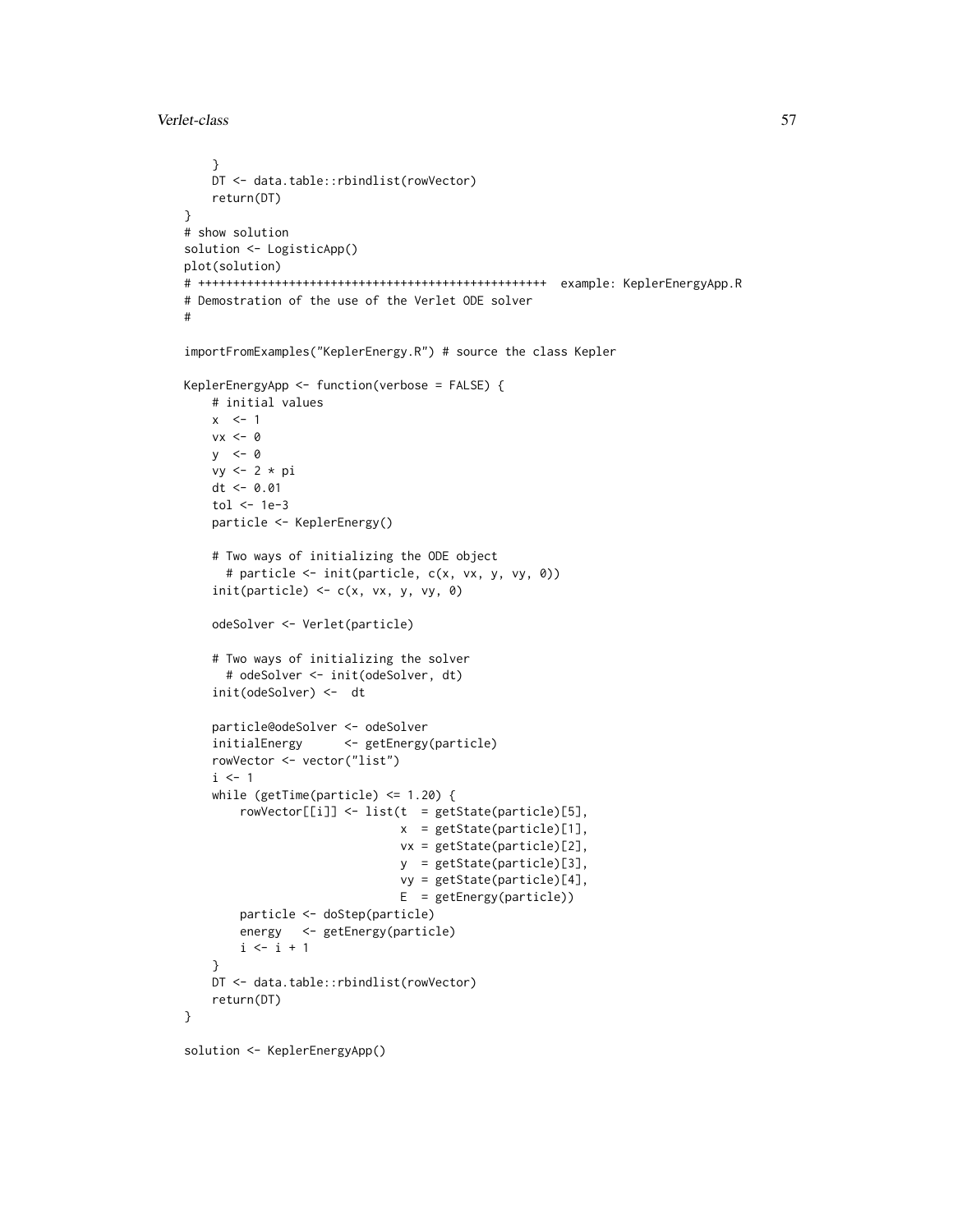```
plot(solution)
```

```
# +++++++++++++++++++++++++++++++++++++++++++++++++++ application: Logistic.R
# Simulates the logistic equation
importFromExamples("Logistic.R")
# Run the application
LogisticApp <- function(verbose = FALSE) {
   x \le -0.1vx < - \thetar <- 2 # Malthusian parameter (rate of maximum population growth)
   K <- 10.0 # carrying capacity of the environment
   dt <- 0.01; tol <- 1e-3; tmax <- 10
   population <- Logistic() # create a Logistic ODE object
   # Two ways of initializing the object
     # population <- init(population, c(x, vx, 0), r, K)
   init(population) \leftarrow list(intState = c(x, vx, 0),r = r,
                             K = KodeSolver <- Verlet(population) # select the solver
   # Two ways of initializing the solver
     # odeSolver <- init(odeSolver, dt)
   init(odeSolver) <- dt
   population@odeSolver <- odeSolver
   # setSolver(population) <- odeSolver
   rowVector <- vector("list")
   i \leq -1while (getTime(population) <= tmax) {
       rowVector[[i]] <- list(t = getTime(population),
                              s1 = getState(population)[1],
                              s2 = getState(population)[2])
       population <- doStep(population)
       i \le i + 1}
   DT <- data.table::rbindlist(rowVector)
   return(DT)
}
# show solution
solution <- LogisticApp()
plot(solution)
```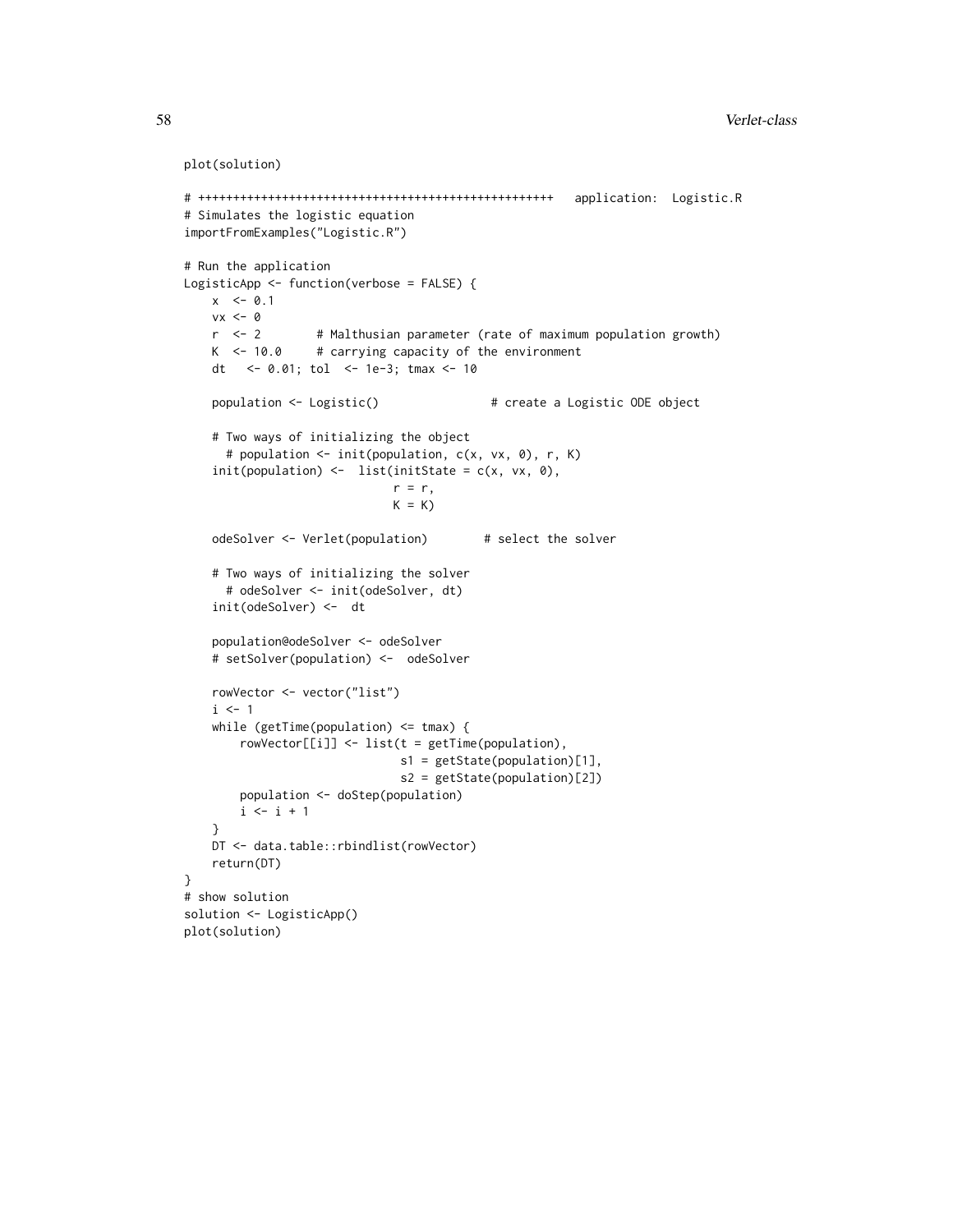# <span id="page-58-0"></span>**Index**

.AbstractODESolver *(*AbstractODESolver-class*)*, [3](#page-2-0) .DormandPrince45 *(*DormandPrince45-class*)*, [4](#page-3-0) .Euler *(*Euler-class*)*, [11](#page-10-0) .EulerRichardson *(*EulerRichardson-class*)*, [16](#page-15-0) .ODEAdaptiveSolver *(*ODEAdaptiveSolver-class*)*, [37](#page-36-0) .ODESolver *(*ODESolver-class*)*, [37](#page-36-0) .ODESolverFactory *(*ODESolverFactory-class*)*, [38](#page-37-0) .RK4 *(*RK4-class*)*, [40](#page-39-0) .Verlet *(*Verlet-class*)*, [54](#page-53-0)

AbstractODESolver *(*AbstractODESolver-class*)*, [3](#page-2-0) AbstractODESolver,missing-method *(*AbstractODESolver-class*)*, [3](#page-2-0) AbstractODESolver,ODE-method *(*AbstractODESolver-class*)*, [3](#page-2-0) AbstractODESolver-class, [3](#page-2-0)

createODESolver *(*ODESolverFactory-class*)*, [38](#page-37-0) createODESolver,ODESolverFactory-method *(*ODESolverFactory-class*)*, [38](#page-37-0)

*(*DormandPrince45-class*)*, [4](#page-3-0)

*(*DormandPrince45-class*)*, [4](#page-3-0)

DormandPrince45 *(*DormandPrince45-class*)*, [4](#page-3-0) DormandPrince45,ODE-method *(*DormandPrince45-class*)*, [4](#page-3-0) DormandPrince45-class, [4](#page-3-0) doStep, [8](#page-7-0)

enableRuntimeExceptions, [10](#page-9-0)

Euler *(*Euler-class*)*, [11](#page-10-0) Euler,missing-method *(*Euler-class*)*, [11](#page-10-0) Euler,ODE-method *(*Euler-class*)*, [11](#page-10-0) Euler-class, [11](#page-10-0) EulerRichardson *(*EulerRichardson-class*)*, [16](#page-15-0) EulerRichardson,ODE-method *(*EulerRichardson-class*)*, [16](#page-15-0) EulerRichardson-class, [16](#page-15-0)

## getEnergy, [17](#page-16-0)

enableRuntimeExceptions,DormandPrince45-method getState,ODE-method *(*ODE-class*)*, [33](#page-32-0) enableRuntimeExceptions,enableRuntimeExceptiogst&th&thSidze,AbstractODESolver-method getErrorCode, [19](#page-18-0) getErrorCode,DormandPrince45-method *(*DormandPrince45-class*)*, [4](#page-3-0) getErrorCode,getErrorCode-method *(*DormandPrince45-class*)*, [4](#page-3-0) getErrorCode,ODEAdaptiveSolver-method *(*ODEAdaptiveSolver-class*)*, [37](#page-36-0) getExactSolution, [20](#page-19-0) getODE, [22](#page-21-0) getODE,AbstractODESolver-method *(*AbstractODESolver-class*)*, [3](#page-2-0) getODE,ODESolver-method *(*ODESolver-class*)*, [37](#page-36-0) getRate, [22](#page-21-0) getRate,getRate-method *(*ODE-class*)*, [33](#page-32-0) getRate,ODE-method *(*ODE-class*)*, [33](#page-32-0) getRateCounter, [24](#page-23-0) getRateCounter,getRateCounter-method *(*Verlet-class*)*, [54](#page-53-0) getRateCounter,Verlet-method *(*Verlet-class*)*, [54](#page-53-0) getRateCounts, [25](#page-24-0) getState, [25](#page-24-0) getState,getState-method *(*ODE-class*)*, [33](#page-32-0) getStepSize, [27](#page-26-0)

*(*AbstractODESolver-class*)*, [3](#page-2-0)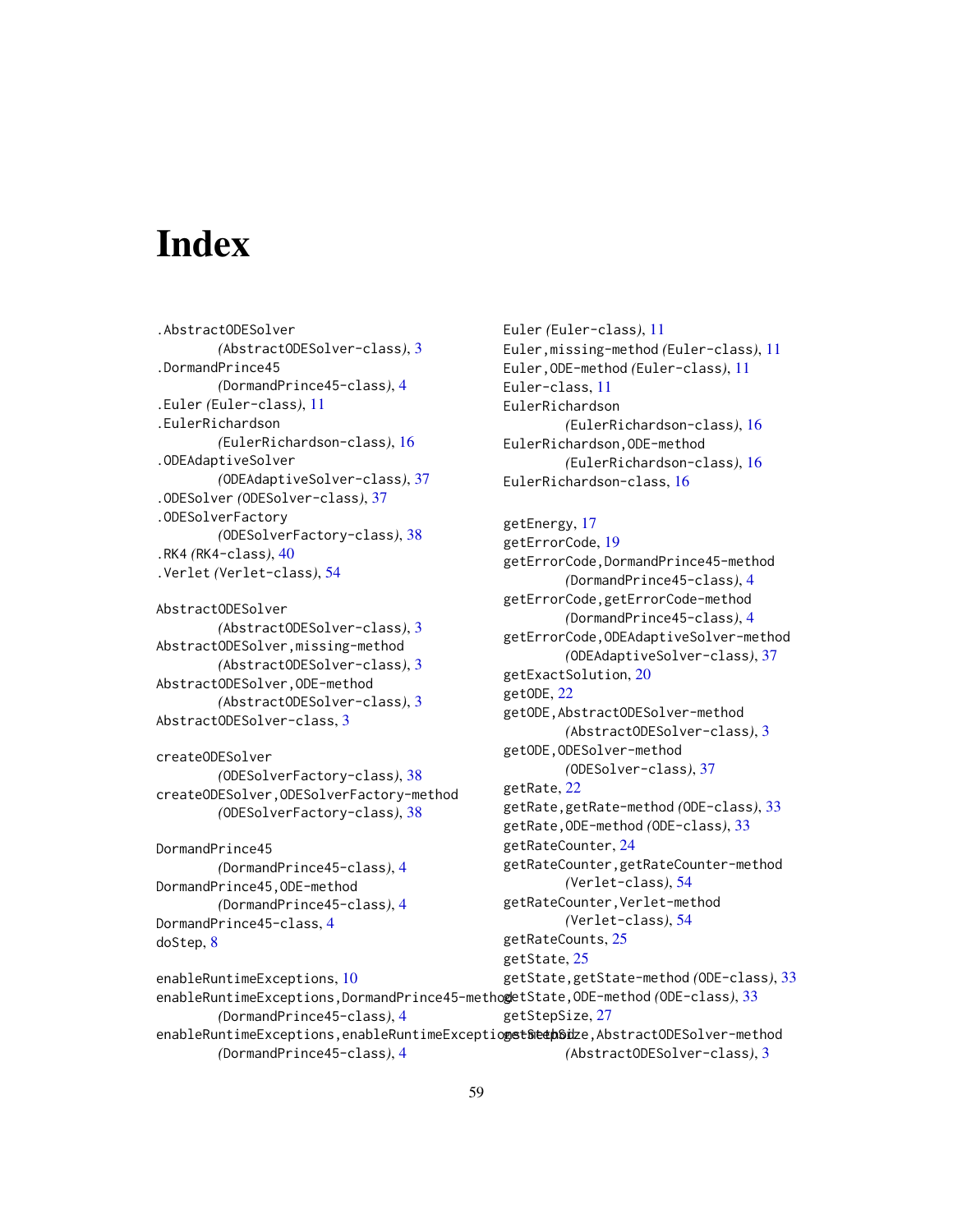### 60 INDEX

```
getStepSize,DormandPrince45-method
        (DormandPrince45-class), 4
getStepSize,Euler-method (Euler-class),
        11
getStepSize,getStepSize-method
        (Euler-class), 11
getStepSize,ODESolver-method
        (ODESolver-class), 37
getTime, 29
getTolerance, 31
getTolerance,DormandPrince45-method
        (DormandPrince45-class), 4
getTolerance,getTolerance-method
        (DormandPrince45-class), 4
getTolerance,ODEAdaptiveSolver-method
        (ODEAdaptiveSolver-class), 37
importFromExamples, 32
init, 32
```
init,AbstractODESolver-method *(*AbstractODESolver-class*)*, [3](#page-2-0) init,DormandPrince45-method *(*DormandPrince45-class*)*, [4](#page-3-0) init,Euler-method *(*Euler-class*)*, [11](#page-10-0) init,EulerRichardson-method *(*EulerRichardson-class*)*, [16](#page-15-0) init,init-method *(*Euler-class*)*, [11](#page-10-0) init,ODESolver-method *(*ODESolver-class*)*, [37](#page-36-0) init,RK4-method *(*RK4-class*)*, [40](#page-39-0) init,Verlet-method *(*Verlet-class*)*, [54](#page-53-0) init-methods *(*Verlet-class*)*, [54](#page-53-0) init<- *(*init*)*, [32](#page-31-0) init<-,AbstractODESolver-method *(*AbstractODESolver-class*)*, [3](#page-2-0) init<-,DormandPrince45-method *(*DormandPrince45-class*)*, [4](#page-3-0) init<-,RK4-method *(*RK4-class*)*, [40](#page-39-0)

ODE *(*ODE-class*)*, [33](#page-32-0) ODE-class, [33](#page-32-0) ODEAdaptiveSolver *(*ODEAdaptiveSolver-class*)*, [37](#page-36-0) ODEAdaptiveSolver,ANY-method *(*ODEAdaptiveSolver-class*)*, [37](#page-36-0) ODEAdaptiveSolver-class, [36](#page-35-0) ODESolver *(*ODESolver-class*)*, [37](#page-36-0) ODESolver-class, [37](#page-36-0)

ODESolverFactory *(*ODESolverFactory-class*)*, [38](#page-37-0) ODESolverFactory,ANY-method *(*ODESolverFactory-class*)*, [38](#page-37-0) ODESolverFactory-class, [38](#page-37-0) RK4 *(*RK4-class*)*, [40](#page-39-0) RK4,ODE-method *(*RK4-class*)*, [40](#page-39-0) RK4-class, [40](#page-39-0) RK45 *(*RK45-class*)*, [44](#page-43-0) RK45-class, [44](#page-43-0) rODE-package, [2](#page-1-0) run\_test\_applications, [46](#page-45-0) setSolver<-, [46](#page-45-0) setState, [46](#page-45-0) setStepSize, [48](#page-47-0) setStepSize,AbstractODESolver-method *(*AbstractODESolver-class*)*, [3](#page-2-0) setStepSize,DormandPrince45-method *(*DormandPrince45-class*)*, [4](#page-3-0) setStepSize,Euler-method *(*Euler-class*)*, [11](#page-10-0) setStepSize,ODESolver-method *(*ODESolver-class*)*, [37](#page-36-0) setStepSize,setStepSize-method *(*Euler-class*)*, [11](#page-10-0) setTolerance, [50](#page-49-0) setTolerance,DormandPrince45-method *(*DormandPrince45-class*)*, [4](#page-3-0) setTolerance,ODEAdaptiveSolver-method *(*ODEAdaptiveSolver-class*)*, [37](#page-36-0) setTolerance,setTolerance-method *(*DormandPrince45-class*)*, [4](#page-3-0) setTolerance<- *(*setTolerance*)*, [50](#page-49-0) setTolerance<-,DormandPrince45-method *(*DormandPrince45-class*)*, [4](#page-3-0) setTolerance<-,ODEAdaptiveSolver-method *(*ODEAdaptiveSolver-class*)*, [37](#page-36-0) showMethods2, [53](#page-52-0) step, [53](#page-52-0) step,AbstractODESolver-method *(*AbstractODESolver-class*)*, [3](#page-2-0) step, DormandPrince45-method *(*DormandPrince45-class*)*, [4](#page-3-0) step,Euler-method *(*Euler-class*)*, [11](#page-10-0) step,EulerRichardson-method *(*EulerRichardson-class*)*, [16](#page-15-0)